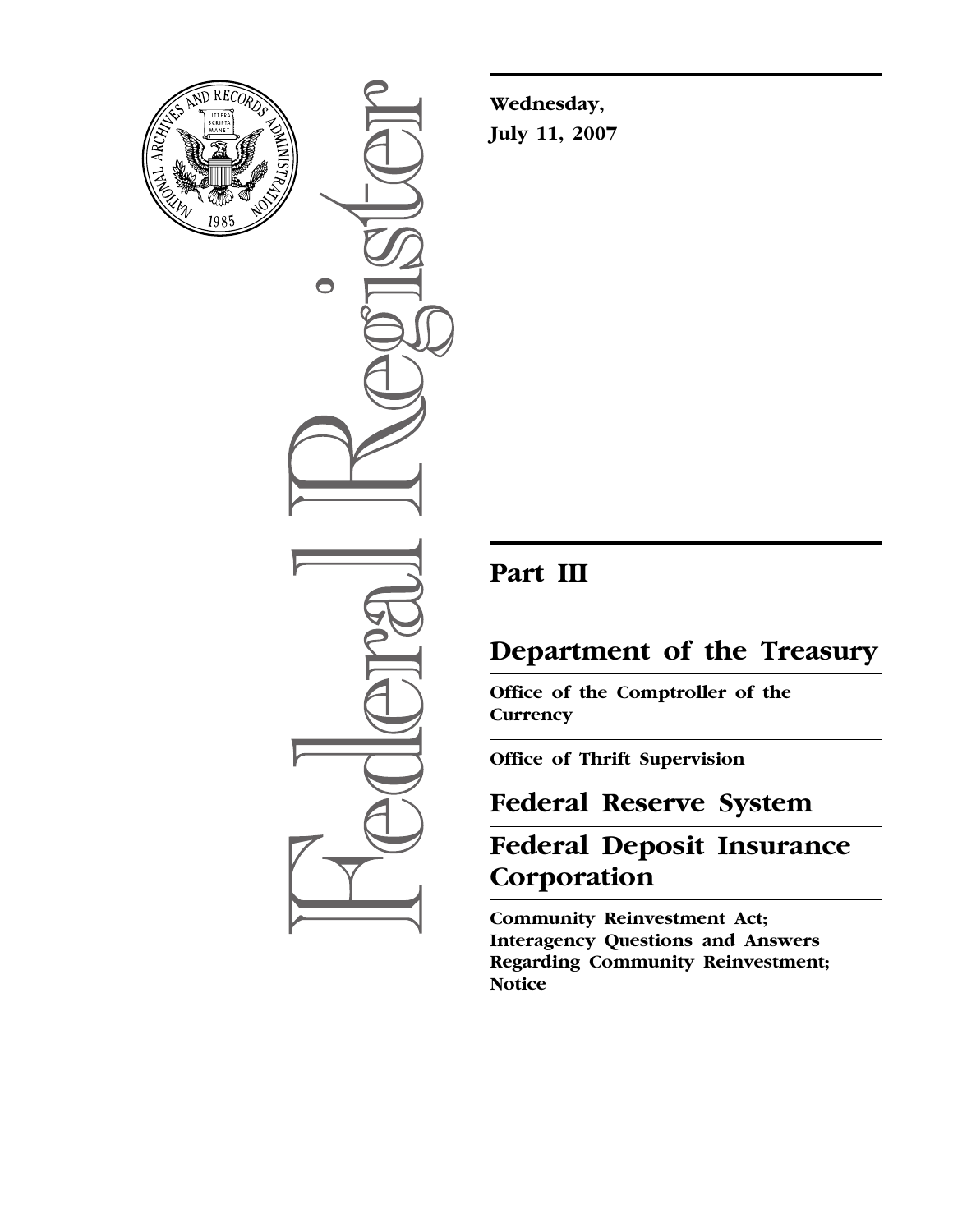#### **DEPARTMENT OF THE TREASURY**

**Office of the Comptroller of the Currency** 

**[Docket ID OCC–2007–0012]** 

#### **FEDERAL RESERVE SYSTEM**

**[Docket No. OP–1290]** 

#### **FEDERAL DEPOSIT INSURANCE CORPORATION**

**RIN 3064–AC97** 

#### **DEPARTMENT OF THE TREASURY**

#### **Office of Thrift Supervision**

**[Docket ID OTS–2007–0030]** 

#### **Community Reinvestment Act; Interagency Questions and Answers Regarding Community Reinvestment; Notice**

**AGENCIES:** Office of the Comptroller of the Currency, Treasury (OCC); Board of Governors of the Federal Reserve System (Board); Federal Deposit Insurance Corporation (FDIC); Office of Thrift Supervision, Treasury (OTS). **ACTION:** Notice and request for comment.

**SUMMARY:** The staffs of the OCC, the Board, the FDIC, and OTS (collectively, the ''agencies'') have combined three previously adopted publications of informal staff guidance answering questions regarding community reinvestment (Interagency Questions and Answers). The Interagency Questions and Answers address frequently asked questions about community reinvestment to assist agency personnel, financial institutions, and the public. The agencies are proposing nine new questions and answers, as well as substantive and technical revisions to the existing Interagency Questions and Answers. Among the proposed new questions and answers is one that addresses activities engaged in by a majority-owned financial institution with a minority-or women-owned financial institution or a low-income credit union. In addition, three revisions are intended to encourage institutions to work with homeowners who are unable to make mortgage payments by highlighting that they can receive CRA consideration for foreclosure prevention programs for low- and moderate-income homeowners, consistent with the interagency Statement on Working with Mortgage Borrowers issued April 17, 2007. Public comment is invited on the proposed new and revised questions and answers, as well as any other community reinvestment issues.

**DATES:** Comments on the proposed questions and answers are requested by September 10, 2007.

**ADDRESSES:** Comments should be directed to:

*OCC:* You may submit comments by any of the following methods: • *E-mail:* 

*regs.comments@occ.treas.gov.* 

• *Fax:* (202) 874–4448.

• *Mail:* Office of the Comptroller of the Currency, 250 E Street, SW., Mail Stop 1–5, Washington, DC 20219.

• *Hand Delivery/Courier:* 250 E Street, SW., Attn: Public Information Room, Mail Stop 1–5, Washington, DC 20219.

*Instructions:* You must include ''OCC'' as the agency name and ''Docket ID OCC–2007–0012'' in your comment. In general, OCC will enter all comments received into the docket without change, including any business or personal information that you provide such as name and address information, e-mail addresses, or phone numbers. Comments, including attachments and other supporting materials, received are part of the public record and subject to public disclosure. Do not enclose any information in your comment or supporting materials that you consider confidential or inappropriate for public disclosure.

You may review comments and other related materials by any of the following methods:

• *Viewing Comments Personally:* You may personally inspect and photocopy comments at the OCC's Public Information Room, 250 E Street, SW., Washington, DC. For security reasons, the OCC requires that visitors make an appointment to inspect comments. You may do so by calling (202) 874–5043. Upon arrival, visitors will be required to present valid government-issued photo identification and submit to security screening in order to inspect and photocopy comments.

• *Docket:* You may also view or request available background documents and project summaries using the methods described above.

*Board:* You may submit comments, identified by Docket No. OP–1290, by any of the following methods:

• *Agency Web Site: http:// www.federalreserve.gov.* Follow the instructions for submitting comments at *http://www.federalreserve.gov/ generalinfo/foia/ProposedRegs.cfm.* 

• *Federal eRulemaking Portal: http:// www.regulations.gov.* Follow the instructions for submitting comments. • *E-mail:* 

*regs.comments@federalreserve.gov.*  Include docket number in the subject line of the message.

• *Fax:* 202/452–3819 or 202/452– 3102.

• *Mail:* Jennifer J. Johnson, Secretary, Board of Governors of the Federal Reserve System, 20th Street and Constitution Avenue, NW., Washington, DC 20551.

All public comments are available from the Board's Web site at *http:// www.federalreserve.gov/generalinfo/ foia/ProposedRegs.cfm* as submitted, unless modified for technical reasons. Accordingly, your comments will not be edited to remove any identifying or contact information. Public comments may also be viewed electronically or in paper in Room MP–500 of the Board's Martin Building (20th and C Streets, NW.) between 9 a.m. and 5 p.m. on weekdays.

*FDIC:* You may submit comments, identified by RIN number 3064–AC97 by any of the following methods:

• *Agency Web site: http:// www.fdic.gov/regulations/laws/federal/ propose.html.* Follow instructions for submitting comments on the Agency Web Site.

• *E-mail: Comments@FDIC.gov.*  Include the RIN number in the subject line of the message.

• *Mail:* Robert E. Feldman, Executive Secretary, Attention: Comments, Federal Deposit Insurance Corporation, 550 17th Street, NW., Washington, DC 20429.

• *Hand Delivery/Courier:* Guard station at the rear of the 550 17th Street Building (located on F Street) on business days between 7 a.m. and 5 p.m.

*Instructions:* All submissions received must include the agency name and RIN number. All comments received will be posted without change to *http:// www.fdic.gov/regulations/laws/federal/ propose.html* including any personal information provided.

*OTS:* You may submit comments, identified by ID OTS–2007–0030, by any of the following methods:

• *E-mail:* 

*regs.comments@ots.treas.gov.* Please include ID OTS–2007–0030 in the subject line of the message and include your name and telephone number in the message.

• *Fax:* (202) 906–6518.

• *Mail:* Regulation Comments, Chief Counsel's Office, Office of Thrift Supervision, 1700 G Street, NW., Washington, DC 20552, Attention: ID OTS–2007–0030.

• *Hand Delivery/Courier:* Guard's Desk, East Lobby Entrance, 1700 G Street, NW., from 9 a.m. to 4 p.m. on business days, Attention: Regulation Comments, Chief Counsel's Office, Attention: ID OTS–2007–0030.

*Instructions:* All submissions received must include the agency name and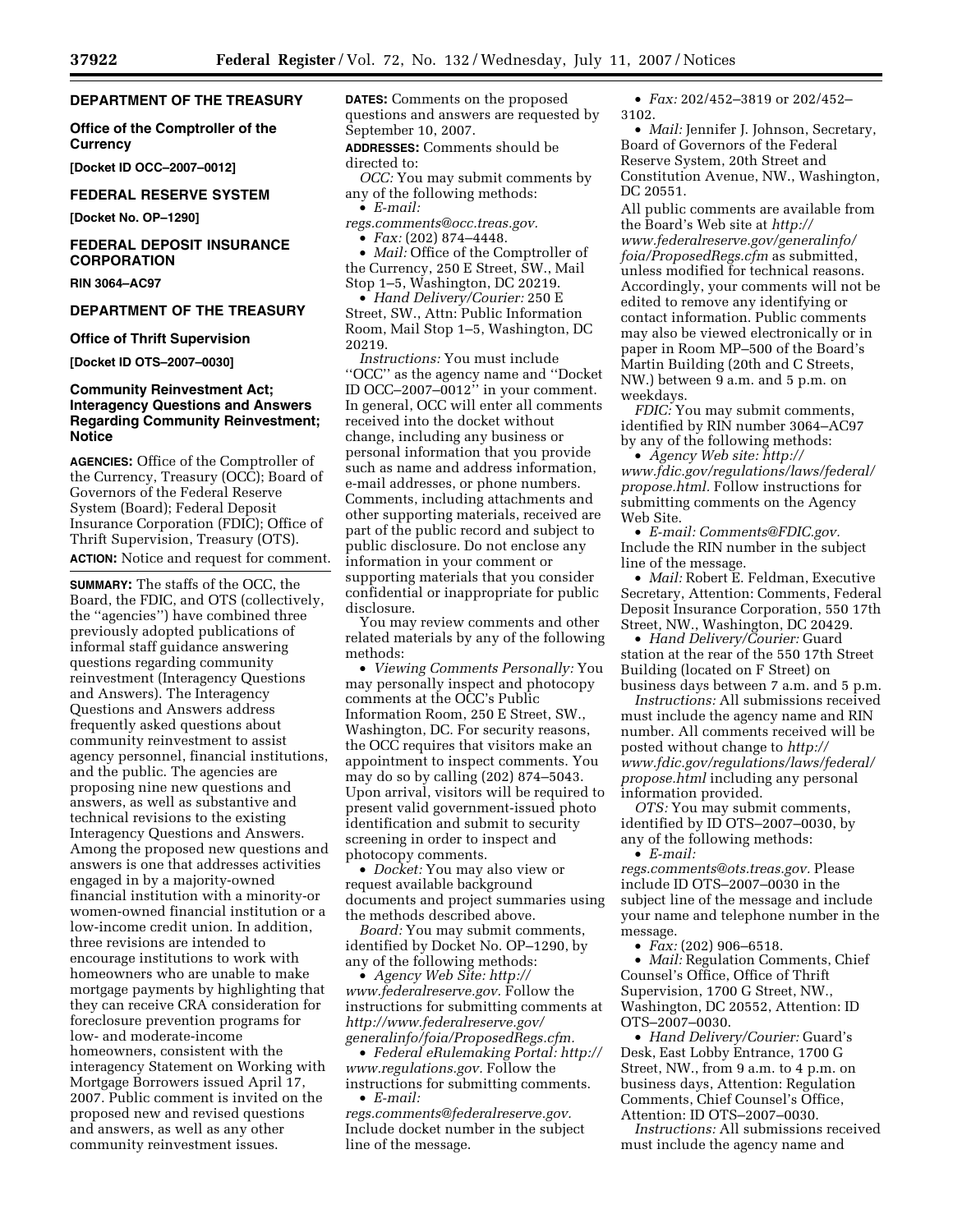docket number for this notice. All comments received will be entered into the docket without change, including any personal information provided. Comments, including attachments and other supporting materials received are part of the public record and subject to public disclosure. Do not enclose any information in your comment or supporting materials that you consider confidential or inappropriate for public disclosure.

• *Viewing Comments On-Site:* You may inspect comments at the Public Reading Room, 1700 G Street, NW., by appointment. To make an appointment for access, call (202) 906–5922, send an e-mail to *public.info@ots.treas.gov*, or send a facsimile transmission to (202) 906–6518. (Prior notice identifying the materials you will be requesting will assist us in serving you.) We schedule appointments on business days between 10 a.m. and 4 p.m. In most cases, appointments will be available the next business day following the date we receive a request.

#### **FOR FURTHER INFORMATION CONTACT:**

*OCC:* Margaret Hesse, Special Counsel, Community and Consumer Law Division, (202) 874–5750; or Karen Tucker, National Bank Examiner, Compliance Policy Division, (202) 874– 4428, Office of the Comptroller of the Currency, 250 E Street, SW., Washington, DC 20219.

*Board:* Anjanette M. Kichline, Senior Supervisory Consumer Financial Services Analyst, (202) 785–6054; or Brent Lattin, Attorney, (202) 452–3667, Division of Consumer and Community Affairs, Board of Governors of the Federal Reserve System, 20th Street and Constitution Avenue, NW., Washington, DC 20551.

*FDIC:* Mira Marshall, Acting Chief, CRA & Fair Lending Section, (202) 898– 3912; Faye Murphy, Fair Lending Specialist, Division of Supervision and Consumer Protection, (202) 898–6613; or Susan van den Toorn, Counsel, Legal Division, (202) 898–8707, Federal Deposit Insurance Corporation, 550 17th Street, NW., Washington, DC 20429.

*OTS:* Celeste Anderson, Senior Project Manager, Compliance and Consumer Protection, (202) 906–7990; or Richard Bennett, Counsel, Regulations and Legislation Division, (202) 906–7409, Office of Thrift Supervision, 1700 G Street, NW., Washington, DC 20552.

### **SUPPLEMENTARY INFORMATION:**

#### **Background**

The OCC, the Board, the FDIC, and OTS implement the Community Reinvestment Act (CRA) (12 U.S.C. 2901 *et seq.*) through their CRA regulations.

*See* 12 CFR parts 25, 228, 345, and 563e. The OCC, Board, and FDIC revised their CRA regulations in a joint final rule published on August 2, 2005 (70 FR 44256) (2005 joint final rule). OTS did not join the agencies in adopting the August 2005 joint final rule; OTS published separate final rules on August 18, 2004 (69 FR 51155), March 2, 2005 (70 FR 10023), April 12, 2006 (71 FR 18614), and March 22, 2007 (72 FR 13429). Upon the effective date of OTS's March 2007 final rule, July 1, 2007, OTS's CRA regulation will be substantially the same as the CRA regulations of the OCC, Board, and FDIC.

The agencies' regulations are interpreted primarily through ''Interagency Questions and Answers Regarding Community Reinvestment,'' which provide guidance for use by agency personnel, financial institutions, and the public, and which are supplemented periodically. Interagency Questions and Answers were first published under the auspices of the Federal Financial Institution Examination Council in 1996 (61 FR 54647), and were revised on July 12, 2001 (2001 Questions and Answers) (66 FR 36620).

Subsequent to the adoption of the 2005 joint final rule, the OCC, Board, and FDIC, after notice and public comment, published new guidance in the form of questions and answers on March 10, 2006 (71 FR 12424) (2006 Questions and Answers). Because of the desire to provide guidance about the 2005 joint final rule in a timely manner, the 2006 Questions and Answers addressed primarily matters related to the 2005 joint final rule, without updating the 2001 Questions and Answers. On September 5, 2006, after notice and public comment, OTS published new guidance in the form of questions and answers pertaining to the revised definition of ''community development'' and certain other provisions of the CRA rule common to all four agencies (OTS's September 2006 Questions and Answers). 71 FR 52375. The 2001 Questions and Answers remained effective along with the new 2006 Questions and Answers and OTS's September 2006 Questions and Answers.

#### **These Proposed Interagency Questions and Answers and Request for Comment**

The document published today combines the previously adopted 2001 Questions and Answers with the 2006 Questions and Answers and OTS's September 2006 Questions and Answers. In addition, the agencies are proposing for comment nine new

questions and answers that will be added to the Interagency Questions and Answers. These nine new questions and answers are described below. OTS is also proposing four new and one revised questions and answers that are virtually identical to new and revised questions and answers the OCC, Board, and FDIC adopted in the 2006 Questions and Answers. The proposed questions and answers that are new for OTS are Q&As  $\frac{\{-8, 12(u)(2)-1, 8, \ldots, 26(c)-1, 8\}}{0.26(c)(3)-1, \text{ and } 8, \ldots, 26(c)(4)-1, \text{ and } 8, \ldots, 26(c)(4)-1, \ldots\}$ \_\_\_\_.26(c)(3)—1, and § \_\_\_\_.26(c)(4)—1;<br>the proposed revised question and answer for OTS is  $Q&A\$ § .26—1. These Q&As primarily relate to

intermediate small savings associations. The agencies are also proposing to revise many of the previously adopted questions and answers. Most of the revisions are not substantive, rather they clarify or update the existing questions and answers, move existing questions and answers within the guidance  $(Q&As \S$  .21(a)—1 and § .28(b)—1), or § \_\_\_\_.21(a)—1 and § \_\_\_\_.28(b)—1), or<br>merely conform the numbering of the question to the correct regulatory provision. The agencies also propose to delete an appendix that listed contact information for Bureau of Census offices because institutions may now obtain information from the FFIEC's Web site. The agencies are explicitly requesting comment on specific questions and answers in which the revisions may be deemed to be of significance. These proposed revised questions and answers are also discussed below.

The proposed new and revised questions and answers have been added to the combined Interagency Questions and Answers, which is being published in its entirety to enable commenters to review the proposed revisions in the context of the rest of the guidance. The text of the combined Interagency Questions and Answers is found at the end of this publication. Language that is proposed to be deleted as compared to the 2001 and 2006 Questions and Answers adopted by the OCC, Board, and FDIC is bracketed; language that is proposed to be added to these agencies' guidance is enclosed within arrows. Where these agencies' current questions and answers differ substantially from those of OTS, the differences are footnoted. After the agencies have considered any comments received in response to this proposal, the agencies will publish the final guidance in the **Federal Register**.

The Interagency Questions and Answers are grouped by the provision of the CRA regulations that they discuss, are presented in the same order as the regulatory provisions, and employ an abbreviated method of citing to the regulations. For example, the small bank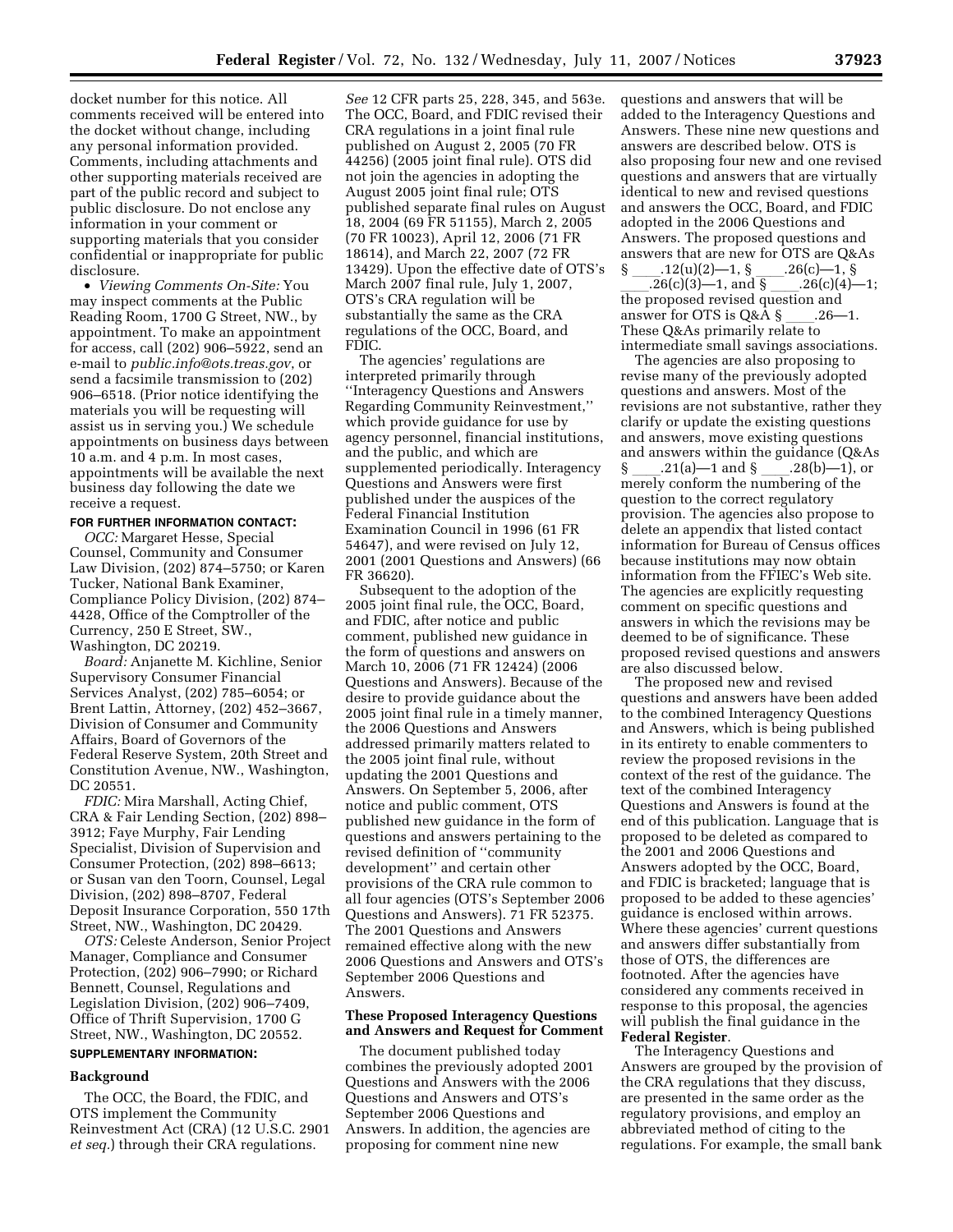performance standards for national banks appear at 12 CFR 25.26; for Federal Reserve System member banks supervised by the Board, they appear at 12 CFR 228.26; for state nonmember banks, they appear at 12 CFR 345.26; and for thrifts, the small savings association performance standards appear at 12 CFR 563e.26. Accordingly, the citation would be to  $12$  CFR  $\_\_\_\$ .26. Each question is numbered using a system that consists of the regulatory citation (as described above) and a number, connected by a dash. For example, the first question addressing<br>12 CFR .26 would be identified as R  $\frac{1}{26-1}$ . 26 would be identified as

 $\frac{\S}{\S}$  \_\_\_\_.26—1.<br>Although a particular question and answer may be found under one regulatory provision, e.g., 12 CFR

.22 relating to the lending test, its content may also be applicable to, for example, small institutions, which are evaluated pursuant to small institution performance standards found at 12 CFR

.26. Thus, readers with a particular interest in small institution issues, for example, should also consult the guidance that describes the lending, investment, and service tests. To assist readers in finding relevant guidance, the Interagency Questions and Answers will be indexed by topic when they are adopted as final guidance.

#### **Proposed New Questions and Answers**

The agencies specifically request comment on the nine proposed new questions and answers described below.

I. *Investments in minority- or womenowned financial institutions and lowincome credit unions.* 

The CRA statute provides that, when evaluating the CRA performance of a non-minority-owned and non-womenowned (majority-owned) financial institution, the agencies may consider as a factor capital investment, loan participation, and other ventures undertaken by the institution in cooperation with minority- and womenowned financial institutions and lowincome credit unions provided that these activities help meet the credit needs of local communities in which such institutions are chartered. 12 U.S.C. 2903(b). The agencies' CRA regulations do not specifically address activities that a majority-owned financial institution may engage in with a minority- or women-owned financial institution or a low-income credit union.

The Interagency Questions and Answers currently describe investments in minority- and women-owned financial institutions and low-income credit unions as an example of a

qualified investment in Q&A §

 $\frac{12(t)-4}{t}$ . The agencies have been asked whether a majority institution's activity in conjunction with a minority- or women-owned financial institution or low-income credit union must benefit the majority-owned institution's assessment area(s) or the broader statewide or regional area that includes the majority-owned institution's assessment area(s). The CRA statute specifies that the activities must help meet the credit needs of local communities in which the minority- or women-owned institutions or lowincome credit unions are chartered.

The agencies generally evaluate institutions' activities in the institution's assessment area(s) or a broader statewide or regional area that includes the assessment area(s). For example, a community development loan is defined, in part, as one benefiting the institution's assessment area(s) or a broader statewide or regional area that includes the institution's assessment area(s). 12 CFR

 $.12(h)(2)(ii)$ . Similarly, the investment test evaluates an institution's record of helping to meet the credit needs of its assessment area(s) through qualified investments that benefit its assessment area(s) or a broader statewide or regional area that includes its assessment area(s). 12 CFR

.23(a). In addition, the service test evaluates an institution's record of helping to meet the credit needs of its assessment area(s) through its provision of retail banking and community development services. 12 CFR

.24(a). Finally, the community development test applicable to wholesale and limited purpose institutions states that community development activities that benefit the institution's assessment area(s) or the broader statewide or regional area that includes its assessment area(s) are considered in a CRA evaluation, and community development activities that benefit areas outside the institution's assessment area(s) will be considered if the institution has adequately addressed the needs of its assessment area(s). 12

CFR \_\_\_\_.25(e).<br>The agencies propose a new question and answer,  $\S$  .12(g)—4, that would give full effect to section 2903(b)'s broader geographic language. The proposed question and answer would state that activities engaged in by a majority-owned financial institution with a minority- or women-owned financial institution or a low-income credit union that benefit the local communities where the minority- or women-owned financial institution or

low-income credit union is located will be favorably considered in the CRA performance evaluation of the majorityowned institution. The minority- or women-owned institution or lowincome credit union need not be located in, and the activities need not benefit, the assessment area(s) of the majorityowned institution or the broader statewide or regional area that includes its assessment area(s).

II. *Intermediate small institutions' affordable home mortgage loans and small business and small farm loans.* 

 $12(h)$ —2 states that mortgage loans made by a retail institution that is not required to report such loans under the Home Mortgage Disclosure Act (HMDA) will be evaluated as home mortgage loans, and that small business and small farm loans made by an institution that is not required to report small business and small farm loan data under the CRA regulations will, nonetheless, be evaluated as small business and small farm loans. Institutions do not have the option of having such loans considered as community development loans.

The agencies are proposing a new question and answer, § \_\_\_\_.12(h)-3, which would clarify this guidance only as it affects intermediate small institutions. Intermediate small institutions are not required to collect and report small business and small farm loan data pursuant to the CRA regulations. Further, some intermediate small institutions may not be required to report home mortgage loans under the HMDA. Unlike large or small retail institutions, intermediate small institutions' lending is evaluated using two performance tests, which are rated separately—the retail lending test and the community development test. If the current guidance (Q&A §\_\_\_\_.12(h)—2)<br>were applied to an intermediate small institution, its overall CRA performance under the two tests may be adversely affected because home mortgage loans and small loans to businesses and farms that have a community development purpose could never be considered under the community development test. The proposed question and answer would permit institutions evaluated under the intermediate small institution performance standards to choose to have such loans evaluated as community development loans, provided the loans otherwise meet the regulatory definition of ''community development,'' *or* as retail home mortgages, small business loans, or small farm loans, as applicable. An institution that elects to have certain home mortgage, small business, or small farm loans considered as community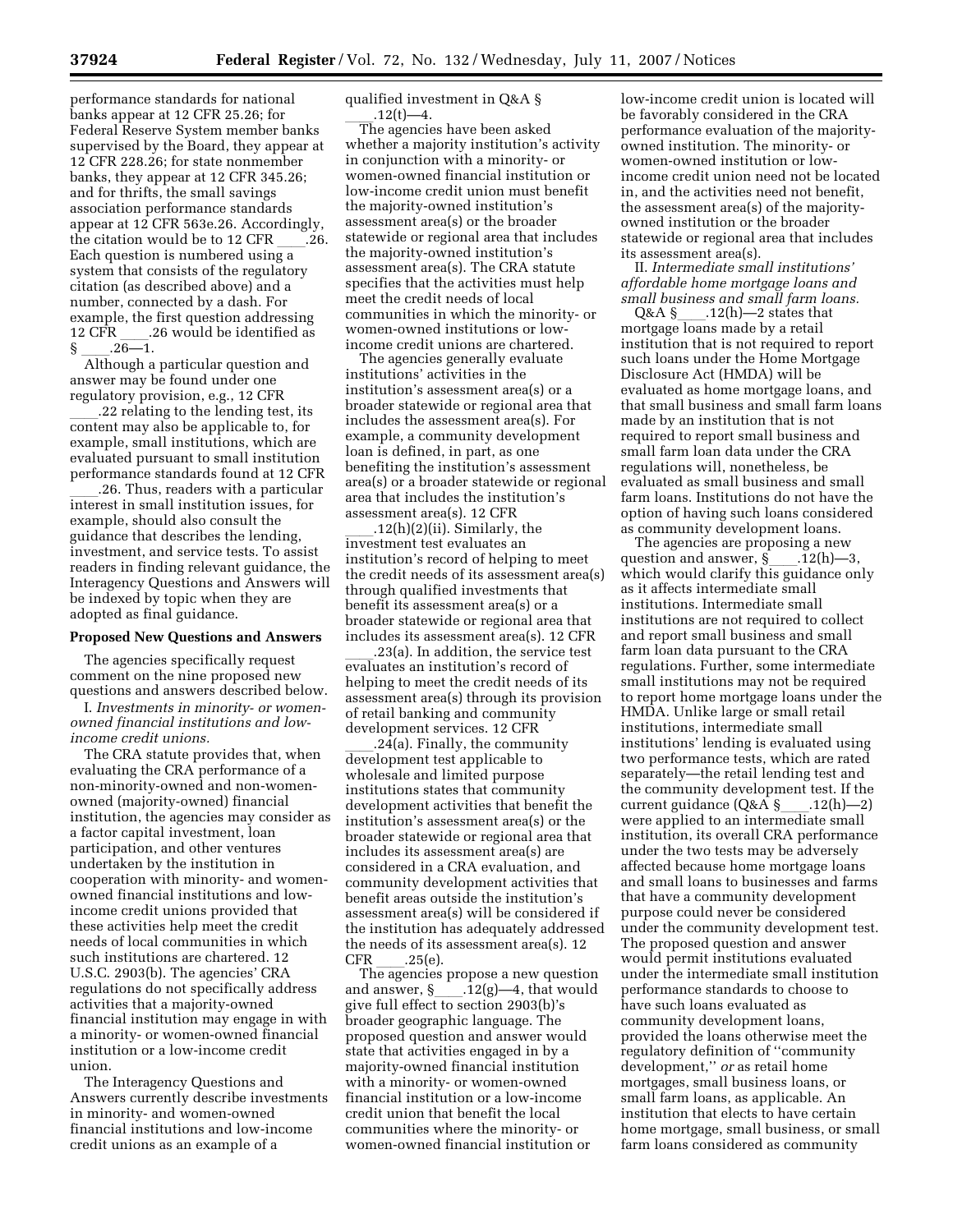development loans should notify its examiners of that decision prior to the start of its CRA examination.

Please note that the agencies are also<br>proposing to revise  $Q&A\$  .12(h)-2 proposing to revise Q&A §\_\_\_\_.12(h)—2<br>to except intermediate small institutions from applicability of that guidance.

III. *Examples of ''other loan data.''* The agencies' CRA regulations, at 12 CFR  $.22(a)(2)$ , state that originations and purchases of loans, as well as *any other loan data* the institution may choose to provide, including data on loans outstanding, commitments, and letters of credit will be considered in an institution's evaluation. Q&A

§\_\_\_\_.22(a)(2)—3 provides that<br>information about home mortgage loan modification, extension, and consolidation agreements (MECAs) may be provided by an institution to examiners as ''other loan data.'' Other questions and answers found throughout the guidance describe various lending-related activities as "other loan data." *See, e.g.*, Q&As<br>§ \_\_\_\_.12(1)—2 and § \_\_\_\_.42(c)(2)—3.

 $\S$  \_\_\_\_.12(l)—2 and  $\S$  \_\_\_\_.42(c)(2)—3.<br>The agencies are proposing a new question and answer, which will follow the question and answer discussing MECAs, listing in one place the other various activities mentioned throughout the interagency guidance that may be provided to examiners for consideration as ''other loan data.'' In addition, the proposed question and answer, Q&A  $.22(a)(2)$ —4, includes a discussion about when information on loans for properties with a certain amount or percentage of units set aside for affordable housing may be provided to examiners as ''other loan data.'' If these loans are in an amount greater than \$1 million, they would not be collected or reported as small business loans. If the loans do not have a primary purpose of community development, they would not be collected or reported as community development loans. Therefore, to ensure that institutions may have these loans considered during their CRA evaluations, the question and answer provides that institutions may, at their option, provide information about them to examiners as ''other loan data.''

IV. *Purchased loan participations.* 

The agencies' staffs have received a number of questions about whether institutions that purchase loan participations should collect and report them, as applicable, as purchases of loans, and whether they will receive lending consideration for such purchases. The proposed question and answer, Q&A §\_\_\_\_.22(a)(2)—6,<br>provides that loan participations are treated as the purchase of a loan, even though the institution has purchased

only a part of a loan. Institutions receive the same consideration for their loan participations as they would receive for a purchased whole loan of the same type and amount. Although this proposed question and answer interprets the large institution lending test, 12 CFR \_\_\_\_.22(a)(2), the same<br>guidance would also apply to the other examination types—small institution test, community development test applicable to wholesale and limited purpose institutions, and the strategic plan. (For guidance about reporting loan participations, see proposed new Q&A  $\S$  .42(b)(2)—4 and Q&A<br> $\S$  .42(a)(2)—1, as propos

 $\left( -42(a)(2)-1, \text{ as proposed to be}\right)$ revised.)

V. *Small business loans secured by a one-to-four family residence.* 

In 2005, the agencies published technical revisions to their CRA regulations that reflected changes in the standards for defining metropolitan statistical areas made by the U.S. Office of Management and Budget (OMB) in December 2000; census tracts designated by the U.S. Census Bureau (Census); and changes to the Board's Regulation C (12 CFR part 203), which implements the HMDA. 70 FR 15570 (Mar. 28, 2005). In the supplementary information published with the agencies' technical revisions, the agencies discussed the effect that the Board's revisions to Regulation C regarding the treatment of refinancings of home mortgage loans would have on CRA evaluations. 70 FR at 15573. As explained in the supplementary information, revised Regulation C defined the term, "refinancing," so that a loan is reportable as a refinancing if it satisfies and replaces an existing obligation, and both the new and the existing obligation are secured by a lien on a dwelling. 12 CFR 203.2(k). The agencies revised the definition of ''home mortgage loan'' in their CRA regulations to include refinancings, as well as home purchase loans and home improvement loans, as defined in the Board's regulations at 12 CFR 203.2. *See* 12 CFR

\_\_\_\_\_.12(l).<br>For banks subject to the Call Report instructions: Because of the change in the Regulation C definition, loans to refinance small business or small farm loans are reportable as home mortgage loans for HMDA purposes (and would ordinarily be considered as home mortgage loans for CRA purposes) if they are secured by a dwelling and the replaced loan also was secured by a dwelling. If a dwelling continues to serve as collateral solely through an abundance of caution and where the terms of the loan, as a consequence, have not been made more favorable than they would have been in the absence of the lien, then the refinancing is also reportable for Call Report and CRA purposes as a loan to a small business or a loan to a small farm. If a refinancing of a small business or small farm loan is reported both as a home mortgage loan under HMDA and as a loan to a small business or a loan to a small farm on the Call Report and on the CRA disclosure, there is the potential for ''double counting'' of these loans in CRA examinations. *See* 70 FR at 15573.

For savings associations subject to the Thrift Financial Reporting instructions: Because of the change in the Regulation C definition, a savings association's loans to refinance small business or small farm loans are reportable as home mortgage loans if they are secured by a dwelling and the replaced loan also was secured by a dwelling. This is true even if the loans are reported as nonmortgage commercial loans on the Thrift Financial Report (TFR). This results in the potential for ''double counting'' of the loans in CRA examinations. *See* 70 FR at 15573.

To clarify some of these issues, the agencies are proposing a new question and answer,  $Q & A \succeq .22(a)(2) - 7$ , to provide guidance about small business and small farm loans where a dwelling serves as collateral.

VI. *Investments in a national or regional fund.* 

The agencies are proposing additional guidance, Q&A §\_\_\_\_.23(a)-2, to clarify that an institution that makes a loan or investment in a national or regional community development fund should be able to demonstrate that the investment meets the geographic requirements of the CRA regulation. If a fund does not become involved in a community development activity that meets both the purpose and geographic requirements of the regulation for the institution, the institution's investment generally would not be considered under the investment or community development tests. The agencies are also proposing to highlight in the Q&A an example of a fund providing foreclosure relief to low- and moderate-income homeowners.

VII. *Examination as an intermediate small institution.* 

The agencies allow a one-year ''lag period'' between when an institution is no longer a small institution (i.e., it had assets meeting or exceeding the small institution asset threshold amount delineated in 12 CFR \_\_\_\_.12(u)(1) as of<br>December 31 of both of the prior two calendar years) and when it reports CRA data to be used in its evaluation under the lending, investment, and service tests. *See* 12 CFR .42(b). The lag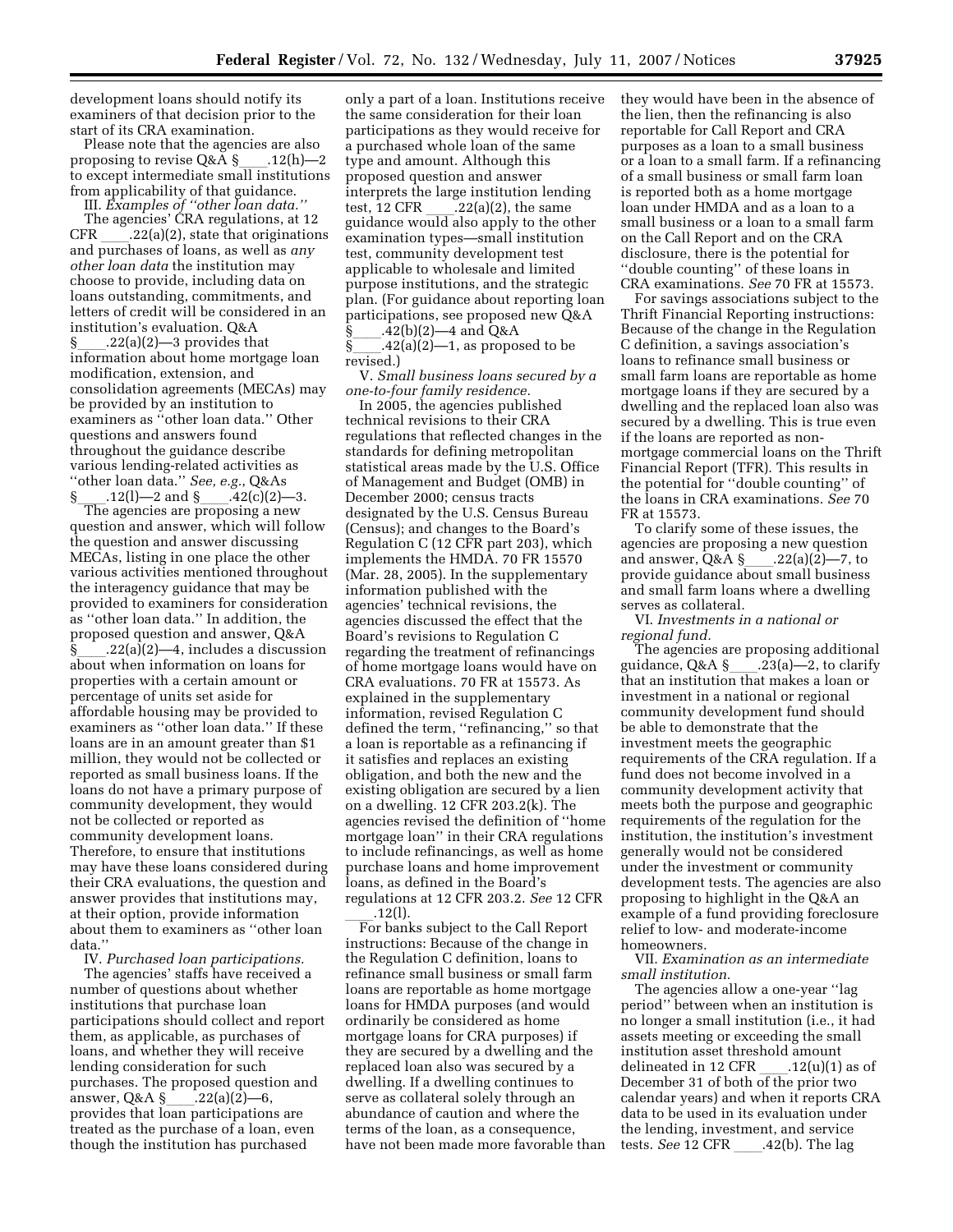period allows the institution to collect loan data for one year before being evaluated under the lending, investment, and service tests.

The agencies' staffs have been asked whether an institution that was a small institution, but not an intermediate small institution, will also be allowed a one-year lag period before it is evaluated as an intermediate small institution once it becomes an intermediate small institution. The proposed question and answer, Q&A § $_226(a)(2)-1$ , clarifies that there is no lag period between becoming an intermediate small institution and being examined as an intermediate small institution because there is no data collection and reporting requirement for intermediate small institutions.

VIII. *Reporting of a participation in a community development loan.* 

Under the CRA regulations, an institution is required to report the aggregate number and aggregate amount of community development loans originated or purchased. 12 CFR

 $.42(b)(2)$ . The agencies' staffs have been asked what loan purchase amount institutions that purchase participations in community development loans should report—the principal balance of the loan at origination or the amount of the participation purchased.

The agencies are proposing a new question and answer, Q&A  $.42(b)(2)$ —4, to clarify that institutions that purchase community development loan participations should report only the amount of their purchase. The proposed data collection and reporting of purchases of community development loan participations is different from the collection and reporting of purchases of small business and small farm loan participations. An institution reports the amount at the origination of the loan when it purchases a participation in a small business or small farm loan. *See*  Q&A §\_\_\_\_.42(a)(2)—1. As explained in<br>that question and answer, reporting the amount of the loan at origination is consistent with the Call Report's or Thrift Financial Report's use of the ''original amount of the loan'' to determine whether a loan should be reported as a ''loan to a small business'' or a ''loan to a small farm'' and in which loan size category a loan should be reported. However, when assessing the volume of small business and small farm loan purchases for purposes of evaluating lending test performance under the CRA, examiners evaluate an institution's small business and small farm lending based on the amount of the participation that is purchased. *See id.* 

The CRA regulations require that, when reporting small business and small farm loans originated or purchased, institutions report, among other things, the amount of the loans at origination.  $12 \text{ CFR}$  ...  $42(a)(2)$ . origination. 12 CFR \_\_\_\_.42(a)(2).<br>However, when reporting community development loan data, an institution reports only the aggregate number and aggregate amount of community development loans originated or purchased. 12 CFR \_\_\_\_.42(b)(2).<br>Because the regulation does not specify whether the amount of purchased community development loans must be the amount of the loan at origination or the amount of the loan at purchase, the agencies propose that institutions should report the amount of the loan participations purchased. Reporting only the amount of the loan participation that was purchased will provide a more accurate picture of institutions' community development loan activities. The agencies specifically request comment on whether having a different collection and reporting treatment for community development loans is appropriate.

IX. *Refinanced or renewed community development loans.* 

The agencies are proposing a question and answer, Q&A §\_\_\_.42(b)(2)—5, to<br>clarify that, generally, the same limitations that apply to the reporting of refinancings and renewals of small business and small farm loans apply to refinancings and renewals of community development loans. *See*  Q&A § $-42(a)$ -5. Generally, an institution may report only one community development loan origination (including a renewal or refinancing of that loan that is treated as an origination) per loan per year. If the loan amount is increased upon renewal or refinancing, the institution may report only the increase if the origination of the loan was also reported during the same year.

#### **Revised Questions and Answers**

The agencies are proposing revisions to a number of previously adopted questions and answers. Many of the proposed revisions update the guidance to reflect the 2005 technical revisions that conformed the agencies' regulations to OMB, Census, and Board regulatory revisions, and to the changes made in the 2005 joint final rule and OTS's March 2007 final rule. In many instances, the proposed revisions merely clarify existing guidance by conforming the guidance to the revised regulations, improving readability, or adopting current terminology.

Although most of the proposed revisions are deemed to be insignificant clarifications, the agencies specifically request comment on the following revised questions and answers:

I. *Activities that promote economic development.* 

 $Q & A \$  .12(g)(3)—1 describes the types of activities that promote economic development by financing small businesses and small farms. The agencies are proposing to revise Q&A  $\S$ , 12(g)(3)—1 to clarify the language in the current answer and to add loans to or investments in Rural Business Investment Companies (RBICs) and New Markets Tax Credit-eligible Community Development Entities (CDEs) as types of loans or investments that the agencies will presume to promote economic development.

After notice and comment, the agencies added an investment in a RBIC as an example of a qualified investment<br>in Q&A §  $.12(t)$ —4. 71 FR at 12433; in Q&A §\_\_\_\_.12(t)—4. 71 FR at 12433;<br>71 FR at 52379 (OTS). The purpose of the Rural Business Investment Program, which is a joint initiative between the U.S. Small Business Administration and the U.S. Department of Agriculture, is intended to promote economic development by financing small businesses located primarily in rural areas. Thus, the agencies propose to revise Q&A §\_\_\_\_.12(g)(3)—1 to provide<br>that there is a presumption that an investment in a RBIC will promote economic development.

Likewise, the agencies are proposing that loans to or investments in CDEs will be presumed to promote economic development. Loans to or investments in CDEs pursuant to the New Markets Tax Credit program generally have a primary purpose of community development, as that term is defined in the CRA regulations. To the extent that a CDE lends to or invests in small businesses or farms, a loan to or investment in the CDE promotes economic development by financing small businesses or farms. Also, because the primary mission of the CDE is to service ''low-income communities,'' loans and investments made by the CDE generally would help to revitalize or stabilize low- or moderate-income geographies. Thus, the agencies propose to revise Q&A §\_\_\_\_.12(g)(3)—1 to<br>provide that there is also a presumption that an investment in a CDE will promote economic development.

II. *Examples of community development loans.* 

 $Q & A \$  \_\_\_\_.12(h)—1 provides examples of community development loans. For the same reasons as addressed above in connection with the proposed revision to Q&A  $\S$  .12(g)(3)—1, the agencies propose to revise the fourth bullet in the answer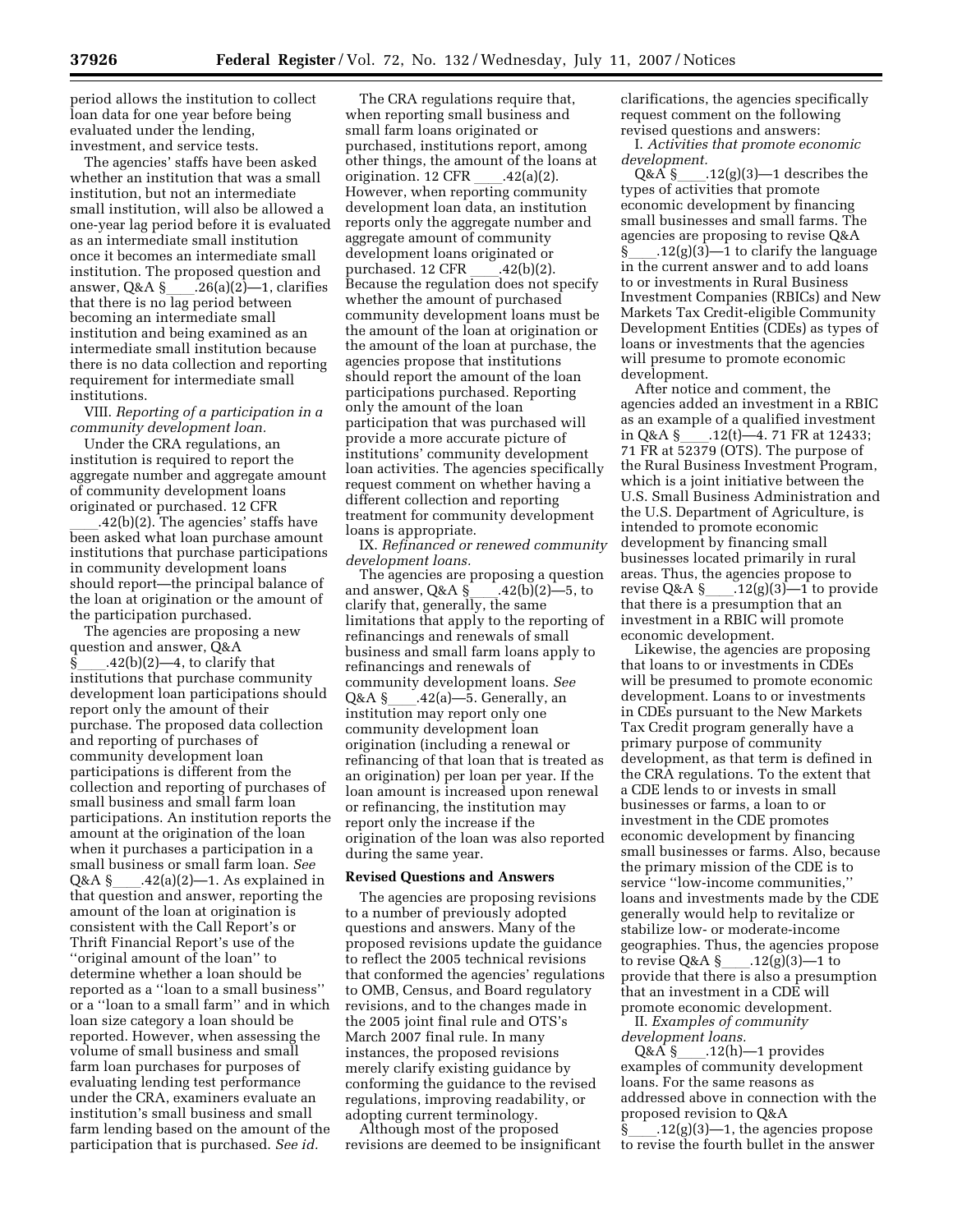to Q&A §\_\_\_\_.12(h)—1 to add a loan to<br>a New Markets Tax Credit-eligible CDE as an example of a community development loan.

The agencies also propose to add a new bullet to the same question and answer stating that another example of a community development loan is a loan in an amount greater than \$1 million to a business, when the loan is made as part of the Small Business Administration's (SBA's) 504 Certified Development Company program. (Such loans in amounts of \$1 million or less would be small business loans for CRA purposes.) The SBA's 504 loan program is a long-term financing tool for economic development within a community. (See 13 CFR 120.800 *et seq.*  for additional information about SBA's 504 program.) The 504 program provides growing businesses with longterm, fixed-rate financing for major fixed assets, such as land and buildings. A Certified Development Company is a nonprofit corporation that works with the SBA and private-sector lenders to provide financing to local small businesses. Loans to businesses under the 504 program must meet job creation criteria or a community development goal, or have a public policy goal. Generally, to meet the job creation criteria, a business must create or retain one job for every \$50,000 provided by the SBA, except for ''Small Manufacturers,'' which have a \$100,000 job creation or retention goal. Examples of the 504 program's public policy goals include business district revitalization, rural development, and expansion of minority business development. Based on the economic development and community revitalization purposes and goals of the 504 program, the agencies believe that loans to businesses made in connection with the program would have a primary purpose of community development, as defined in the CRA regulations.

III. *Examples of community development services.* 

 $Q&A\ \S$  \_\_\_\_.12(i)—3 provides examples of community development services. The agencies propose to add a new example of a community development service to this question and answer. The agencies believe that increasing access to financial services by opening or maintaining branches or other facilities that help to revitalize or stabilize a low- or moderate-income area, designated disaster area, or a distressed or underserved nonmetropolitan middle-income area would have a primary purpose of community development under the fourth prong of the definition of ''community development.'' Thus, the

agencies propose to add a new bullet in the answer to state that opening or maintaining branches and other facilities that help to revitalize or stabilize low- or moderate-income geographies, designated disaster areas, or distressed or underserved nonmetropolitan middle-income geographies is an example of a community development service and would be considered as a community development service unless the opening or maintaining of the branches or other facilities has been considered in the evaluation of the institution's retail banking services under 12 CFR

.24(d). See Q&As

§ ll.12(g)(4)(ii)—2,

§ ll.12(g)(4)(iii)—3, and § \_\_\_\_.12(g)(4)(iii)—4 for additional<br>guidance about activities that revitalize or stabilize designated disaster areas and distressed or underserved nonmetropolitan middle-income geographies, respectively. (With regard to an institution that is evaluated under the service test, branch openings are already considered as part of the availability and effectiveness of the institution's systems for delivering retail banking services. *See* 12 CFR

 $24(d)(2)$ . Similarly, whether an institution maintains branches is also considered under the service test when examiners evaluate the distribution of the institution's branches based on geography income and the institution's record of opening and closing branches.

*See* 12 CFR\_\_\_\_.24(d)(1) & (2).<br>The agencies also propose to revise the example of community development services describing various types of consumer counseling services to highlight credit counseling that can assist borrowers in avoiding foreclosure on their homes.

Finally, the agencies propose to add to the examples of financial services with the primary purpose of community development that increase access to financial services for low- or moderateincome individuals individual development accounts (IDAs) and free payroll check cashing. (A crossreference to this revised Q&A would be<br>added to Q&A § .24(d)—2, which added to Q&A § \_\_\_\_.24(d)—2, which<br>provides guidance about how examiners evaluate an institution's activities in connection with IDAs.)

IV. *Federal Home Loan Bank unpaid dividends.* 

Since the 1995 revision of the CRA regulations, the agencies have agreed that Federal Home Loan Bank (FHLB) stock does not have a sufficient connection to community development to be considered a qualified investment. *See* Joint Final Rule, 60 FR 22156, 22161 (May 4, 1995). The agencies'

staffs have received questions from financial institutions about whether funds retained by the FHLBs to support the Affordable Housing Program (AHP), in lieu of being paid out in dividends to investing institutions, would receive consideration as qualified investments. The agencies propose to clarify that the required annual AHP contributions of the FHLBs are not qualified investments because they are not investments by the investing financial institution members, but rather a use of its own funds by the FHLB. The agencies propose to revise Q&A § \_\_\_\_.12(t)—3 to state that FHLB<br>unpaid dividends are not qualified investments.

V. *Examples of qualified investments.*   $Q&A\ \S$  \_\_\_\_.12(t)—4 provides<br>examples of qualified investments. For the same reasons as addressed above in connection with the proposed revision to Q&A § \_\_\_\_.12(g)(3)—1, the agencies<br>propose to revise the first bullet in the answer to Q&A § \_\_\_.12(t)—4 to add an<br>investment in a New Markets Tax Credit-eligible CDE as an example of a qualified investment.

The agencies also propose to add a new fourth bullet that clarifies that an investment in a community development venture capital company that promotes economic development by financing small businesses would also be an example of a qualified investment. Although private community development venture capital companies are not statutorily authorized and government insured or guaranteed like the examples in the current third bullet of the Q&A (e.g., small business investment companies), community development venture capital companies may provide financing for small businesses that supports permanent job creation, retention, and/or improvement for persons who are currently low- or moderate-income, or supports permanent job creation, retention, and/ or improvement either in low- or moderate-income geographies or in areas targeted for redevelopment by Federal, state, local, or tribal governments.

VI. *Small institution adjustment.*  Q&A  $\sum_{12}(u)(2)$ —1, which was adopted by the OCC, Board, and FDIC in the 2006 Questions and Answers, provides information about the annual adjustments to the asset-size thresholds for small institutions and intermediate small institutions. (OTS does not currently have a comparable Q&A but is proposing to add one through this notice.) The agencies are proposing that this Q&A also refer the reader to the FFIEC's Web site for historical and current asset-size threshold information.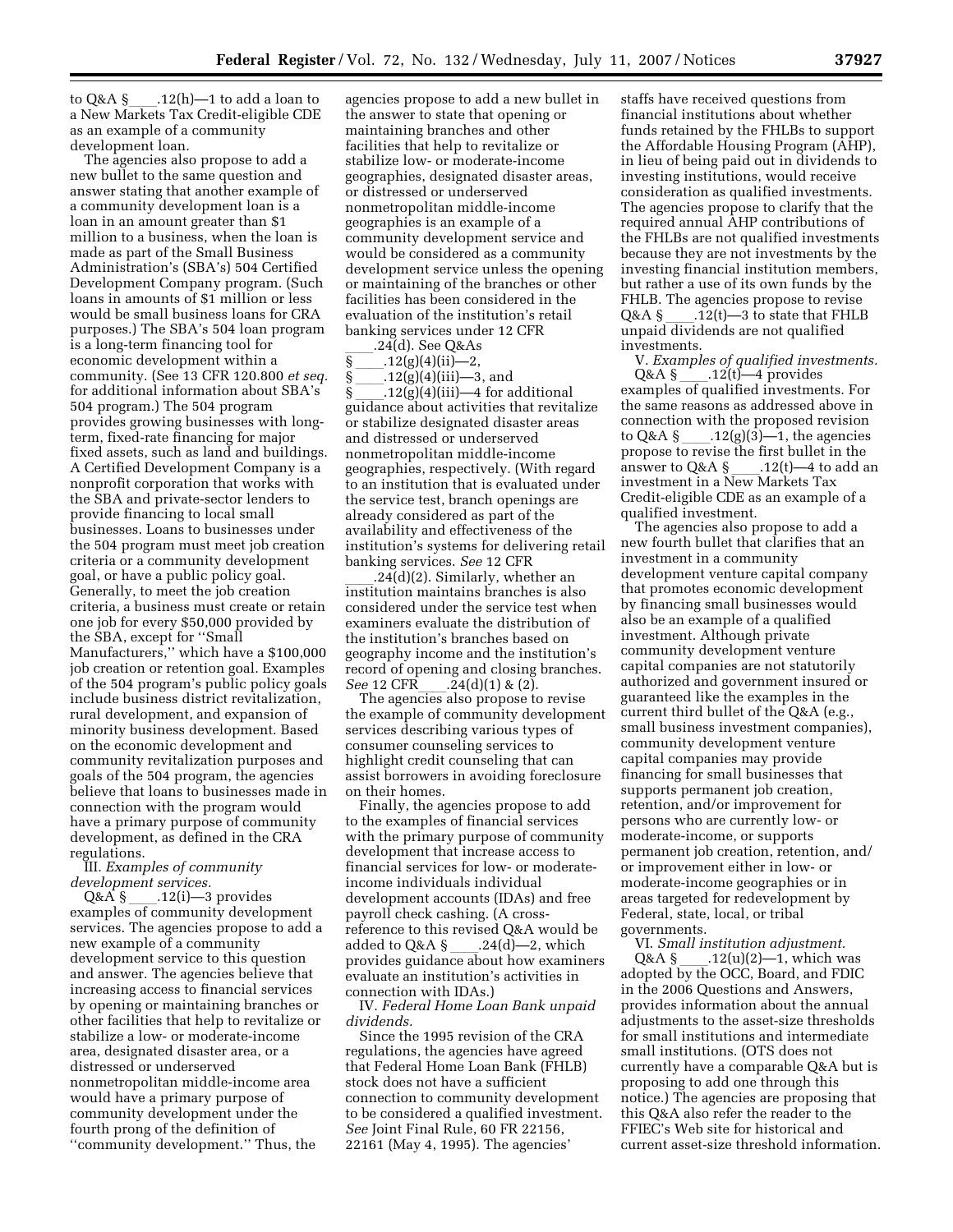VII. *Responsive lending activities.*   $Q&A\$  \_\_\_\_.22(a)—1 discusses types of lending activities that help meet the credit needs of an institution's assessment areas and that may warrant favorable consideration as activities that are responsive to the needs of the institution's assessment areas. The agencies propose to revise the answer to highlight that establishing loan programs that provide relief to low- and moderate-income homeowners who are facing foreclosure is another type of lending activity that would warrant favorable consideration as being responsive to the needs of an institution's assessment areas. The agencies encourage institutions to develop and participate in such programs, consistent with safe and sound lending practices.

VIII. *Constraints on affiliate lending.*  Q&A §  $\_\_$ .22(c)(2)(i)—1 explains the constraint that no affiliate may claim a loan origination or loan purchase if another institution claims the same loan origination or loan purchase. The agencies propose to revise the answer by adding illustrative examples to help explain this provision. The answer states that a bona fide sale of a loan originated by one affiliate to another affiliate would be considered a loan origination by the first institution and a loan purchase by the other affiliate; however, the same institution may not claim both the origination and the purchase of the same loan. The question would also be revised to indicate that this guidance is relevant to all institutions, regardless of their examination type.

IX. *Retail banking services delivery systems.* 

Q&A §  $\_\_$ .24(d)—1 explains how examiners evaluate the availability and effectiveness of an institution's systems for delivering retail banking services. The agencies propose to revise Q&A § \_\_\_\_.24(d)—1 to correspond more<br>closely to the service test performance criteria. The regulation provides that examiners will evaluate the current distribution of an institution's branches and, in the context of its current distribution of the institution's branches, the institution's record of opening and closing branches, particularly branches located in low- or moderate-income geographies or primarily serving low- or moderateincome individuals. The text of the answer would be modified to conform more closely to the regulatory language.

X. *Assessment areas may not extend substantially beyond metropolitan statistical area (MSA) boundaries.*   $Q&As \S$  .41(e)(4)—1 and

 $.41(e)(4)$ —2 address the maximum

size of an assessment area and whether one assessment area may consist of both an MSA and two counties that both abut the MSA. The agencies propose to revise these two questions and answers to reflect the changes in the Standards for Defining Metropolitan and Micropolitan Statistical Areas by the OMB. Although the OMB continues to designate MSAs, the OMB no longer designates Consolidated MSAs (CMSAs), which consisted of Primary MSAs. The OMB has also adopted a new area designation: Metropolitan division. As previously noted, in the 2005 technical revisions, the agencies aligned their CRA regulations with the OMB's new nomenclature. *See* 70 FR 15570.

The proposed revisions to  $Q&As$ <br>.41(e)(4)—1 and § .41(e)(4)—2  $\frac{\gamma_{\text{max}}}{\gamma_{\text{1}}} = \frac{41(e)(4)-1}{1}$  and  $\frac{\gamma_{\text{max}}}{\gamma_{\text{2}}} = \frac{41(e)(4)-2}{1}$ memorialize guidance that the agencies provided in the supplementary information that was published with the 2005 technical revisions. The agencies had noted in the supplementary information that one commenter suggested that the agencies, in their 2005 technical revisions, replace ''CMSA'' with ''CSA'' (combined statistical area), another new area standard that OMB adopted in 2000. The agencies declined to do so, but advised in the supplementary information that it may be appropriate for some institutions to delineate an assessment area based on a CSA. However, because CSAs can vary greatly in area and population, the agencies indicated that whether an assessment area should consist of a CSA is a determination to be made by each institution, considering its size, business strategy, capacity, and constraints, and subject to review by the appropriate agency. The agencies further noted that, if an institution designates an assessment area comprised of a CSA that, for example, consists of an MSA and a micropolitan statistical area (a new area standard adopted by OMB that is less populated than an MSA and considered a nonmetropolitan area for CRA purposes), examiners will separately evaluate performance in the MSA and the micropolitan statistical area within the assessment area because each of these areas has a distinct median income. Proposed revised Q&As

§ \_\_\_\_.41(e)(4)—1 and § \_\_\_\_.41(e)(4)—2<br>incorporate this information.

XI. *Reporting data under the CRA regulations.* 

Q&A §  $\_\_$ .42—1 addresses when an institution must collect and report data. It focuses on a growing institution: One that was a small institution but that, over time, has outgrown that

classification. The agencies propose to revise this question and answer for two reasons. First, because the definition of ''small institution'' has been revised and the asset-size threshold for small institutions is adjusted annually, the text and example in the guidance require updating. The proposed revision refers to the definition of a ''small institution'' in the agencies' CRA regulations so that the asset-size threshold does not become out-of-date as a result of annual adjustments. It also directs readers to the FFIEC's Web site for examples, over time, based on the revised and adjusted asset-size thresholds for small institutions. Second, the mailing address to which an institution reports CRA data has been changed, and the proposed new guidance reflects the revised address.

XII. *Reporting home equity lines of credit for both home improvement and business purposes.*<br>Q&A § .42(a)—7 addresses the

Q&A §  $\_\_$ .42(a)—7 addresses the reporting of a home equity line of credit, part of which is for home improvement purposes and part of which is for small business purposes. Because of changes in the treatment of refinancings of loans secured by dwellings in the Board's Regulation C (12 CFR part 203), which implements the HMDA (described above), the agencies are proposing to revise this question and answer to make it consistent with the revised Regulation C requirements.

XIII. *Participations in small business or small farm loans.* 

 $Q&A\$ § .42(a)(2)—1 provides guidance regarding the reporting of the amount of a small business or small farm loan that an institution purchases. The agencies propose to revise this question and answer to clarify that the guidance also applies to purchases of small business or small farm loan participations. The CRA regulations explicitly require institutions to collect and maintain ''the loan amount at origination'' when collecting data about small business and small farm loans. 12 CFR\_\_\_\_.42(a)(2). The agencies are<br>proposing to revise the question and answer to clarify that this data collection requirement applies to participations, as well as to the purchase of whole loans.

#### **OTS Request for Comments**

OTS specifically solicits comment on whether it should adopt the four new and one revised questions and answers that are virtually identical to guidance the OCC, Board, and FDIC adopted in the 2006 Questions and Answers. Those new questions and answers for OTS are  $Q&As \frac{S}{26(c)(3)}$  .12(u)(2)–1,  $\frac{S}{26(c)(4)}$ <br>S 26(c)(3)–1 and S 26(c)(4)– § \_\_\_\_\_.26(c)(3)—1, and § \_\_\_\_\_.26(c)(4)—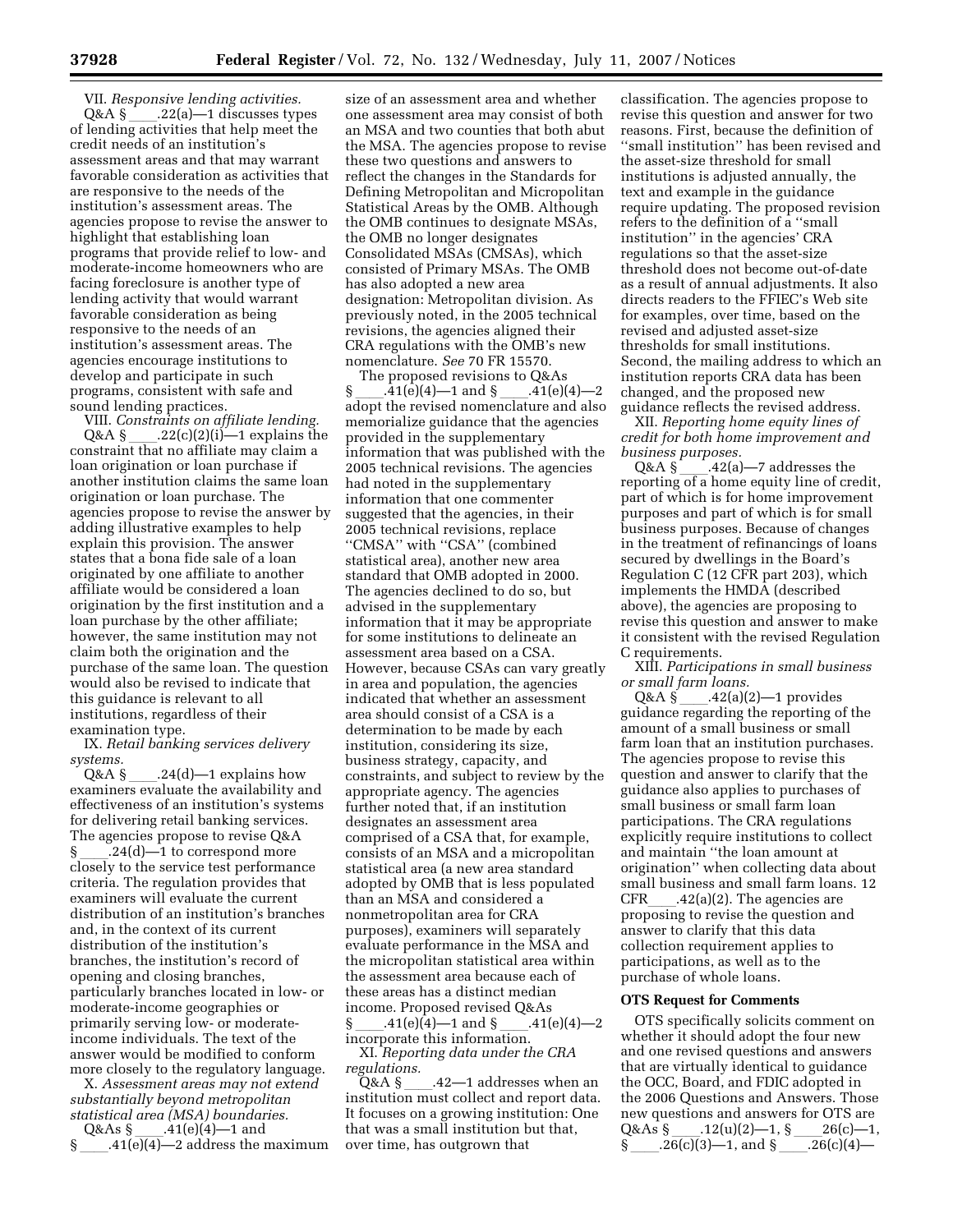1; the proposed revised question and answer for OTS is Q&A § ll.26—1.

#### **General Comments**

In addition to the specific requests for comments on the proposed new and revised questions and answers, public comment is invited on issues raised by the CRA and the Interagency Questions and Answers. If, after reading the Interagency Questions and Answers, financial institutions, examiners, community organizations, or other interested parties have unanswered questions or comments about the agencies' community reinvestment regulations, they should submit them to the agencies. Such questions may be addressed in future revisions to the Interagency Questions and Answers.

#### **Solicitation of Comments Regarding the Use of ''Plain Language''**

Section 722 of the Gramm-Leach-Bliley Act of 1999, 12 U.S.C. 4809, requires the agencies to use ''plain language'' in all proposed and final rules published after January 1, 2000. Although this proposed guidance is not a proposed rule, comments are nevertheless invited on whether the proposed interagency questions and answers are stated clearly and effectively organized, and how the guidance might be revised to make it easier to read.

#### **Small Business Regulatory Enforcement Fairness Act of 1996 (SBREFA)**

The SBREFA requires an agency, for each rule for which it prepares a final regulatory flexibility analysis, to publish one or more compliance guides to help small entities understand how to comply with the rule.

Pursuant to section 605(b) of the Regulatory Flexibility Act, the OCC and the FDIC certified that the 2005 joint final rule would not have a significant economic impact on a substantial number of small entities. 70 FR at 44264. Pursuant to section 605(b) of the Regulatory Flexibility Act, OTS certified that its March 22, 2007, April 12, 2006, March 2, 2005, and August 18, 2004 final rules would not have a significant economic impact on a substantial number of small entities. 72 FR 13429, 13434 (March 22, 2007); 71 FR 18614, 18617 (April 12, 2006); 70 FR 10023, 10030 (March 2, 2005); 69 FR 51155, 51161 (August 18, 2004).

The Board prepared a final regulatory flexibility analysis in connection with the 2005 joint final rule and found that the final rule minimized the economic impact on small entities by making the twelve small member banks that were not eligible for the streamlined CRA

process prior to adoption of the joint final rule, eligible for the streamlined CRA process. Further, the joint final rule was intended by all three agencies to reduce unnecessary burden while maintaining or improving the CRA regulations' effectiveness in evaluating performance.

In the agencies' continuing efforts to provide clear, understandable regulations and to comply with the letter and the spirit of the SBREFA, the agencies have compiled the Interagency Questions and Answers. The Interagency Questions and Answers serve the same purpose as the compliance guide described in the SBREFA by providing guidance on a variety of issues of particular concern to small institutions.

The text of the combined Interagency Questions and Answers Regarding Community Reinvestment follows.

*Language that is proposed to be deleted as compared to the current OCC, Board, and FDIC questions and answers is bracketed; language that is proposed to be added to these agencies' questions and answers is enclosed within arrows. Where these agencies' current questions and answers differ substantially from those of OTS, the differences are footnoted.* 

#### **Interagency Questions and Answers Regarding Community Reinvestment**

*§* ll*.11 Authority, purposes, and scope.* 

*§ \_\_\_\_.11(c) Scope.*<br>*§§ .11(c)(3) & 56 §§* ll*.11(c)(3) & 563e.11(c)(2) Certain special purpose institutions.* 

§§ ll.11(c)(3) & 563e.11(c)(2)—1: *Is the list of special purpose institutions exclusive?* 

A1. No, there may be other examples of special purpose institutions. These institutions engage in specialized activities that do not involve granting credit to the public in the ordinary course of business. Special purpose institutions typically serve as correspondent banks, trust companies, or clearing agents or engage only in specialized services, such as cash management controlled disbursement services. A financial institution, however, does not become a special purpose institution merely by ceasing to make loans and, instead, making investments and providing other retail banking services.

§§ ll.11(c)(3) & 563e.11(c)(2)—2: *To be a special purpose institution, must an institution limit its activities in its charter?* 

A2. No. A special purpose institution may, but is not required to, limit the

scope of its activities in its charter, articles of association, or other corporate organizational documents. An institution that does not have legal limitations on its activities, but has voluntarily limited its activities, however, would no longer be exempt from Community Reinvestment Act (CRA) requirements if it subsequently engaged in activities that involve granting credit to the public in the ordinary course of business. An institution that believes it is exempt from CRA as a special purpose institution should seek confirmation of this status from its supervisory agency.

*§* ll*.12 Definitions.* 

*§* \_\_\_\_.12(a) Affiliate.<br>§ .12(a)—1: Does the definition of § ll.12(a)—1: *Does the definition of ''affiliate'' include subsidiaries of an institution?* 

A1. Yes, ''affiliate'' includes any company that controls, is controlled by, or is under common control with another company. An institution's subsidiary is controlled by the institution and is, therefore, an affiliate.

*§ [ § ]*ll*.12(f) [ & 563e.12(e)] Branch.*  § [ § ]ll.12(f) [ & 563e.12(e)]—1: *Do the definitions of ''branch,'' ''automated teller machine (ATM),'' and ''remote service facility (RSF)'' include mobile branches, ATMs, and RSFs?* 

A1. Yes. Staffed mobile offices that are authorized as branches are considered "branches", with and mobile 'ATMs' and 'RSFs' are considered "ATMs" and "RSFs."<br> $\S[\S]$  .12(f)[ & 563e.12(e)]—2: Are

§ [ § ]ll.12(f)[ & 563e.12(e)]—2: *Are loan production offices (LPOs) branches for purposes of the CRA?* 

A2. LPOs and other offices are not ''branches'' unless they are authorized as branches of the institution through the regulatory approval process of the institution's supervisory agency.

 $\frac{12}{[\hbar]\cdot g}$   $\frac{12}{[\hbar]\cdot g}$   $\frac{12}{[\hbar \cdot g]}$ *Community development.* 

 $\S[\S]$  .12([h]files 1 & 563.12(g)]— 1: *Are community development activities limited to those that promote economic development?* 

A1. No. Although the definition of ''community development'' includes activities that promote economic development by financing small businesses or farms, the rule does not limit community development loans and services and qualified investments to those activities. Community development also includes communityor tribal-based child care, educational, health, or social services targeted to low- or moderate-income persons, affordable housing for low- or moderateincome individuals, and activities that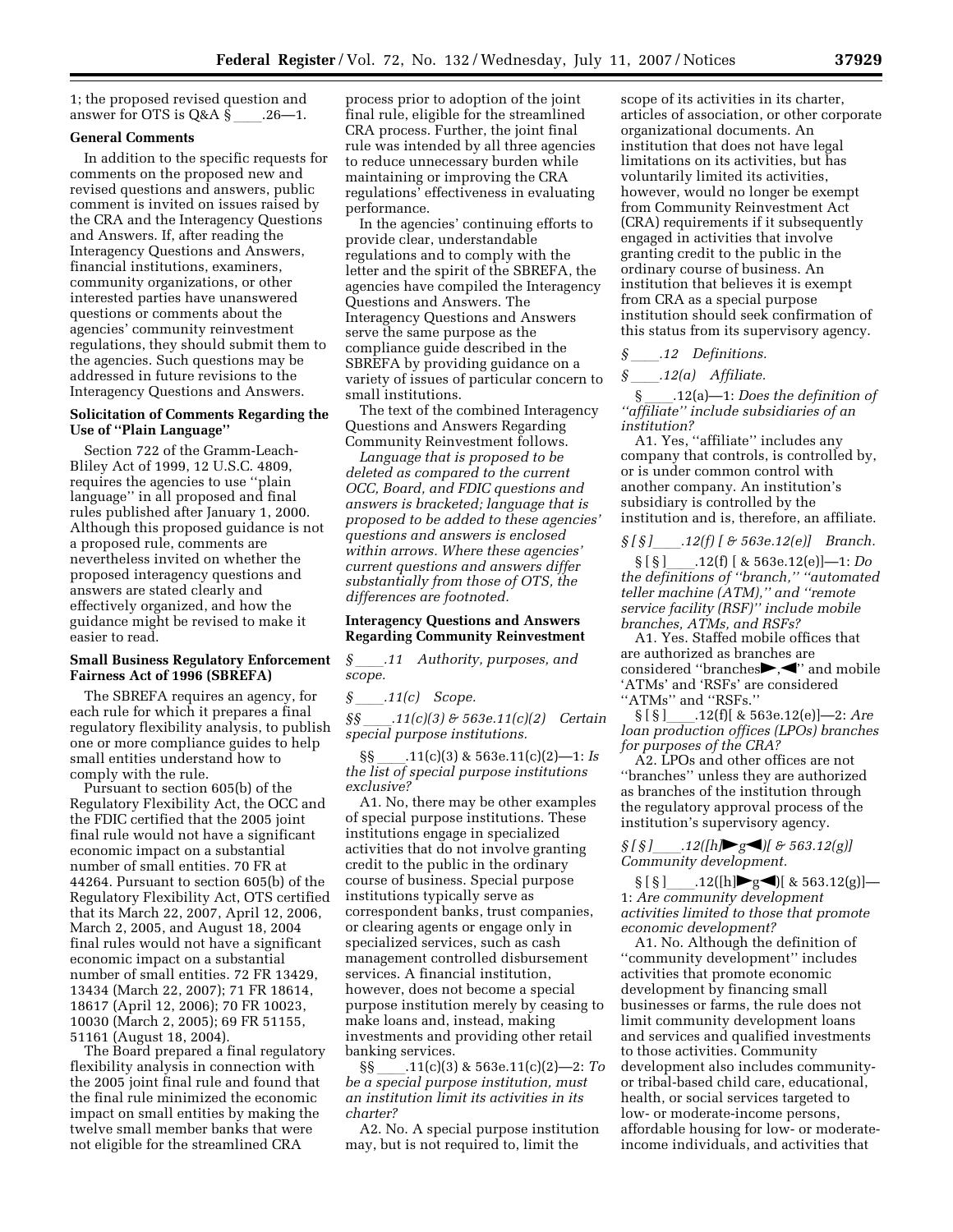revitalize or stabilize low- or moderateincome areas  $\rightarrow$ , designated disaster areas, or underserved or distressed nonmetropolitan middle-income geographies  $\blacktriangleleft$ .<br>§ [§ ] .12([h]  $\blacktriangleright$  g  $\blacktriangleleft$  ][ &

§ [§ ]\_\_\_\_.12([h]▶g◀)[ &<br>563e.12(g)]—2: *Must a community development activity occur inside a lowor moderate-income area* , designated *disaster area, or underserved or distressed nonmetropolitan middleincome area*<sup>in</sup> *order for an institution to receive CRA consideration for the activity?* 

A2. No. Community development includes activities [outside of low- and moderate-income areas  $\blacktriangleright$ , regardless of their location,  $\blacktriangleleft$  that provide affordable housing for, or community services targeted to, low- or moderate-income individuals and activities that promote economic development by financing small businesses and farms. Activities that stabilize or revitalize particular low- or moderate-income areas  $\blacktriangleright$ , designated disaster areas, or underserved or distressed nonmetropolitan middle-income  $area \leq (including by creating,$ retaining, or improving jobs for low- or moderate-income persons) also qualify as community development, even if the activities are not located in these [lowor moderate-income] areas. One example is financing a supermarket that serves as an anchor store in a small strip mall located at the edge of a middleincome area, if the mall stabilizes the adjacent low-income community by providing needed shopping services that are not otherwise available in the low-

income community.<br>§ [§ ]  $.12([h]\blacktriangleright g\blacktriangleleft]$  [ &  $\S [S]$  .12([h]**b**g**]**[ & 563e.12(g)]—3: *Does the regulation provide flexibility in considering performance in high-cost areas?* 

A3. Yes, the flexibility of the performance standards allows examiners to account in their evaluations for conditions in high-cost areas. Examiners consider lending and services to individuals and geographies of all income levels and businesses of all sizes and revenues. In addition, the flexibility in the requirement that community development loans, community development services, and qualified investments have as their ''primary'' purpose community development allows examiners to account for conditions in high-cost areas. For example, examiners could take into account the fact that activities address a credit shortage among middleincome people or areas caused by the disproportionately high cost of building, maintaining or acquiring a house when determining whether an institution's loan to or investment in an organization

that funds affordable housing for middle-income people or areas, as well as low- and moderate-income people or areas, has as its primary purpose community development.<br>
S.  $.12(g) - 4$ : The C

fl§ ll.12(g)—4: *The CRA provides that, in assessing the CRA performance of non-minority- and non-women-owned (majority-owned) financial institutions, examiners may consider as a factor capital investments, loan participations, and other ventures undertaken by the institutions in cooperation with minority- or women-owned financial institutions and low-income credit unions, provided that these activities help meet the credit needs of local communities in which the minority- or women-owned institutions or lowincome credit unions are chartered. Must such activities also benefit the majority-owned financial institution's assessment area?* 

A4. No. Although the regulations generally provide that an institution's CRA activities will be evaluated for the extent to which they benefit the institution's assessment area(s) or a broader statewide or regional area that includes the institution's assessment area(s), the agencies apply a broader geographic criterion when evaluating capital investments, loan participations, and other ventures undertaken by that institution in cooperation with minority- or women-owned institutions or low-income credit unions, as provided by the CRA. Thus, such activities will be favorably considered in the CRA performance evaluation of the institution (as loans, investments, or services, as appropriate), even if the minority- or women-owned institution or low-income credit union is not located in, or such activities do not benefit, the assessment area(s) of the majority-owned institution or the broader statewide or regional area that includes its assessment area(s). The activities must, however, help meet the credit needs of the local communities in which the minority- or women-owned institutions or low-income credit unions are chartered.fi

§ [§ ]\_\_\_\_.12([h]▶g◀)(1)[ &<br>563e.12(g)] *Affordable housing (including multifamily rental housing) for low- or moderate-income individuals*   $\S [S]$  .12([h]**b**g**d**)(1)[ & 563e.12(g)(1)]—1: *When determining whether a project is ''affordable housing for low- or moderate-income individuals,'' thereby meeting the definition of ''community development,'' will it be sufficient to use a formula that relates the cost of ownership, rental*  $\rightarrow$  *or borrowing to the income levels in the area as the only factor, regardless of whether the users,* 

*likely users, or beneficiaries of that affordable housing are low- or moderate-income individuals?* 

A1. The concept of ''affordable housing'' for low- or moderate-income individuals does hinge on whether lowor moderate-income individuals benefit, or are likely to benefit, from the housing. It would be inappropriate to give consideration to a project that exclusively or predominately houses families that are not low- or moderateincome simply because the rents or housing prices are set according to a particular formula.

For projects that do not yet have occupants, and for which the income of the potential occupants cannot be determined in advance, or in other projects where the income of occupants cannot be verified, examiners will review factors such as demographic, economic $\blacktriangleright, \blacktriangleleft$  and market data to determine the likelihood that the housing will ''primarily'' accommodate low- or moderate-income individuals. For example, examiners may look at median rents of the assessment area and the project; the median home value of either the assessment area, low- or moderate-income geographies or the project; the low- or moderate-income population in the area of the project; or the past performance record of the organization(s) undertaking the project. Further, such a project could receive consideration if its express, bona fide intent, as stated, for example, in a prospectus, loan proposal $\blacktriangleright, \blacktriangleleft$  or community action plan, is community development.

*§ [§* ]\_\_\_\_.12([h] ▶g◀)(3)[ & *563e.12(g)(3)]* Activities that promote *economic development by financing businesses or farms that meet certain size eligibility standards.* 

§ [§ ]ll.12([h]flgfi)(3)[ & 563.12(g)(3)]—1: ''*Community development'' includes activities that promote economic development by financing businesses or farms that meet certain size eligibility standards. Are all activities that finance businesses and farms that meet these size eligibility standards considered to be community development?* 

A1. No. [To be considered as]  $\blacktriangleright$  The concept of  $\blacktriangle$  "community" development" under [§§] > 12 CFR◀\_\_.12([h]▶g◀)(3)[and<br>563e.12(g)(3)] ▶involves both a ''size'' test and a ''purpose'' test. An institution's  $\blacksquare$ , a] loan, investment, or service[, whether made] $\blacktriangleright$  meets the " $size"$  test if it finances, either directly or through an intermediary, [must meet both a size test and a purpose test. An activity meets the size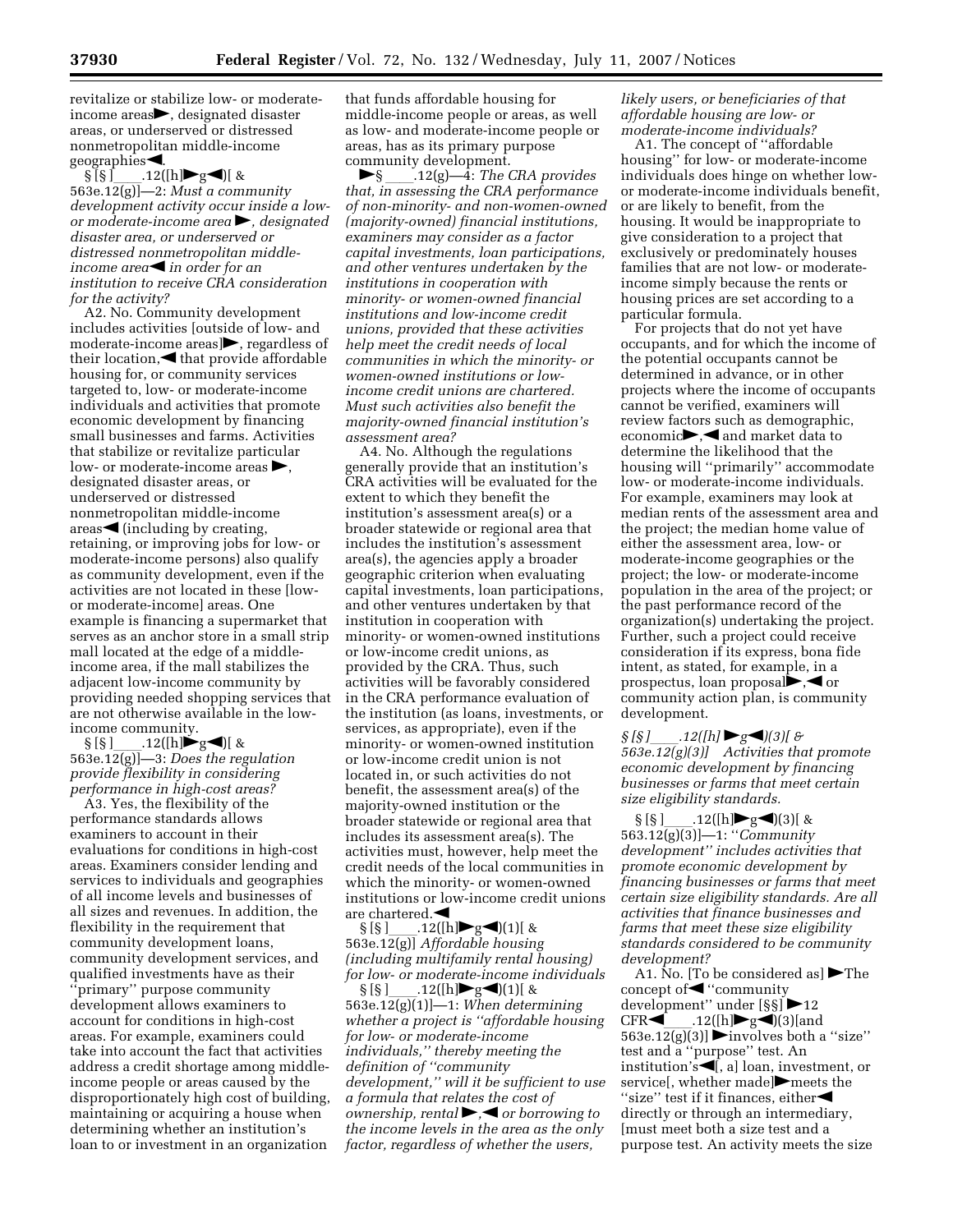requirement if it finances entities that]  $\blacktriangleright$  entities that  $\blacktriangleleft$  either meet the size eligibility standards of the Small Business Administration's Development Company (SBDC) or Small Business Investment Company (SBIC) programs, or have gross annual revenues of \$1 million or less.

To meet the  $\blacktriangleright$ " $\blacktriangleleft$ purpose test, $\blacktriangleright$ " $\blacktriangleleft$ the  $[activity]$  institution's loan, investment, or service $\blacktriangleleft$  must promote economic development. [An activity is  $\blacktriangleright$  These activities are **s**considered to promote economic development if [it supports] $\blacktriangleright$  they support  $\blacktriangleleft$  permanent job creation, retention, and/or improvement for persons who are currently low- or moderate-income, or supports permanent job creation, retention, and/or improvement either in low- or moderate-income geographies or in areas targeted for redevelopment by Federal, state,  $local \rightarrow \bullet$  or tribal governments. The agencies will presume that any loan to or investment in a SBDC, SBIC,  $[or]$  Rural Business Investment Company, New Markets Venture Capital Company<sup>1</sup>, or New Markets Tax Credit-eligible Community Development Entity<sup>q</sup> promotes economic development.  $\blacktriangleright$  (But also refer to Q&As  $\frac{1}{2}$ .42(b)(2)—2,<br>§ .12(h)—2, and § .12(h)—3 for § \_\_\_\_.12(h)—2, and § \_\_\_\_.12(h)—3 for<br>more information about which loans may be considered community  $develoment loans.$ 

In addition to their quantitative assessment of the amount of a financial institution's community development activities, examiners must make qualitative assessments of an institution's leadership in community development matters and the complexity, responsiveness, and impact of the community development activities of the institution. In reaching a conclusion about the impact of an institution's community development activities, examiners may, for example, determine that a loan to a small business in a low- or moderate-income geography that provides needed jobs and services in that area may have a greater impact and be more responsive to the community credit needs than does a loan to a small business in the same geography that does not directly provide additional jobs or services to the community.

*§ [§ ]*\_\_\_\_.12([h**]►**  $g$ **■**)(4)[ & *563e.12(g)(4)]* Activities that revitalize *or stabilize [low- or moderate-income] certaingeographies.* 

§ ll.12(g)(4)—1: *Is the revised definition of community development,*  effective September 1, 2005  $\blacktriangleright$  (under the OCC, Board, and FDIC rules) and effective April 12, 2006 (under OTS's

rule),  $\blacktriangleleft$ applicable to all [banks] $\blacktriangleright$ institutions  $\blacktriangleleft$  or only to intermediate small [banks] institutions $\blacktriangleleft$ ? 1

A1. The revised definition of community development is applicable to all  $[\text{banks}]$  institutions. **Examiners will not use the revised** definition to qualify activities that were funded or provided prior to September 1, 2005 (under the OCC, Board, and FDIC rules) or prior to April 12, 2006 (under OTS's rule). $\blacktriangleleft$ 

§ ll.12(g)(4)—2: *Will activities that provide housing for middle-income and upper-income persons qualify for favorable consideration as community development activities when they help to revitalize or stabilize a distressed or underserved nonmetropolitan middleincome geography or designated disaster areas?* 

A2. An activity that provides housing for middle- or upper-income individuals qualifies as an activity that revitalizes or stabilizes a distressed nonmetropolitan middle-income geography or a designated disaster area if the housing directly helps to revitalize or stabilize the community by attracting new, or retaining existing, businesses or residents and, in the case of a designated disaster area, is related to disaster recovery. The Agencies generally will consider all activities that revitalize or stabilize a distressed nonmetropolitan middle-income geography or designated disaster area, but will give greater weight to those activities that are most responsive to community needs, including needs of low- or moderate-income individuals or neighborhoods. Thus, for example, a loan solely to develop middle- or upperincome housing in a community in need of low- and moderate-income housing would be given very little weight if there is only a short-term benefit to lowand moderate-income individuals in the community through the creation of temporary construction jobs.  $([A]$ Except in connection with intermediate small institutions,  $a \triangleleft$  housing-related loan is not evaluated as a ''community development loan'' if it has been reported or collected by the institution or its affiliate as a home mortgage loan, unless it is a multifamily dwelling loan.  $See$   $\triangleright$  12 CFR

fi[§ ]ll.12([i]flhfi)(2)(i) and Q&As  $\S[\S]$  .12([i]hdelengthenright] [& 563e.12(h)]—<br>2 and \ 3 and \ 12(h) 3 delengthenright 2 and  $\S$   $12(h)$ —3  $\blacksquare$ ) An activity<br>will be presumed to revitalize or will be presumed to revitalize or

stabilize such a geography or area if the activity is consistent with a bona fide government revitalization or stabilization plan or disaster recovery

plan. *See* Q&As .12( $[h]$ g (4)(4)(i)[& 563.12(g)(4)]—1 and  $\S$  [§ ]<sub>\_\_\_\_</sub>.12([i] $\blacktriangleright$ h $\blacktriangleleft$ ) [& 563e.12(h)]—  $[4]$  $5$ 

In *underserved* nonmetropolitan middle-income geographies, activities that provide housing for middle- and upper-income individuals may qualify as activities that revitalize or stabilize such underserved areas if the activities also provide housing for low- or moderate-income individuals. For example, a loan to build a mixedincome housing development that provides housing for middle- and upper-income individuals in an underserved nonmetropolitan middleincome geography would receive positive consideration if it also provides housing for low- or moderate-income individuals.

*§ [§ ]*\_\_\_\_\_.12([h]▶g◀)(4)▶(i)◀[& *563e.12(g)(4)]* Activities that revitalize *or stabilize low- or moderate-income geographies.* 

 $\S [S]$  .12([h]  $g$  (4) (i) (i) (& 563e.12(g)(4)] -1: *What [are] activities [that]*• are considered<to "revitalize *or stabilize'' a low- or moderate-income geography*fl*, and how are those activities considered* 

A1. Activities that revitalize or stabilize a low- or moderate-income geography are activities that help to  $\alpha$  attract  $\triangleright$  new, or  $\triangle$  [and] retain  $\blacktriangleright$  existing,  $\blacktriangleleft$  businesses [and] $\blacktriangleright$  or  $\blacktriangleleft$ residents. Examiners will presume that an activity revitalizes or stabilizes a low- or moderate-income geography if the activity has been approved by the governing board of an Enterprise Community or Empowerment Zone (designated pursuant to 26 U.S.C. § 1391) and is consistent with the board's strategic plan. They will make the same presumption if the activity has received similar official designation as consistent with a federal, state,  $\log$  or tribal government plan for the revitalization or stabilization of the  $\blacktriangleright$  low- or moderate-income geography. To determine whether other activities revitalize or stabilize a low- or moderate-income geography, examiners will evaluate the activity's actual impact on the geography, if information about this is available. If not, examiners will determine whether the activity is consistent with the community's formal or informal plans for the revitalization and stabilization of the low- or moderate-income geography. For more information on what activities revitalize

<sup>1</sup>The inserts and deletions are shown as compared to the current Q&A for the OCC, Board, and FDIC. The current Q&A for OTS reads: ''Is the same definition of community development applicable to all savings associations? Yes, one definition of community development is applicable to all savings associations.'' 71 FR at 52377.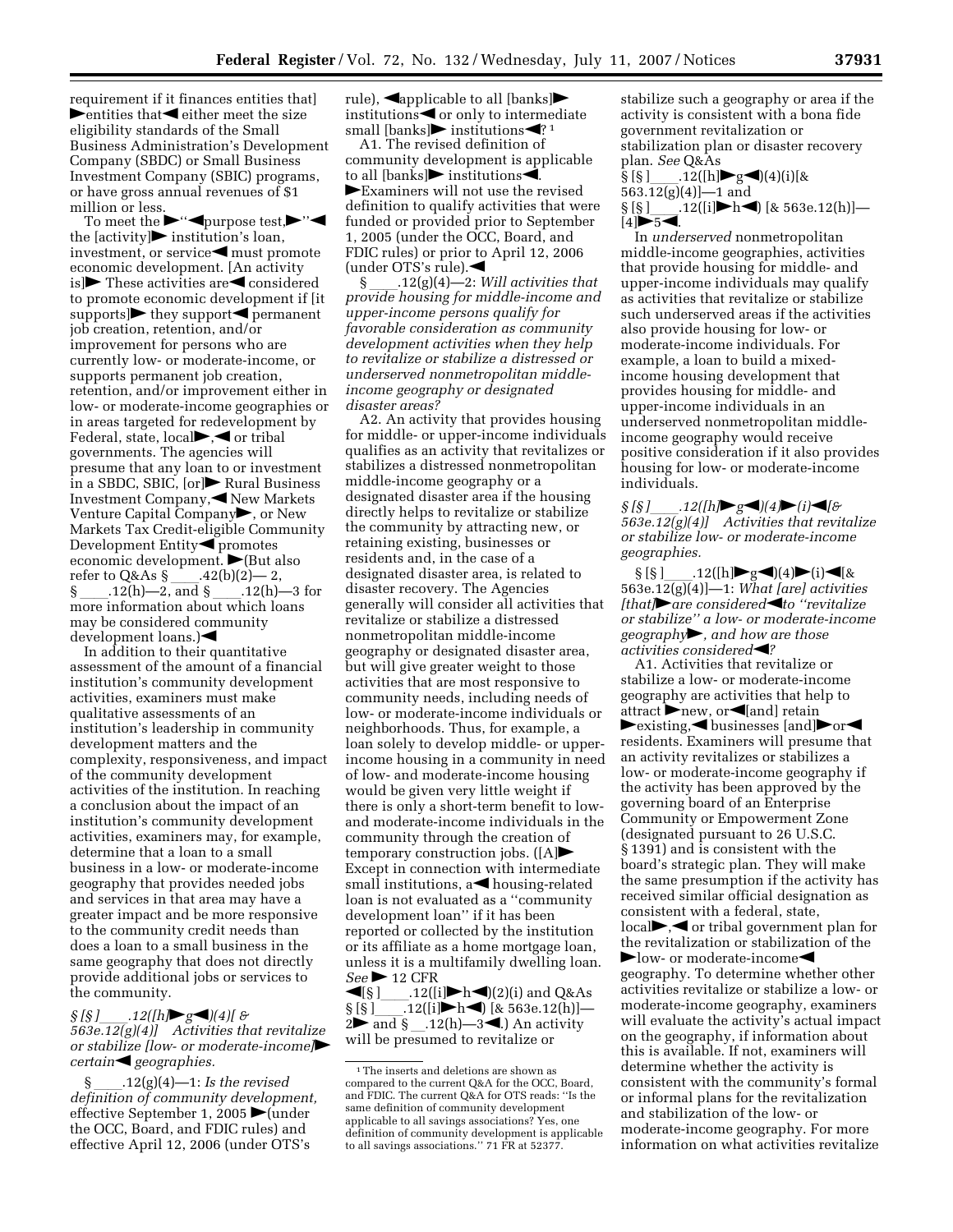or stabilize a low- or moderate-income geography, see  $\blacktriangleright$ Q&As $\blacktriangleleft$ geography, see  $\blacktriangleright$ Q&As $\blacktriangleleft$  $\S[\S]$  .12([h]flext][& 563e.12(g)]—2<br>and  $\S[\S]$  .12 and  $\S [S]$  .12<br>([i] - h - 1[k, 563  $([i] \blacktriangleright h \blacktriangleleft) [k 563.12(h)] - 4.$ 

*§*ll*.12(g)(4)(ii) Activities that revitalize or stabilize designated disaster areas.* 

§ll.12(g)(4)(ii)—1: *What is a ''designated disaster area'' and how long does it last?* 

A1. A ''designated disaster area'' is a major disaster area designated by the federal government. Such disaster designations include, in particular, Major Disaster Declarations administered by the Federal Emergency Management Agency (FEMA) (*http:// www.fema.gov*), but excludes counties designated to receive only FEMA Public Assistance Emergency Work Category A (Debris Removal) and/or Category B (Emergency Protective Measures).

Examiners will consider  $[\text{bank}]$  institution dactivities related to disaster recovery that revitalize or stabilize a designated disaster area for 36 months following the date of designation. Where there is a demonstrable community need to extend the period for recognizing revitalization or stabilization activities in a particular disaster area to assist in long-term recovery efforts, this time period may be extended.

§ll.12(g)(4)(ii)—2: *What activities are considered to ''revitalize or stabilize'' a designated disaster area, and how are those activities considered?* 

A2. The Agencies generally will consider an activity to revitalize or stabilize a designated disaster area if it helps to attract new, or retain existing, businesses or residents and is related to disaster recovery. An activity will be presumed to revitalize or stabilize the area if the activity is consistent with a bona fide government revitalization or stabilization plan or disaster recovery plan. The Agencies generally will consider all activities relating to disaster recovery that revitalize or stabilize a designated disaster area, but will give greater weight to those activities that are most responsive to community needs, including the needs of low- or moderate-income individuals or neighborhoods. Qualifying activities may include, for example, providing financing to help retain businesses in the area that employ local residents, including low- and moderate-income individuals; providing financing to attract a major new employer that will create long-term job opportunities, including for low- and moderate-income individuals; providing financing or other assistance for essential

community-wide infrastructure, community services, and rebuilding needs; and activities that provide housing, financial assistance, and services to individuals in designated disaster areas and to individuals who have been displaced from those areas, including low- and moderate-income

individuals (*see, e.g.*, Q&As  $\S$  .12([j]rid][ $\&$  563e.12(i)]-3;<br> $\S$  .12([s]rtd][ $\&$  563e.12(r)]-4 .12([s]►t◀)[& 563e.12(r)]—4;<br>.22(b)(2) & (3)–4; § .22(b)(2) &  $\frac{\{-8\}}{3}$ . 22(b)(2) & (3)–4;  $\frac{\{-8\}}{24}$ . 22(b)(2) & (3)–5; and  $\frac{\{-8\}}{24}$ . 24(d)(3)–1)  $(3)$ —5; and §<sub>\_\_\_\_</sub>.24(d)(3)–1).

*§*ll*.12(g)(4)(iii) Activities that revitalize or stabilize distressed or underserved nonmetropolitan middleincome geographies.* 

§\_\_\_\_\_.12(g)(4)(iii)—1: *What criteria are used to identify distressed or underserved nonmetropolitan, middleincome geographies?* 

A1. Eligible nonmetropolitan middleincome geographies are those designated by the Agencies as being in distress or that could have difficulty meeting essential community needs (underserved). A particular geography could be designated as both distressed and underserved. As defined in  $\blacktriangleright$  12  $CFR \blacktriangleleft [ \S ]$  .12(k), a geography is a census tract delineated by the United States Bureau of the Census.

A nonmetropolitan middle-income geography will be designated as distressed if it is in a county that meets one or more of the following triggers: (1) An unemployment rate of at least 1.5 times the national average, (2) a poverty rate of 20 percent or more, or (3) a population loss of 10 percent or more between the previous and most recent decennial census or a net migration loss of five percent or more over the fiveyear period preceding the most recent census.

A nonmetropolitan middle-income geography will be designated as underserved if it meets criteria for population size, density, and dispersion that indicate the area's population is sufficiently small, thin, and distant from a population center that the tract is likely to have difficulty financing the fixed costs of meeting essential community needs. The Agencies will use as the basis for these designations the ''urban influence codes,'' numbered "7," "10," "11," and "12," maintained by the Economic Research Service of the United States Department of Agriculture.

The Agencies [will] publish data source information along with the list of eligible nonmetropolitan census tracts on the Federal Financial Institutions Examination Council Web site (*http:// www.ffiec.gov*).

§ ll.12(g)(4)(iii)—2: *How often will the Agencies update the list of designated distressed and underserved nonmetropolitan middle-income geographies?* 

A2. The Agencies will review and update the list annually [as needed]. The list [will be]  $\triangleright$  is  $\triangle$  published on the Federal Financial Institutions Examination Council Web site (*http:// www.ffiec.gov*).

To the extent that changes to the designated census tracts occur, the Agencies have determined to adopt a one-year ''lag period.'' This lag period will be in effect for the twelve months immediately following the date when a census tract that was designated as distressed or underserved is removed from the designated list. Revitalization or stabilization activities undertaken during the lag period will receive consideration as community development activities if they would have been considered to have a primary purpose of community development if the census tract in which they were located were still designated as distressed or underserved.

§ll.12(g)(4)(iii)—3: *What activities are considered to ''revitalize or stabilize'' a distressed nonmetropolitan middle-income geography, and how are those activities evaluated?* 

A3: An activity revitalizes or stabilizes a distressed nonmetropolitan middle-income geography if it helps to attract new, or retain existing, businesses or residents. An activity will be presumed to revitalize or stabilize the area if the activity is consistent with a bona fide government revitalization or stabilization plan. The Agencies generally will consider all activities that revitalize or stabilize a distressed nonmetropolitan middle-income geography, but will give greater weight to those activities that are most responsive to community needs, including needs of low- or moderateincome individuals or neighborhoods. Qualifying activities may include, for example, providing financing to attract a major new employer that will create long-term job opportunities, including for low- and moderate-income individuals, and activities that provide financing or other assistance for essential infrastructure or facilities necessary to attract or retain businesses or residents. *See* Q&As

 $\S [S]$  .12([h]( $\blacktriangleright$ g (4)[&<br>563e.12(g)(4) $\blacktriangleright$ (i) - ] and  $\S [S]$  .12([i]  $\blacktriangleright$  h  $\blacktriangleleft$  )[& 563e.12(h)] - $[4]$   $\blacktriangleright$  5  $\blacktriangleleft$  .

§ ll.12(g)(4)(iii)—4: *What activities are considered to ''revitalize or stabilize'' an underserved nonmetropolitan middle-income*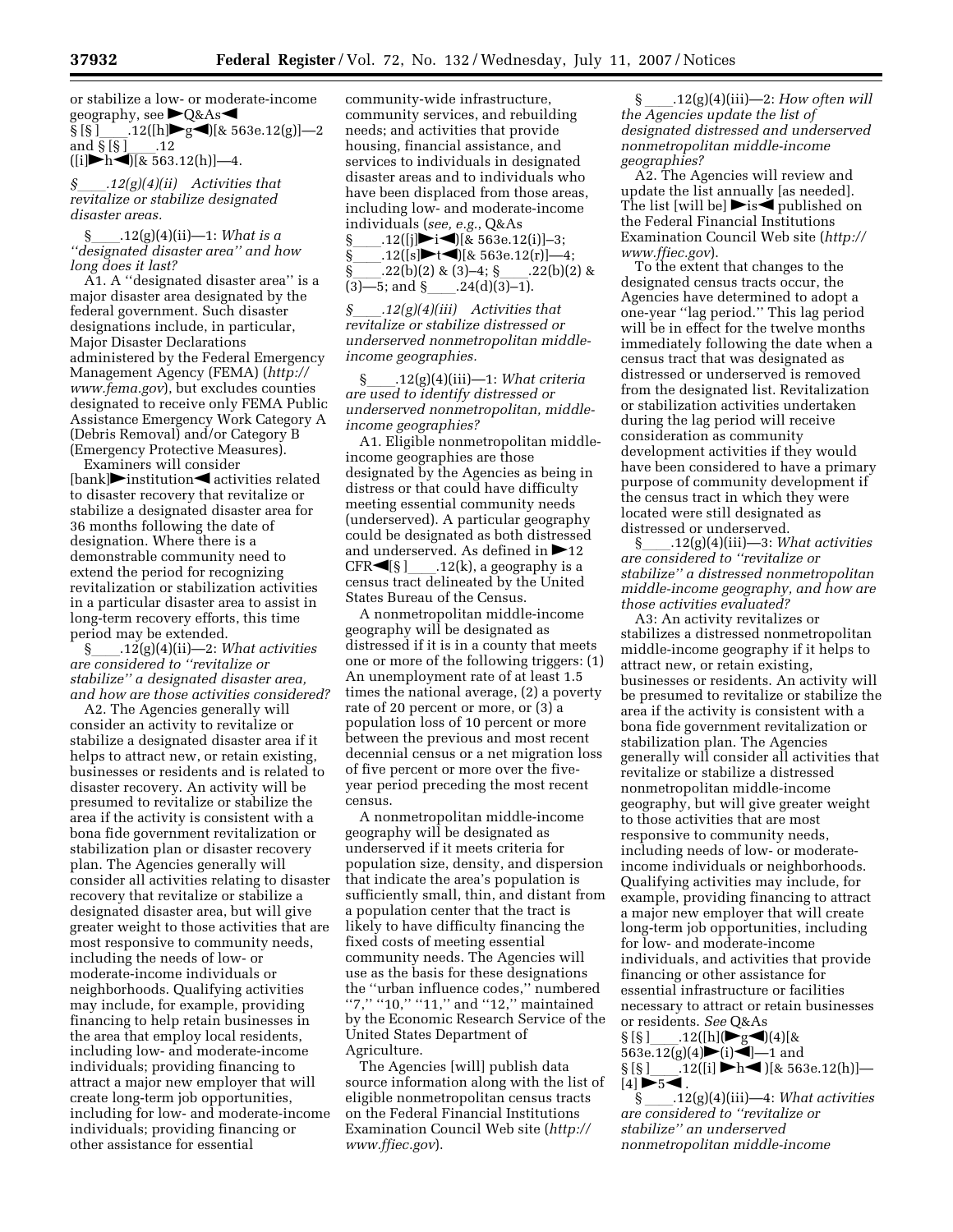*geography, and how are those activities evaluated?* 

A4. The regulation provides that activities revitalize or stabilize an underserved nonmetropolitan middleincome geography if they help to meet essential community needs, including needs of low- or moderate-income individuals. Activities such as financing for the construction, expansion, improvement, maintenance, or operation of essential infrastructure or facilities for health services, education, public safety, public services, industrial parks, or affordable housing, will be evaluated under these criteria to determine if they qualify for revitalization or stabilization consideration. Examples of the types of projects that qualify as meeting essential community needs, including needs of low- or moderate-income individuals, would be a new or expanded hospital that serves the entire county, including low- and moderate-income residents; an industrial park for businesses whose employees include low- or moderateincome individuals; a new or rehabilitated sewer line that serves community residents, including low- or moderate-income residents; a mixedincome housing development that includes affordable housing for low- and moderate-income families; or a renovated elementary school that serves children from the community, including children from low- and moderateincome families.

Other activities in the area, such as financing a project to build a sewer line spur that connects services to a middleor upper-income housing development while bypassing a low- or moderateincome development that also needs the sewer services, generally would not qualify for revitalization or stabilization consideration in geographies designated as underserved. However, if an underserved geography is also designated as distressed or a disaster area, additional activities may be considered to revitalize or stabilize the geography, as explained in Q&As  $\begin{array}{l} \S$  \_\_\_\_\_. 12(g)(4)(ii)—2 and  $\S$  \_\_\_\_\_. 12(g)(4)(iii)—3.

 $\{\$\_\_12(g)(4)(iii)=3.\$ <br> $\{\$\]$  /3 .12([i]  $\blacktriangleright h$  <  $A = \frac{12}{[i]}$  **h**  $\bigcup$  *fo* 563e.12(h)] *Community development loan.* 

§ [§ ] \_\_\_\_.12([i] ▶h◀ )[&<br>563e.12(h)]–1: *What are examples of community development loans?* 

A1. Examples of community development loans include, but are not limited to, loans to:

• Borrowers for affordable housing rehabilitation and construction, including construction and permanent financing of multifamily rental property serving low- and moderate-income persons;

• Not-for-profit organizations serving primarily low- and moderate-income housing or other community development needs;

• Borrowers to construct or rehabilitate community facilities that are located in low- and moderateincome areas or that serve primarily low- and moderate-income individuals;

• Financial intermediaries including Community Development Financial Institutions (CDFIs), New Markets Tax Credit-eligible Community Development Entities, Community Development Corporations (CDCs), minority- and women-owned financial institutions, community loan funds or pools, and low-income or community development credit unions that primarily lend or facilitate lending to promote community development[.]  $\blacktriangleright$ ; $\blacktriangleleft$ 

• Local, state, and tribal governments for community development activities; [and]

• Borrowers to finance environmental clean-up or redevelopment of an industrial site as part of an effort to revitalize the low- or moderate-income community in which the property is located[.] $\blacktriangleright$ ; and

• Businesses, in an amount greater than \$1 million, when made as part of the Small Business Administration's 504 Certified Development Company  $program.$ 

The rehabilitation and construction of affordable housing or community facilities, referred to above, may include the abatement or remediation of, or other actions to correct, environmental hazards, such as lead-based paint, that are present in the housing, facilities, or site.

§ [§ ]\_\_\_\_.12([i]▶h◀)[ &<br>563e.12(h)]—2: *If a retail institution that is not required to report under the Home Mortgage Disclosure Act (HMDA) makes affordable home mortgage loans that would be HMDA-reportable home mortgage loans if it were a reporting institution, or if a small institution that is not required to collect and report loan data under* the *CRA makes small business and small farm loans and consumer loans that would be collected and/or reported if the institution were a large institution, may the institution have these loans considered as community development loans?* 

A2. No. Although small institutions are not required to report or collect information on small business and small farm loans and consumer loans, and some institutions are not required to report information about their home mortgage loans under HMDA, if these

institutions are retail institutions, the agencies will consider in their CRA evaluations the institutions' originations and purchases of loans that would have been collected or reported as small business, small farm, consumer or home mortgage loans, had the institution been a collecting and reporting institution under the CRA or the HMDA. Therefore, these loans will not be considered as community development loans $\blacktriangleright$ , unless the small institution is an intermediate small institution (*see* 

§ \_\_\_\_.12(h)—3)◀. Multifamily<br>dwelling loans, however, may be considered as community development loans as well as home mortgage loans. *See also*  $\bigcirc$ Q&A  $\bigcirc$  § \_\_\_.42(b)(2)—2.<br>  $\bigcirc$  § \_\_\_.12(h)—3: *May an* 

fl§ ll.12(h)—3: *May an intermediate small institution that is not subject to HMDA reporting have home mortgage loans considered as community development loans? Similarly, may an intermediate small institution have small business and small farm loans and consumer loans considered as community development loans?* 

A3. Yes. These loans may be considered, at the institution's option, as community development loans provided they meet the regulatory definition of ''community development.'' However, these loans may not be considered under both the lending test and the community development test for intermediate small institutions. Thus, if an institution elects that these loans be considered under the community development test, the loans may not also be considered under the lending test, and would be excluded from the lending test

analysis.<br>S  $[\S]$  .12([ i ] h ) &  $\S[\S]$  .12([ i ] h  $\bigcirc$  | & 563e.12(h) ] -[3]  $\bigcirc$  4  $\bigcirc$  *Do secured credit cards or other credit card programs targeted to low- or moderateincome individuals qualify as community development loans?* 

A3. No. Credit cards issued to low- or moderate-income individuals for household, family, or other personal expenditures, whether as part of a program targeted to such individuals or otherwise, do not qualify as community development loans because they do not have as their primary purpose any of the activities included in the definition of "community development."<br> $\S [S]$  .12([i]  $\blacktriangleright$  h  $\blacktriangleleft$ ][ &

 $\S [S]$  .12([i]  $\blacktriangleright$ h  $\blacktriangleleft$ )[ & 563e.12(h)]  $-[4] \blacktriangleright$  5  $\blacktriangleleft$ : *The regulation indicates that community development includes ''activities that revitalize or stabilize low- or moderate-income geographies.'' Do all loans in a low-to moderate-income geography have a stabilizing effect?*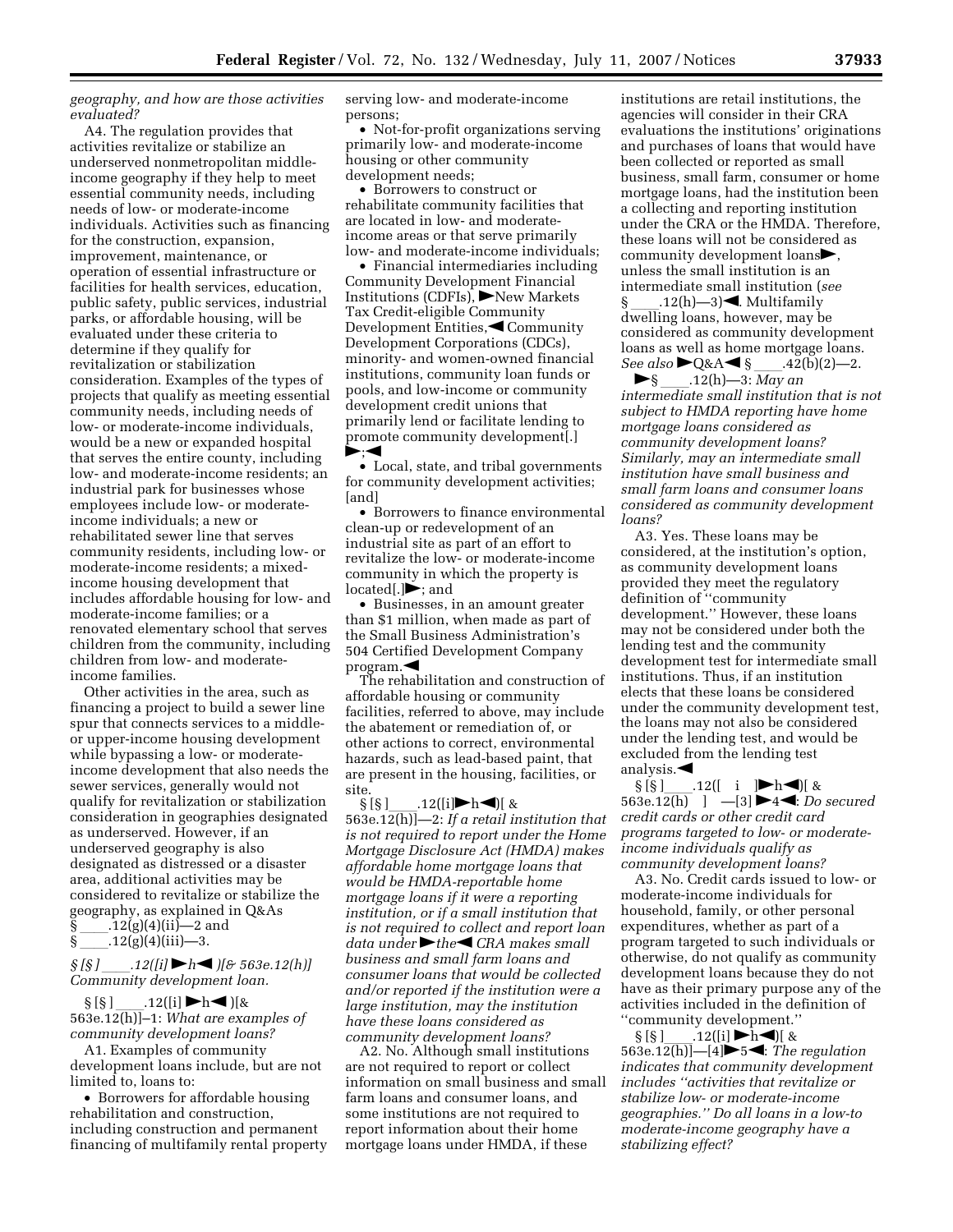A4. No. Some loans may provide only indirect or short-term benefits to low- or moderate-income individuals in a lowor moderate-income geography. These loans are not considered to have a community development purpose. For example, a loan for upper-income housing in a [distressed]  $\blacktriangleright$  low- or  $moderate$ -income $\blacktriangleleft$  area is not considered to have a community development purpose simply because of the indirect benefit to low- or moderateincome persons from construction jobs or the increase in the local tax base that supports enhanced services to low- and moderate-income area residents. On the other hand, a loan for an anchor business in a [distressed]  $\blacktriangleright$  low- or  $moderate\text{-}income \blacktriangleleft area$  (or a nearby area)[, which]  $\blacktriangleright$  that  $\blacktriangleleft$  employs or serves residents of the area<sup>[</sup>,] and  $\blacktriangleright, \blacktriangleleft$ thus $\blacktriangleright$ , stabilizes the area, may be considered to have a community development purpose. For example, in [an underserved, distressed]  $\blacktriangleright$  a low $income \blacktriangle$  area, a loan for a pharmacy that employs and [provides supplies to  $\blacktriangleright$  serves  $\blacktriangleleft$  residents of the area

promotes community development.<br>§ [§ ]  $.12([i] \blacktriangleright h \blacktriangleleft)[ \&$  $\frac{1}{\sqrt{5}}$   $\frac{12([i] \blacktriangleright h \blacktriangleleft)[ 8]}{563e.12(h)] - [5]}$   $\frac{12([i] \blacktriangleright h \blacktriangleleft][ 8]}{64e}.$  *Must there be some immediate or direct benefit to the institution's assessment area(s) to satisfy the regulations' requirement that qualified investments and community development loans or services benefit an institution's assessment area(s) or a broader statewide or regional area that includes the institution's assessment area(s)?* 

A5. No. The regulations recognize that community development organizations and programs are efficient and effective ways for institutions to promote community development. These organizations and programs often operate on a statewide or even multistate basis. Therefore, an institution's activity is considered a community development loan or service or a qualified investment if it supports an organization or activity that covers an area that is larger than, but includes, the institution's assessment area(s). The institution's assessment area(s) need not receive an immediate or direct benefit from the institution's specific participation in the broader organization or activity, provided that the purpose, mandate, or function of the organization or activity includes serving geographies or individuals located within the institution's assessment area(s).

In addition, a retail institution that, considering its performance context, has adequately addressed the community development needs of its assessment area(s) will receive consideration for certain other community development

activities. These community development activities must benefit geographies or individuals located somewhere within a broader statewide or regional area that includes the institution's assessment area(s). Examiners will consider these activities even if they will not benefit the institution's assessment area(s).<br>§ [§ ]\_\_\_\_.12([i] >h <) [ &

 $\S [S]$  .12([i] h | \)  $\S$  & 563e.12(h)] - [6] > 7 \. *What is meant by the term ''regional area''?* 

A6. A ''regional area'' may be [as small as a city or county or] as large as a multistate area. For example, the ''mid-Atlantic states'' may comprise a regional area.

Community development loans and services and qualified investments to statewide or regional organizations that have a bona fide purpose, mandate, or function that includes serving the geographies or individuals within the institution's assessment area(s) will be considered as addressing assessment area needs. When examiners evaluate community development loans and services and qualified investments that benefit a regional area that includes the institution's assessment area(s), they will consider the institution's performance context as well as the size of the regional area and the actual or potential benefit to the institution's assessment area(s). With larger regional areas, benefit to the institution's assessment area(s) may be diffused and, thus  $\blacktriangleright, \blacktriangleleft$  less responsive to assessment area needs.

In addition, as long as an institution has adequately addressed the community development needs of its assessment area(s), it will also receive consideration for community development activities that benefit geographies or individuals located somewhere within the broader statewide or regional area that includes the institution's assessment area(s), even if those activities do not benefit its

assessment area(s).<br>§ [§ ] \_\_\_\_.12([i]  $\blacktriangleright$  h  $\blacktriangleleft$ )[ &  $\S [S]$  .12([i] h | \) [ & 563e.12(h)] - [7]  $\triangleright$  8 *by the term ''primary purpose'' as that term is used to define what constitutes a community development loan, a qualified investment or a community development service?* 

A7. A loan, investment or service has as its primary purpose community development when it is designed for the express purpose of revitalizing or stabilizing low- or moderate-income areas, designated disaster areas, or underserved or distressed nonmetropolitan middle-income areas,  $\blacktriangleleft$  providing affordable housing for, or community services targeted to, low- or moderate-income persons, or

promoting economic development by financing small businesses and farms that meet the requirements set forth in  $\blacktriangleright$  12 CFR  $\blacktriangleleft$  [§ § ] .12([h] $\blacktriangleright$  g $\blacktriangleleft$ )[ or 563e.12(g)]. To determine whether an activity is designed for an express community development purpose, the agencies apply one of two approaches. First, if a majority of the dollars or beneficiaries of the activity are identifiable to one or more of the enumerated community development purposes, then the activity will be considered to possess the requisite primary purpose. Alternatively, where the measurable portion of any benefit bestowed or dollars applied to the community development purpose is less than a majority of the entire activity's benefits or dollar value, then the activity may still be considered to possess the requisite primary purpose if (1) the express, bona fide intent of the activity, as stated, for example, in a prospectus, loan proposal, or community action plan, is primarily one or more of the enumerated community development purposes; (2) the activity is specifically structured (given any relevant market or legal constraints or performance context factors) to achieve the expressed community development purpose; and (3) the activity accomplishes, or is reasonably certain to accomplish, the community development purpose involved. The fact that an activity provides indirect or short-term benefits to low- or moderate-income persons does not make the activity community development, nor does the mere presence of such indirect or short-term benefits constitute a primary purpose of community development. Financial institutions that want examiners to consider certain activities under either approach should be prepared to demonstrate the activities' qualifications.

## *§ [§ ]*ll*.12([j]*fl*i*fi *)[& 563e.12(i)] Community development service.*

 $\S [S]$  .12([j] $\blacktriangleright$ i $\blacktriangleleft$ ][& 563e.12(i)] $-$ <br>1: *In addition to meeting the definition of ''community development'' in the regulation, community development services must also be related to the provision of financial services. What is meant by ''provision of financial services''?* 

A1. Providing financial services means providing services of the type generally provided by the financial services industry. Providing financial services often involves informing community members about how to get or use credit or otherwise providing credit services or information to the community. For example, service on the board of directors of an organization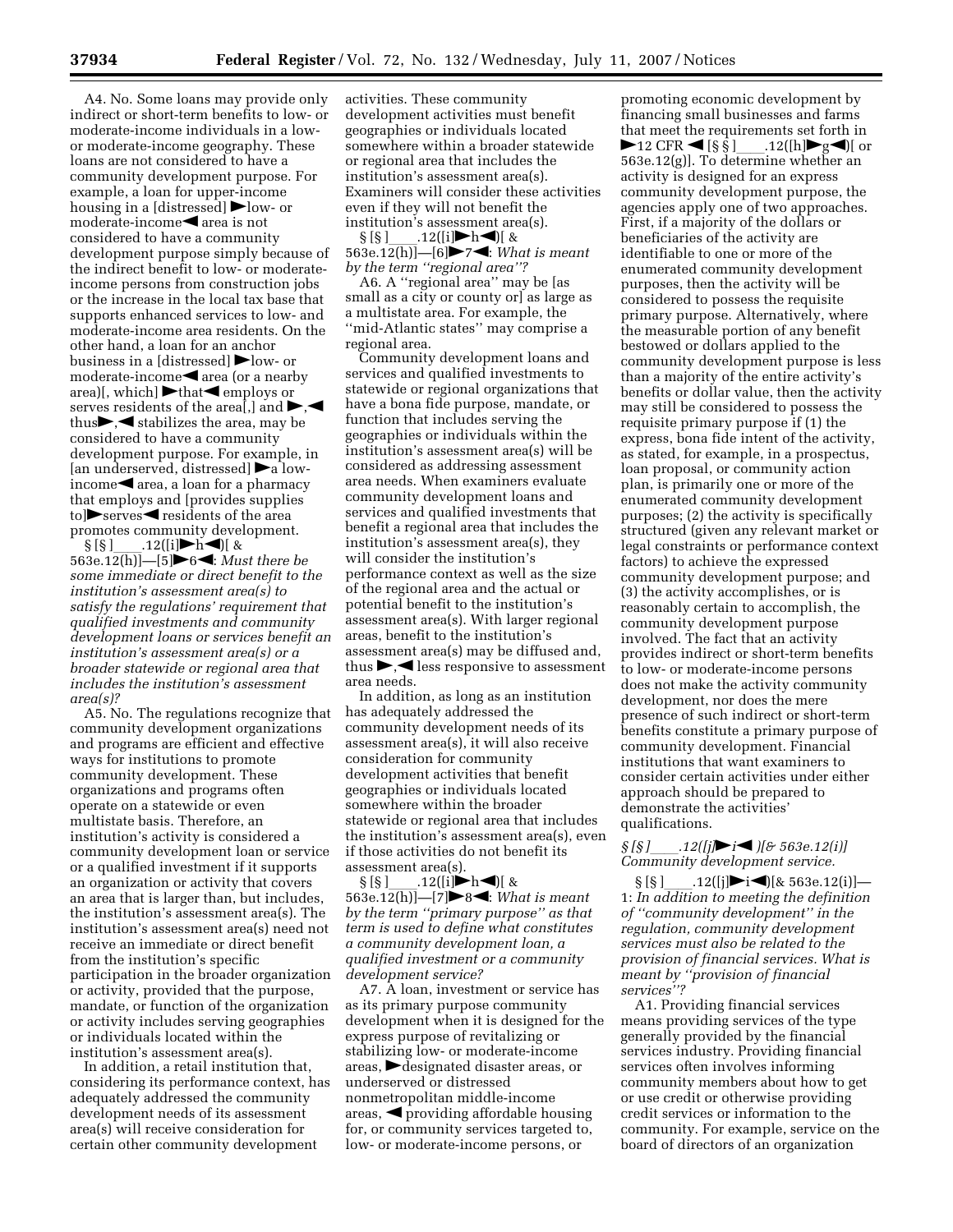that promotes credit availability or finances affordable housing is related to the provision of financial services. Providing technical assistance about financial services to community-based groups, local or tribal government agencies, or intermediaries that help to meet the credit needs of low- and moderate-income individuals or small businesses and farms is also providing financial services. By contrast, activities that do not take advantage of the employees' financial expertise, such as neighborhood cleanups, do not involve the provision of financial services.

 $\S$ [S]\_\_\_\_\_\_.12([j] $\blacktriangleright$ i $\blacktriangleleft$ )[& 563e.12(i)]— 2: *Are personal charitable activities provided by an institution's employees or directors outside the ordinary course of their employment considered community development services?* 

A2. No. Services must be provided as a representative of the institution. For example, if a financial institution's director, on her own time and not as a representative of the institution, volunteers one evening a week at a local community development corporation's financial counseling program, the institution may not consider this activity a community development service.

 $\S [S]$  .12[j] $\blacktriangleright$  i  $\blacktriangleleft$  [ & 563e.12(i)] -3: *What are examples of community development services?* 

A3. Examples of community development services include, but are not limited to, the following:

• Providing financial services to lowand moderate-income individuals through branches and other facilities located in low- and moderate-income areas, unless the provision of such services has been considered in the evaluation of [a bank's] $\triangleright$  an institution's  $\blacktriangleleft$  retail banking services under  $\blacktriangleright$ 12 CFR $\blacktriangleleft$ [§ ]\_\_\_.24(d);<br>•  $\blacktriangleright$  Increasing access to financial

services by opening or maintaining branches or other facilities that help to revitalize or stabilize a low- or moderate-income geography, a designated disaster area, or a distressed or underserved nonmetropolitan middle-income geography, unless the opening or maintaining of such branches or other facilities has been considered in the evaluation of the institution's retail banking services<br>under 12 CFR  $\qquad 0.24(d)$ :

under 12 CFR \_\_\_.24(d);<br>► Providing technical assistance on financial matters to nonprofit, tribal or government organizations serving lowand moderate-income housing or economic revitalization and development needs;

• Providing technical assistance on financial matters to small businesses or community development organizations,

including organizations and individuals who apply for loans or grants under the Federal Home Loan Banks' Affordable Housing Program;

• Lending employees to provide financial services for organizations facilitating affordable housing construction and rehabilitation or development of affordable housing;

• Providing credit counseling, homebuyer and home-maintenance counseling, financial planning or other financial services education to promote community development and affordable housing, including credit counseling to assist borrowers in avoiding foreclosure on their homes;

• Establishing school savings programs [and developing] $\blacktriangleright$ ;

•  $\blacktriangleright$  Developing  $\blacktriangleleft$  or teaching financial [education]  $\blacktriangleright$  literacy curricula for low- or moderate-income individuals;

• Providing electronic benefits transfer and point of sale terminal systems to improve access to financial services, such as by decreasing costs, for low- or moderate-income individuals;

• Providing international  $[remittances]$  remittance services that increase access to financial services by low- and moderate-income persons (for example, by offering reasonably priced international [remittances]  $\blacktriangleright$  remittance $\blacktriangleleft$  services in connection with a low-cost account); and

• Providing other financial services with the primary purpose of community development, such as low-cost bank accounts, including ''Electronic Transfer Accounts'' provided pursuant to the Debt Collection Improvement Act of 1996,  $\blacktriangleright$  individual development accounts (IDAs),  $\blacktriangleleft$  or free government  $\blacktriangleright$  or payroll $\blacktriangleleft$  check cashing that increases access to financial services for low- or moderate-income individuals.

Examples of technical assistance activities that might be provided to community development organizations include:

• Serving on a loan review committee;

• Developing loan application and underwriting standards;

• Developing loan processing systems;

• Developing secondary market vehicles or programs;

• Assisting in marketing financial services, including development of advertising and promotions, publications, workshops and conferences;

• Furnishing financial services training for staff and management;

• Contributing accounting/ bookkeeping services; and

• Assisting in fund raising, including soliciting or arranging investments.

*§ [§ ]*ll*.12([k]*fl*j*fi *)[& 563e.12(j)] Consumer loan.* 

 $\S [S]$  .12([k] $\blacktriangleright$ j (k 563e.12(j)] — 1: *Are home equity loans considered ''consumer loans''?* 

A1. Home equity loans made for purposes other than home purchase, home improvement or refinancing home purchase or home improvement loans are consumer loans if they are extended to one or more individuals for household, family, or other personal expenditures.<br>§ [§ ] .12

.12 ([k] $\blacktriangleright$  j $\blacktriangleleft$ )[& 563e.12(j)]— 2: *May a home equity line of credit be considered a ''consumer'' loan even if part of the line is for home improvement purposes?* 

A2. If the predominant purpose of the line is home improvement, the line may only be reported under HMDA and may not be considered a consumer loan. However, the full amount of the line may be considered a ''consumer loan'' if its predominant purpose is for household, family, or other personal expenditures, and to a lesser extent home improvement, and the full amount of the line has not been reported under HMDA. This is the case even though there may be ''double counting'' because part of the line may also have been reported under HMDA.

§ [§ ]<sub>\_\_\_\_</sub>\_\_.12 ([k] $\blacktriangleright$  j< )[& 563e.12(j)]—<br>3: *How should an institution collect or report information on loans the proceeds of which will be used for multiple purposes?* 

A3. If an institution makes a single loan or provides a line of credit to a customer to be used for both consumer and small business purposes, consistent with the Call Report and TFR instructions, the institution should determine the major (predominant) component of the loan or the credit line and collect or report the entire loan or credit line in accordance with the regulation's specifications for that loan type.

*§* [*§* ] *.12* ([m]▶l◀)[& 563e.12(l)] *Home mortgage loan.* 

§ [§ ]\_\_\_\_.12 ([m]▶l◀)[&<br>563e.12(l)]—1: *Does the term ''home mortgage loan'' include loans other than ''home purchase loans''?* 

A1. Yes. ''Home mortgage loan'' includes [a] ''home improvement loan,'' [as well as a] ''home purchase loan,''  $\blacktriangleright$  and "refinancing,"  $\blacktriangleleft$  as defined in the HMDA regulation, Regulation C, 12 CFR part 203. This definition also includes multifamily (five-or-more families) dwelling loans[,]  $\triangleright$  and loans for the purchase of manufactured homes[, and refinancings of home improvement and home purchase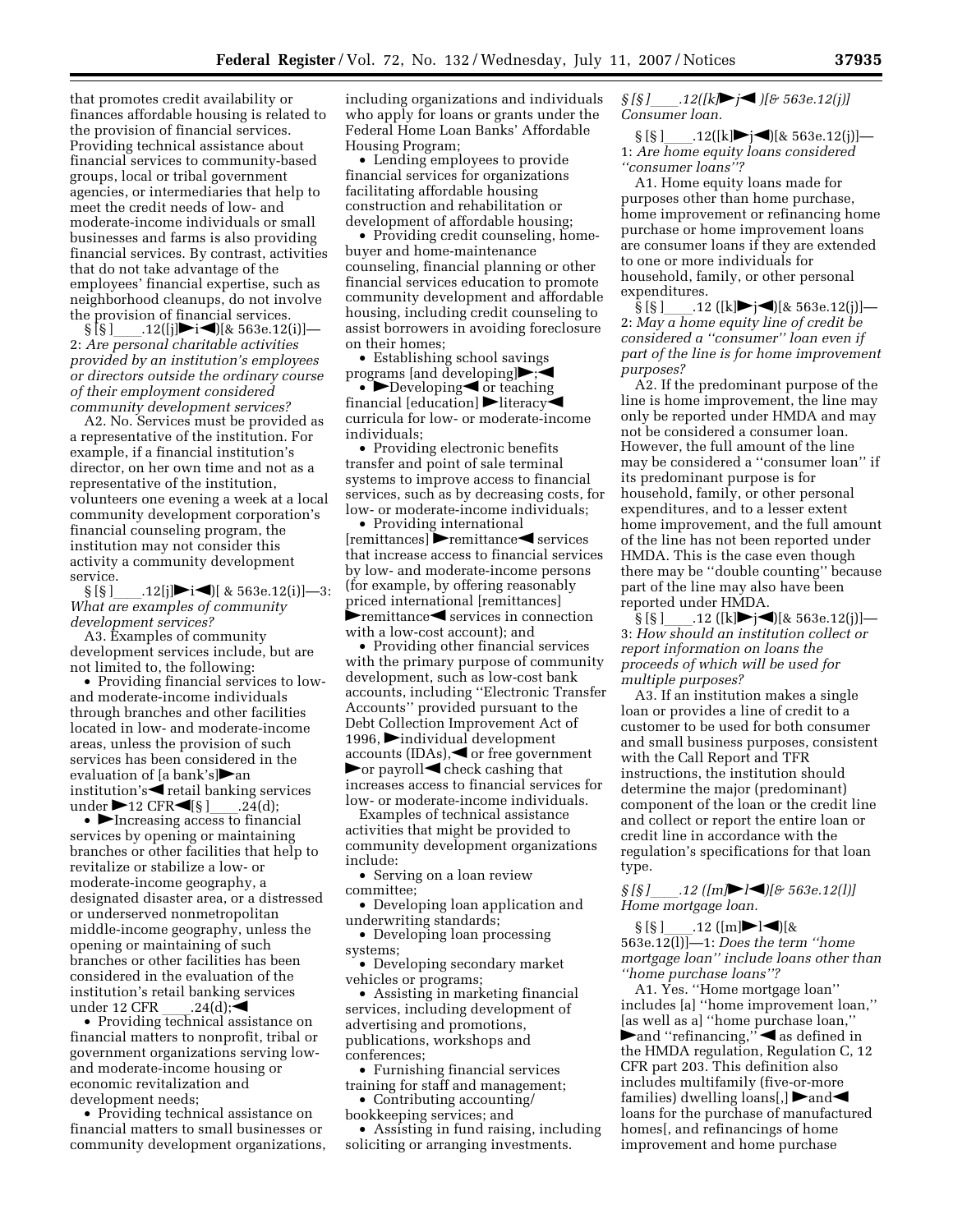loans]. *See also* Q&A § .22(a)  $(2)$ —7.

§ [§ ]\_\_\_\_.12 ([m]▶l◀)[&<br>563e.12(l)]—2: *Some financial institutions broker home mortgage loans. They typically take the borrower's application and perform other settlement activities; however, they do not make the credit decision. The broker institutions may also initially fund these mortgage loans, then immediately assign them to another lender. Because the broker institution does not make the credit decision, under Regulation C (HMDA), they do not record the loans on their HMDA–LARs, even if they fund the loans. May an institution receive any consideration under CRA for its home mortgage loan brokerage activities?* 

A2. Yes. A financial institution that funds home mortgage loans but immediately assigns the loans to the lender that made the credit decisions may present information about these loans to examiners for consideration under the lending test as ''other loan data.'' Under Regulation C, the broker institution does not record the loans on its HMDA–LAR because it does not make the credit decisions, even if it funds the loans. An institution electing to have these home mortgage loans considered must maintain information about all of the home mortgage loans that it has funded in this way. Examiners will consider [this]  $\blacktriangleright$  these  $\blacktriangleleft$  other loan data using the same criteria by which home mortgage loans originated or purchased by an

institution are evaluated. Institutions that do not provide funding but merely take applications and provide settlement services for another lender that makes the credit decisions will receive consideration for this service as a retail banking service. Examiners will consider an institution's mortgage brokerage services when evaluating the range of services provided to low-, moderate-, middleand upper-income geographies and the degree to which the services are tailored to meet the needs of those geographies. Alternatively, an institution's mortgage brokerage service may be considered a community development service if the primary purpose of the service is community development. An institution wishing to have its mortgage brokerage service considered as a community development service must provide sufficient information to substantiate that its primary purpose is community development and to establish the extent

of the services provided. *§ [§ ]*ll*.12 ([n]*fl*m*fi*) [& 563e.12(m)] Income level.*  § [§ ]\_\_\_\_.12 ([n]▶m◀)[&<br>563e.12(m)]—1: *Where do institutions* 

#### *find income level data for geographies and individuals?*

A1. The income levels for *geographies,* i.e., census tracts[ and block numbering areas], are derived from Census Bureau information and are updated  $\rightarrow$  approximately  $\rightarrow$  every ten years. [Institutions may contact their regional Census Bureau office or the Census Bureau's Income Statistics Office at (301) 763–8576 to obtain income levels for geographies. *See*  Appendix A of these Interagency Questions and Answers for a list of the regional Census Bureau offices.] The income levels for *individuals* are derived from information calculated by the Department of Housing and Urban Development (HUD) and updated annually. [Institutions may contact HUD at (800) 245–2691 to request a copy of ''FY [year number, e.g., 1996] Median Family Incomes for States and their Metropolitan and Nonmetropolitan Portions.'']

[Alternatively, institutions]  $\blacktriangleright$  Institutions  $\blacktriangleleft$  may obtain [a list of the 1990 Census Bureau-calculated] ▶ 2000 geography income information $\blacktriangleleft$  and the annually updated HUD median family incomes for metropolitan statistical areas (MSAs) and statewide nonmetropolitan areas by [calling]  $\blacktriangleright$  accessing $\blacktriangleleft$  the Federal Financial Institution Examination Council's  $(FFIEC's)$  [HMDA Help] Web site at *http://www.ffiec.gov/cra* or by calling the FFIEC's CRA Assistance $\blacktriangleleft$  Line at  $(202)$  [452–2016] $\triangleright$ 872–7584 $\triangleleft$ . [A free copy will be faxed to the caller through the ''fax-back'' system. Institutions may also call this number to have ''faxedback'' an order form, from which they may order a list providing the median family income level, as a percentage of the appropriate MSA or nonmetropolitan median family income, of every census tract and block numbering area (BNA). This list costs \$50. Institutions may also obtain the list of MSA and statewide nonmetropolitan area median family incomes or an order form through the FFIEC's home page on the Internet at <*http://www.ffiec.gov.*]

#### $\iint_S$  *[§]*  $\therefore$  *12* (*[o]*  $\triangleright$  *n*(*)*[ $\&$  563e.12(n)] *Limited purpose institution*

§ [§ ]\_\_\_\_.12 ([o]▶n◀)[&<br>563e.12(n)]—1: *What constitutes a ''narrow product line'' in the definition of ''limited purpose institution''?* 

A1. An institution offers a narrow product line by limiting its lending activities to a product line other than a traditional retail product line required to be evaluated under the lending test (i.e., home mortgage, small business, and small farm loans). Thus, an institution engaged only in making

credit card or motor vehicle loans offers a narrow product line, while an institution limiting its lending activities to home mortgages is not offering a

narrow product line.<br>§ [§ ]\_\_\_\_\_.12 ([o] $\blacktriangleright$ n $\blacktriangleleft$ )[& § [§ ]\_\_\_\_.12 ([o]▶n◀)[&<br>563e.12(n)]—2: *What factors will the agencies consider to determine whether an institution that, if limited purpose, makes loans outside a narrow product line, or, if wholesale, engages in retail lending, will lose its limited purpose or wholesale designation because of too much other lending?* 

A2. Wholesale institutions may engage in some retail lending without losing their designation if this activity is incidental *and* done on an accommodation basis. Similarly, limited purpose institutions continue to meet the narrow product line requirement if they provide other types of loans on an infrequent basis. In reviewing other lending activities by these institutions, the agencies will consider the following factors:

• Is the [other]  $\blacktriangleright$  retail  $\blacktriangleleft$  lending provided as an incident to the institution's wholesale lending?

• Are the  $\blacktriangleright$  retail  $\blacktriangleleft$  loans provided as an accommodation to the institution's wholesale customers?

• Are the  $\triangleright$  other types of  $\triangleleft$  loans made only infrequently to the limited purpose institution's customers?

• Does only an insignificant portion of the institution's total assets and income result from the other lending?

• How significant a role does the institution play in providing that type(s) of loan(s) in the institution's assessment area(s)?

• Does the institution hold itself out as offering that type(s) of loan(s)?

• Does the lending test or the community development test present a more accurate picture of the institution's CRA performance?

 $\S[\S]$  12([o] n | & 563e.12(n)]—3: *Do ''niche institutions'' qualify as limited purpose (or wholesale) institutions?* 

A3. Generally, no. Institutions that are in the business of lending to the public, but specialize in certain types of retail loans (for example, home mortgage or small business loans) to certain types of borrowers (for example, to high-end income level customers or to corporations or partnerships of licensed professional practitioners) (''niche institutions'') generally would not qualify as limited purpose (or wholesale) institutions.

*§[§ ]*ll*.12([s]*fl*t*fi*)[ & 563e.12(r)] Qualified investment.* 

 $\S[\S]$  .12([s] $\blacktriangleright$  t ()[ & 563e.12(r)]1: *Does the CRA regulation provide*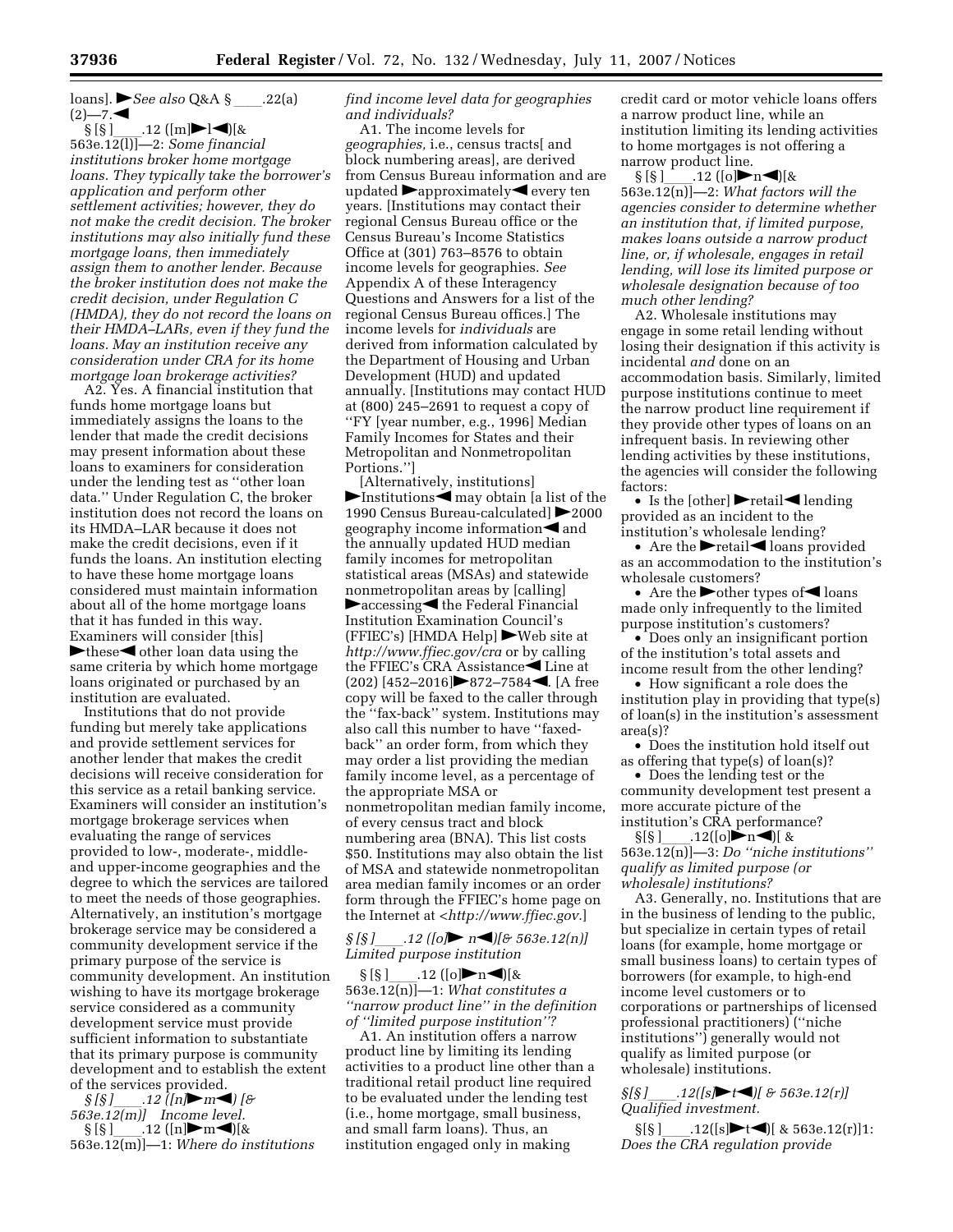*authority for institutions to make investments?* 

A1. No. The CRA regulation does not provide authority for institutions to make investments that are not otherwise allowed by Federal law.

 $\S[\S]$  .12([s] $\blacktriangleright$ t $\blacktriangleleft$ )[ & 563e.12(r)]— 2: *Are mortgage-backed securities or municipal bonds ''qualified investments''?* 

A2. As a general rule, mortgagebacked securities and municipal bonds are not qualified investments because they do not have as their primary purpose community development, as defined in the CRA regulations. Nonetheless, mortgage-backed securities or municipal bonds designed primarily to finance community development generally are qualified investments. Municipal bonds or other securities with a primary purpose of community development need not be housingrelated. For example, a bond to fund a community facility or park or to provide sewage services as part of a plan to redevelop a low-income neighborhood is a qualified investment.  $\blacktriangleright$  Certain municipal bonds in underserved nonmetropolitan middle-income geographies may also be qualified investments. *See* Q&A

 $\frac{12(g)(4)(iii)}{4.}$  Housingrelated bonds or securities must primarily address affordable housing (including multifamily rental housing)  $\mathbf{1}_{\text{need}}$  of low- or moderate-income individuals in order to qualify. *See*  $also \blacktriangleright Q & A \blacktriangleleft \S$  . 23(b)—2.<br> $S[S]$  . 12( $[s] \blacktriangleright t \blacktriangleleft$ )[ & 563e

 $\S[\S]$  .12([s]  $\blacktriangleright$  t (i) & 563e.12(r)] —<br>Are Federal Home Loan Bank stocks 3: *Are Federal Home Loan Bank stocks*  **For unpaid dividends** and *membership reserves with the Federal Reserve Banks ''qualified investments''?* 

A3. No. Federal Home Loan Bank (FHLB) stocks  $\blacktriangleright$  or unpaid dividends and membership reserves with the Federal Reserve Banks do not have a sufficient connection to community development to be qualified investments. However, FHLB member institutions may receive CRA consideration  $\blacktriangleright$  as a community  $development$  service $\blacktriangleleft$  for technical assistance they provide on behalf of applicants and recipients of funding from the FHLB's Affordable Housing Program. See **PQ&A** 

 $\S[\S]$   $[12([\jmath] \rightarrow i \rightarrow)]$  & 563e.12(i)]—3.<br> $\S[\S]$   $[12([\s] \rightarrow t \rightarrow]]$  & 563e.12(r)]—  $\S[\S]$  .12([s]  $\blacktriangleright$  t ( & 563e.12(r)] — What are examples of qualified 4: *What are examples of qualified investments?* 

A4. Examples of qualified investments include, but are not limited to, investments, grants, deposits or shares in or to:

• Financial intermediaries (including Community Development Financial Institutions (CDFIs),  $\blacktriangleright$  New Markets

Tax Credit-eligible Community Development Entities, Community Development Corporations (CDCs), minority- and women-owned financial institutions, community loan funds, and low-income or community development credit unions) that primarily lend or facilitate lending in low- and moderateincome areas or to low- and moderateincome individuals in order to promote community development, such as a CDFI that promotes economic development on an Indian reservation;

• Organizations engaged in affordable housing rehabilitation and construction, including multifamily rental housing;

• Organizations, including, for example, Small Business Investment Companies (SBICs), specialized SBICs, and Rural Business Investment Companies (RBICs) that promote economic development by financing small businesses; $\blacktriangleright$ 

• Community development venture capital companies that promote economic development by financing small businesses;

• Facilities that promote community development by providing community services $\blacktriangleleft$  for low- and moderate-income individuals, such as youth programs, homeless centers, soup kitchens, health care facilities, battered women's centers, and alcohol and drug recovery centers;

• Projects eligible for low-income housing tax credits;

• State and municipal obligations, such as revenue bonds, that specifically support affordable housing or other community development;

• Not-for-profit organizations serving low- and moderate-income housing or other community development needs, such as counseling for credit, homeownership, home maintenance, and other financial [services education]  $\blacktriangleright$  literacy programs $\blacktriangleleft$ ; and

• Organizations supporting activities essential to the capacity of low- and moderate-income individuals or geographies to utilize credit or to sustain economic development, such as, for example, day care operations and job training programs that enable [people]  $\blacktriangleright$  low- or moderate-income individuals  $\blacktriangleleft$  to work.

*See also* Q&As § \_\_\_\_.12(g)(4)(ii)—<br>2; § ..12(g)(4)(iii)—3; 2; § \_\_\_\_\_.12(g)(4)(iii)—3;<br>§ \_\_\_\_\_.12(g)(4)(iii)—4.

 $\frac{12(g)(4)(iii)-4.}{\{5[5\}}$ .12(g)(4)(iii)-4. .12([s] $\blacktriangleright$ t $\blacktriangleleft$ ][ &563e.12(r)]—

5: *Will an institution receive consideration for charitable contributions as ''qualified investments''?* 

A5. Yes, provided they have as their primary purpose community development as defined in the regulations. A charitable contribution,

whether in cash or an in-kind contribution of property, is included in the term ''grant.'' A qualified investment is not disqualified because an institution receives favorable treatment for it (for example, as a tax deduction or credit) under the Internal Revenue Code.<br>SSS 1

.12([s] $\blacktriangleright$ t $\blacktriangleleft$ ][ & 563e.12(r)]— 6: *An institution makes or participates in a community development loan. The institution provided the loan at belowmarket interest rates or ''bought down'' the interest rate to the borrower. Is the lost income resulting from the lower interest rate or buy-down a qualified investment?* 

A6. No. The agencies will, however, consider the  $\blacktriangleright$  responsiveness, $\blacktriangleleft$ innovativeness $\blacktriangleright$ , and complexity of the community development loan within the bounds of safe and sound banking practices.<br>
§[§] 12([s]

 $12([s]\rightarrow t\rightarrow)$ [ & 563e.12(r)]— 7: *Will the agencies consider as a qualified investment the wages or other compensation of an employee or director who provides assistance to a community development organization on behalf of the institution?* 

A7. No. However, the agencies will consider donated labor of employees or directors of a financial institution [in the service test if the activity is  $\triangleright$  as a community development service  $\blacktriangleright$  if the activity meets the regulatory definition of ''community development service."

 $\mathcal{S}$  .12(t)  $\rightarrow$  8<sup> $\blacktriangleleft$ </sup>: When evaluating *a qualified investment, what consideration will be given for priorperiod investments?* 

A1. When evaluating [a bank's] $\blacktriangleright$ an institution's  $\blacktriangleleft$  qualified investment record, examiners will consider investments that were made prior to the current examination, but that are still outstanding. Qualitative factors will affect the weighting given to both current period and outstanding priorperiod qualified investments. For example, a prior-period outstanding investment with a multi-year impact that addresses assessment area community development needs may receive more consideration than a current period investment of a comparable amount that is less responsive to area community development needs.

*§[§ ]*ll*.12([t]*fl*u*fi*)[ & 563e.12(s)] Small institution.* 

[§§ ll.12(t) & 563e.12(s)—1: *How are the ''total bank and thrift assets'' of a holding company determined?* 

A1. ''Total banking and thrift assets'' of a holding company are determined by combining the total assets of all banks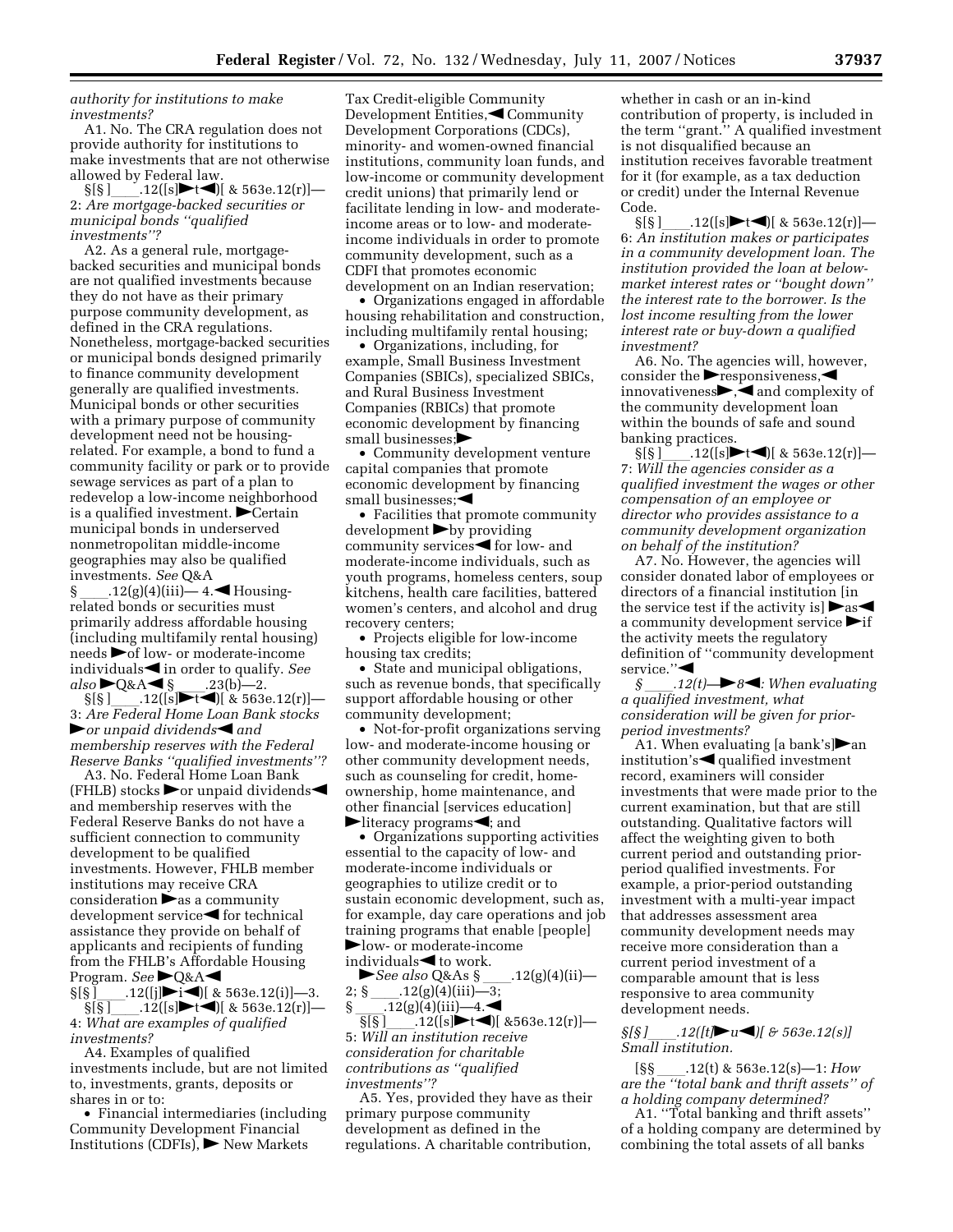and/or thrifts that are majority-owned by the holding company. An institution is majority-owned if the holding company directly or indirectly owns more than 50 percent of its outstanding voting stock.]<br>
§ [§ ]  $.12([t] \rightarrow u \rightarrow [8 563e.12(s)]$ —

§ [§]\_\_\_\_.12([t]▶u◀)[& 563e.12(s)]—<br>[2]▶1◀: *How are Federal and State branch assets of a foreign bank calculated for purposes of the CRA?* 

 $A[2] \rightarrow 1 \stackrel{\cdot}{\leftarrow} A$  Federal or State branch of a foreign bank is considered a small institution if the Federal or State branch has  $\blacktriangleright$  assets  $\blacktriangleleft$  less than [\$250 million] in assets]  $\blacktriangleright$  the asset threshold<br>delineated in 12 CFR .12(u delineated in 12 CFR \_\_\_\_.12(u)(1) for small institutions.  $\blacktriangleleft$  [and the total assets of the foreign bank's or its holding company's U.S. bank and thrift subsidiaries that are subject to the CRA are less than \$1 billion. This calculation includes not only FDIC-insured bank and thrift subsidiaries, but also the assets of any FDIC-insured branch of the foreign bank and the assets of any uninsured Federal or State branch (other than a limited branch or a Federal agency) of the foreign bank that results from an acquisition described in section 5(a)(8) of the International Banking Act of 1978 (12 U.S.C. § 3103(a)(8)).]

fl*§* ll*.12(u)(2) Small Institution*   $Adjustment$ 

§ ll.12(u)(2)—1: *How often will the asset size thresholds for small [banks]*   $\blacktriangleright$  *institutions*  $\blacktriangleleft$  *and intermediate small [banks]* institutions be changed, *and how will these adjustments be communicated?* 2

A1. The asset size thresholds for "small [banks]  $\blacktriangleright$  institutions  $\blacktriangle$ " and ''intermediate small [banks]  $\blacktriangleright$  institutions $\blacktriangle$ " will be adjusted annually based on changes to the Consumer Price Index. More specifically, the dollar thresholds will be adjusted annually based on the yearto-year change in the average of the Consumer Price Index for Urban Wage Earners and Clerical Workers, not seasonally adjusted for each twelvemonth period ending in November, with rounding to the nearest million. Any changes in the asset size thresholds will be published in the **Federal Register**.  $\blacktriangleright$  Historical and current asset-size threshold information may be found on the FFIEC's Web site at *http:// www.ffiec.gov/cra.*fi

#### $\iint_S$   $\iint_S$  *[* $\iint_L$  *[u]*  $\triangleright$   $\iota$  *v [ i] [* $\sigma$  *563e.12(t)] Small Business Loan*

§ [§ ]ll.12([u]flvfi)[& 563e.12(t)]— 1: *Are loans to nonprofit organizations* 

*considered small business loans or are they considered community development loans?* 

A1. To be considered a small business loan, a loan must meet the definition of ''loan to small business'' in the instructions in the ''Consolidated Reports of Conditions and Income'' (Call Report) and ''Thrift Financial Report'' (TFR). In general, a loan to a nonprofit organization, for business or farm purposes, where the loan is secured by nonfarm nonresidential property and the original amount of the loan is \$1 million or less, if a business loan, or \$500,000 or less, if a farm loan, would be reported in the Call Report and TFR as a small business or small farm loan. If a loan to a nonprofit organization is reportable as a small business or small farm loan, it cannot also be considered as a community development loan, except by a wholesale or limited purpose institution. Loans to nonprofit organizations that are not small business or small farm loans for Call Report and TFR purposes may be considered as community development loans if they meet the regulatory definition. "community development." $\blacktriangleleft$ 

 $\S [S]$  . 12([u] $\blacktriangleright$  v ( )[& 563e.12(t)] 2: *Are loans secured by commercial real estate considered small business loans?* 

A2. Yes, depending on their principal amount. Small business loans include loans secured by ''nonfarm nonresidential properties,'' as defined in the Call Report and TFR, in amounts [less than]  $\blacktriangleright$  of  $\blacktriangleleft$  \$1 million  $\blacktriangleright$  or  $less \blacktriangleleft$ .

 $\S [S]$  .12([u] v | [& 563e.12(t)] — 3: *Are loans secured by nonfarm residential real estate to finance small businesses ''small business loans''?* 

A3. *Applicable to banks filing Call Reports:* Typically not. Loans secured by nonfarm residential real estate that are used to finance small businesses are not included as ''small business'' loans for Call Report purposes unless the security interest in the nonfarm residential real estate is taken only as an abundance of caution. (*See* Call Report Glossary definition of ''Loan Secured by Real Estate.'') The agencies recognize that many small businesses are financed by loans that would not have been made or would have been made on less favorable terms had they not been secured by residential real estate. If these loans promote community development, as defined in the regulation, they may be considered as community development loans. Otherwise, at an institution's option, the institution may collect and maintain data separately concerning these loans and request that the data be considered in its CRA evaluation as ''Other Secured Lines/Loans for Purposes of Small Business." See also **Q&A**  $\S$  .22(a)(2)—7.

*Applicable to institutions that file TFRs:* Possibly, depending how the loan is classified for TFR purposes. Loans secured by nonfarm residential real estate to finance small businesses may be included as small business loans only if they are reported on the TFR as nonmortgage, commercial loans. (*See*  TFR Q&A No. 62.) Otherwise, loans that meet the definition of mortgage loans, for TFR reporting purposes, may be classified as mortgage loans.

 $\S$ [S] .12([u] $\blacktriangleright$  v (  $\blacktriangleright$  563e.12(t)] — 4: *Are credit cards issued to small businesses considered ''small business loans''?* 

A4. Credit cards issued to a small business or to individuals to be used, with the institution's knowledge, as business accounts are small business loans if they meet the definitional requirements in the Call Report or TFR instructions.

 $\frac{\S[\S]}{[\S]}$ .12([w]**F**x**i**)[& 563e.12(v)] *Wholesale Institution* 

 $\S [S]$  .12([w]**b**  $\times$  1)[&<br>563e.12(v)] -1: *What factors will the agencies consider in determining whether an institution is in the business of extending home mortgage, small business, small farm, or consumer loans to retail customers?* 

A1. The agencies will consider whether:

• The institution holds itself out to the retail public as providing such loans; and

• The institution's revenues from extending such loans are significant when compared to its overall  $openations$ , including off-balance sheet activities $\blacktriangleleft$ .

A wholesale institution may make some retail loans without losing its wholesale designation as described above in

flQ&Afi§ [§ ]ll.12([o]flnfi)[ & 563e.12(n)]—2.

*§* ll*.21 Performance tests, standards, and ratings, in general.* 

*§* ll*.21(a) Performance tests and standards.* 

fl§ ll.21(a)—1: *How will examiners apply the performance criteria?* 

A1. Examiners will apply the performance criteria reasonably and fairly, in accord with the regulations, the examination procedures, and this guidance. In doing so, examiners will disregard efforts by an institution to manipulate business operations or present information in an artificial light that does not accurately reflect an

<sup>2</sup>The inserts and deletions are shown as compared to the current Q&A for the OCC, Board, and FDIC. There currently is no comparable Q&A for OTS.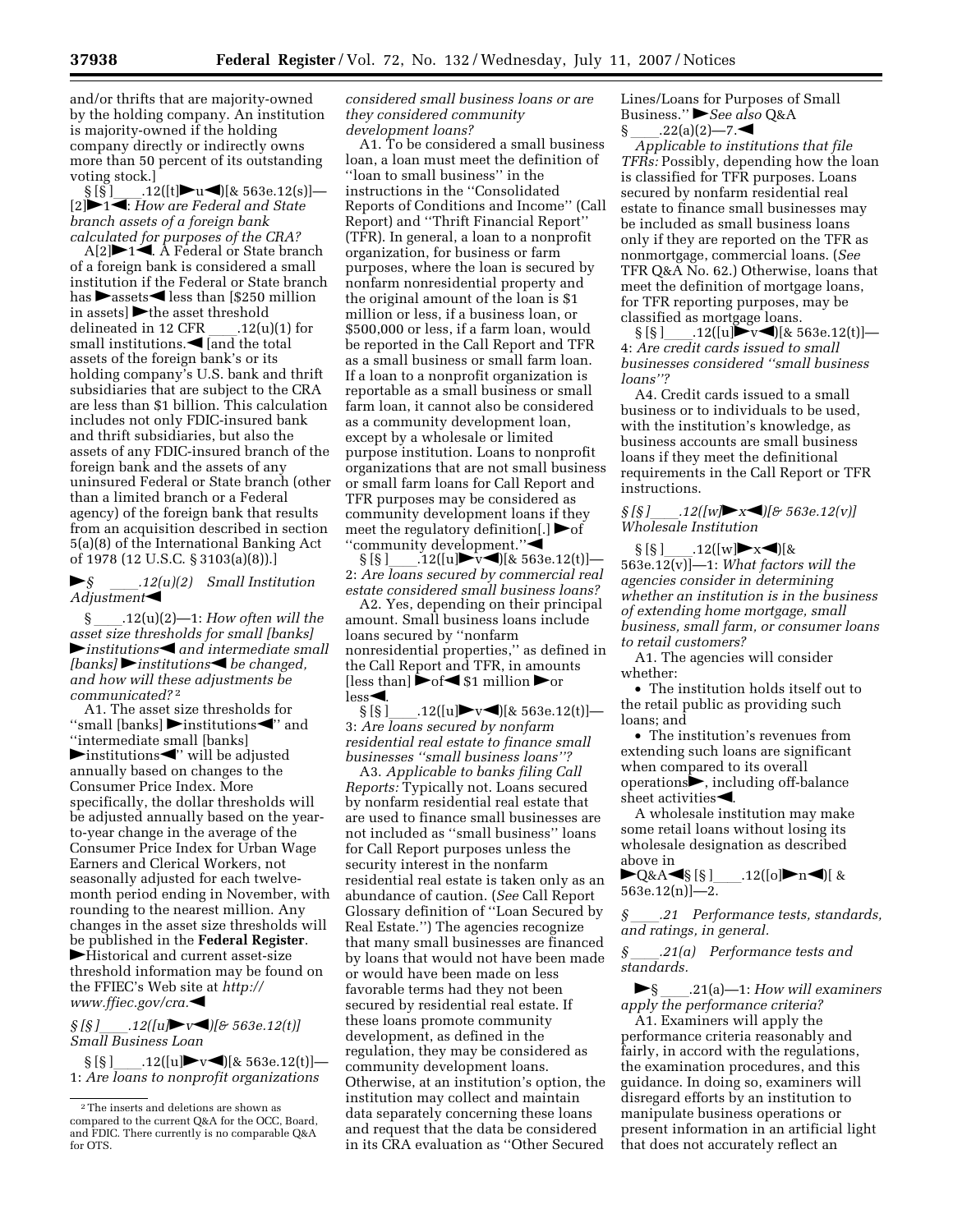institution's overall record of lending performance.<br>S.  $.21(a)$ -[1] > 2<1: Are all

§ \_\_\_\_\_.21(a)—[1]▶2◀: *Are all community development activities weighted equally by examiners?* 

A1. No. Examiners will consider the responsiveness to credit and community development needs, as well as the innovativeness and complexity, if applicable, of an institution's community development lending, qualified investments, and community development services. These criteria include consideration of the degree to which they serve as a catalyst for other community development activities. The criteria are designed to add a qualitative element to the evaluation of an institution's performance.

(fl''Innovativeness'' and ''complexity'' are not factors in the community development test applicable to intermediate small institutions.) $\blacktriangleleft$ 

*§* ll*.21(b) Performance context.* 

 $.21(b)$ —1: [Is] $\blacktriangleright$  *What is*  $\blacktriangleleft$  *the performance context[ essentially the same as the former regulation's needs assessment]?* 

A1. [No.] The performance context is a broad range of economic, demographic, and institution- and community-specific information that an examiner reviews to understand the context in which an institution's record of performance should be evaluated. The agencies will provide examiners with  $[much]$  some  $\blacktriangleleft$  of this information[ prior to the examination]. The performance context is not a formal[ or written] assessment of community credit needs.

*§* ll*.21(b)(2) Information maintained by the institution or obtained from community contacts.* 

§ ll.21(b)(2)—1: *Will examiners consider performance context information provided by institutions?* 

A1. Yes. An institution may provide examiners with any information it deems relevant, including information on the lending, investment, and service opportunities in its assessment area(s). This information may include data on the business opportunities addressed by lenders not subject to the CRA. Institutions are not required, however, to prepare a  $\triangleright$  formal  $\triangleleft$  needs assessment. If an institution provides information to examiners, the agencies will not expect information other than what the institution normally would develop to prepare a business plan or to identify potential markets and customers, including low- and moderate-income persons and geographies in its assessment area(s). The agencies will not evaluate an

institution's efforts to ascertain community credit needs or rate an institution on the quality of any information it provides.

§ ll.21(b)(2)—2: *Will examiners conduct community contact interviews as part of the examination process?* 

A2. Yes. Examiners will consider information obtained from interviews with local community, civic, and government leaders. These interviews provide examiners with knowledge regarding the local community, its economic base, and community development initiatives. To ensure that information from local leaders is considered—particularly in areas where the number of potential contacts may be limited—examiners may use information obtained through an interview with a single community contact for examinations of more than one institution in a given market. In addition, the agencies [will] $\blacktriangleright$ may $\blacktriangleleft$ consider information obtained from interviews conducted by other agency staff and by the other agencies. In order to augment contacts previously used by the agencies and foster a wider array of contacts, the agencies [will] $\blacktriangleright$  may share community contact information.

*§* ll*.21(b)(4) Institutional capacity and constraints.* 

§ ll.21(b)(4)—1: *Will examiners consider factors outside of an institution's control that prevent it from engaging in certain activities?* 

A1. Yes. Examiners will take into account statutory and supervisory limitations on an institution's ability to engage in any lending, investment, and service activities. For example, a savings association that has made few or no qualified investments due to its limited investment authority may still receive a low satisfactory rating under the investment test if it has a strong lending record.

*§* ll*.21(b)(5) Institution's past performance and the performance of similarly situated lenders* 

§ ll.21(b)(5)—1: *Can an institution's assigned rating be adversely affected by poor past performance?* 

A1. Yes. The agencies will consider an institution's past performance in its overall evaluation. For example, an institution that received a rating of ''needs to improve'' in the past may receive a rating of ''substantial noncompliance'' if its performance has not improved.

§ ll.21(b)(5)—2: *How will examiners consider the performance of similarly situated lenders?* 

A2. The performance context section of the regulation permits the performance of similarly situated lenders to be considered, for example, as one of a number of considerations in evaluating the geographic distribution of an institution's loans to low-, moderate-, middle-, and upper-income geographies. This analysis, as well as other analyses, may be used, for example, where groups of contiguous geographies within an institution's assessment area(s) exhibit abnormally low penetration. In this regard, the performance of similarly situated lenders may be analyzed if such an analysis would provide accurate insight into the institution's lack of performance in those areas. The regulation does not require the use of a specific type of analysis under these circumstances. Moreover, no ratio developed from any type of analysis is linked to any lending test rating.

*§* ll*.22 Lending test.* 

*§* ll*.22(a) Scope of test.* 

§ ll.22(a)—1: *Are there any types of lending activities that help meet the credit needs of an institution's assessment area(s) and that may warrant favorable consideration as activities that are responsive to the needs of the institution's assessment area(s)?* 

A1. Credit needs vary from community to community. However, there are some lending activities that are likely to be responsive in helping to meet the credit needs of many communities. These activities include:

• Providing loan programs that include a financial education component about how to avoid lending activities that may be abusive or otherwise unsuitable;

• Establishing loan programs that provide small, unsecured consumer loans in a safe and sound manner (i.e., based on the borrower's ability to repay) and with reasonable terms;

• Offering lending programs, which feature reporting to consumer reporting agencies, that transition borrowers from loans with higher interest rates and fees (based on credit risk) to lower-cost loans, consistent with safe and sound lending practices. Reporting to consumer reporting agencies allows borrowers accessing these programs the opportunity to improve their credit histories and thereby improve their access to competitive credit products[.]  $\blacktriangleright$ ;

• Establishing loan programs that provide relief to low- and moderateincome homeowners who are facing foreclosure on their homes. $\blacktriangleleft$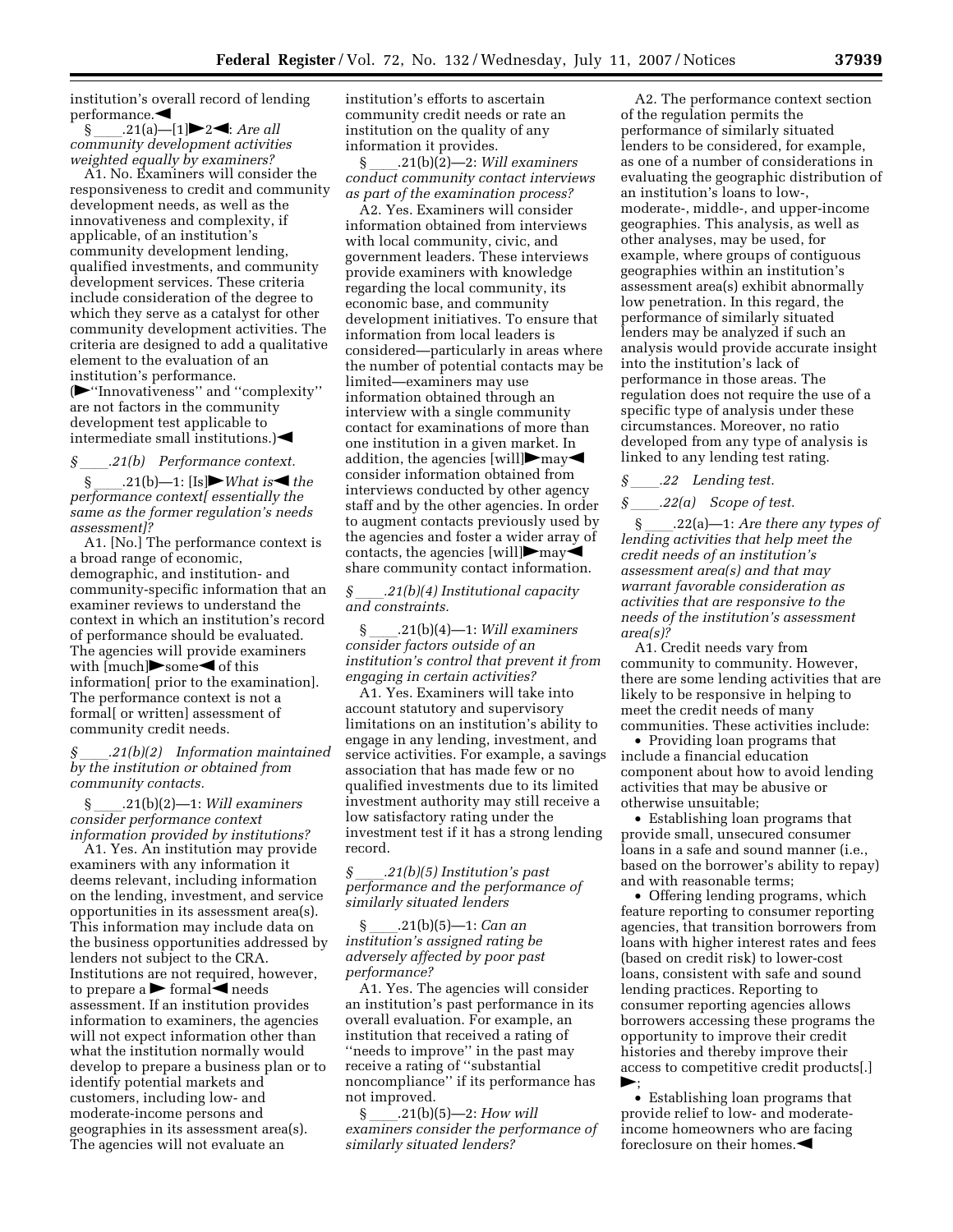Examiners may consider favorably such lending activities, which have features augmenting the success and effectiveness of the  $\triangleright$  small, intermediate small, or large $\blacktriangleleft$ institution's lending programs.

#### *§* ll*.22(a)(1) Types of loans considered.*

§ ll.22(a)(1)—1: *If a large retail institution is not required to collect and report home mortgage data under the HMDA, will the agencies still evaluate the institution's home mortgage lending performance?* 

A1. Yes. The agencies will sample the institution's home mortgage loan files in order to assess its performance under the lending test criteria.<br>
§  $.22(a)(1)$ —2: When will

§ ll.22(a)(1)—2: *When will examiners consider consumer loans as part of an institution's CRA evaluation?* 

A2. Consumer loans will be evaluated if the institution so elects  $\blacktriangleright$  and has collected and maintained the data $\blacktriangleleft$ ; [and] an institution that elects not to have its consumer loans evaluated will not be viewed less favorably by examiners than one that does. However, if consumer loans constitute a substantial majority of the institution's business, the agencies will evaluate them even if the institution does not so elect. The agencies interpret ''substantial majority'' to be so significant a portion of the institution's lending activity by number  $[or] \rightarrow$ and dollar volume of loans that the lending test evaluation would not meaningfully reflect its lending performance if consumer loans were excluded.

*§* ll*.22(a)(2) Loan originations and purchases/other loan data.* 

§ ll.22(a)(2)—1: *How are lending commitments (such as letters of credit) evaluated under the regulation?* 

A1. The agencies consider lending commitments (such as letters of credit) only at the option of the institution  $\blacktriangleright$ , regardless of examination type $\blacktriangleleft$ . Commitments must be legally binding between an institution and a borrower in order to be considered. Information about lending commitments will be used by examiners to enhance their understanding of an institution's  $performance$ , but will be evaluated separately from the loans $\blacktriangleleft$  .

 $\hat{\S}$   $.22(a)(2)$ —2: *Will examiners review application data as part of the lending test?* 

A2. Application activity is not a performance criterion of the lending test. However, examiners may consider this information in the performance context analysis because this information may give examiners insight on, for example, the demand for loans.

§ ll.22(a)(2)—3: *May a financial institution receive consideration under CRA for home mortgage loan modification, extension, and consolidation agreements (MECAs), in which it obtains home mortgage loans from other institutions without actually purchasing or refinancing the home mortgage loans, as those terms have been interpreted under CRA and HMDA, as implemented by 12 CFR [pt.]*   $\blacktriangleright$  part $\blacktriangleleft$  203?

A3. Yes. In some states, MECAs, which are not considered loan refinancings because the existing loan obligations are not satisfied and replaced, are common. Although these transactions are not considered to be purchases or refinancings, as those terms have been interpreted under CRA, they do achieve the same results. [An]  $\blacktriangleright$  A small, intermediate small, or  $large$  institution may present

information about its MECA activities with respect to home mortgages to examiners for consideration under the lending test as "other loan data."<br> $\begin{array}{c} \bigcirc \\ \text{S} \end{array}$ .22(a)(2)—4: In addition

fl§ ll.22(a)(2)—4: *In addition to MECAs, what are other examples of ''other loan data''?* 

A4. Other loan data include, for example:

• Loans funded for sale to the secondary markets that an institution has not reported under HMDA;

• Unfunded loan commitments and letters of credit;

• Commercial and consumer leases; • Loans secured by nonfarm

residential real estate, not taken as an abundance of caution, that are used to finance small businesses or small farms and that are not reported as small business/small farm loans or reported under HMDA;

• Loans that do not have a primary purpose of community development, but where a certain amount or percentage of units is set aside for affordable housing; and

• An increase to a small business or small farm line of credit if the increase would cause the total line of credit to exceed \$1 million, in the case of a small business line, or \$500,000, in the case of a small farm line.  $\blacktriangleleft$ 

§ ll.22(a)(2)—[4] fl5fi : *Do institutions receive consideration for originating or purchasing loans that are fully guaranteed?* 

A4. Yes. [The test evaluates]  $\blacktriangleright$  For all examination types, examiners evaluate $\blacktriangleleft$  an institution's record of helping to meet the credit needs of its assessment area(s) through the origination or purchase of specified types of loans. [The test does]  $\blacktriangleright$  Examiners do $\blacktriangleleft$  not take into account whether or not such loans are guaranteed.

 $\blacktriangleright$ § \_\_\_\_\_.22(a)(2)—6: *Do institutions receive consideration for purchasing loan participations?* 

A5. Yes. Examiners will consider the amount of loan participations purchased when evaluating an institution's record of helping to meet the credit needs of its assessment area(s) through the origination or purchase of specified types of loans, regardless of examination type.  $\blacktriangleleft$ 

◆ § \_\_\_\_.22(a)(2)—7: *How are refinancings of small business loans, which are secured by a one-to-four family residence and that have been reported under HMDA as a refinancing, evaluated under CRA?* 

A6. *For banks subject to the Call Report instructions:* A loan of \$1 million or less with a business purpose that is secured by a one-to-four family residence is considered a small business loan for CRA purposes only if the security interest in the residential property was taken as an abundance of caution and where the terms have not been made more favorable than they would have been in the absence of the lien. (See Call Report Glossary definition of ''Loan Secured by Real Estate.'') If this same loan is refinanced and the new loan is also secured by a one-to-four family residence, but only through an abundance of caution, this loan is reported not only as a refinancing under HMDA, but also as a small business loan under CRA. (Note that small farm loans are similarly treated.)

It is not anticipated that ''doublereported'' loans will be so numerous as to affect the typical institution's CRA rating. In the event that an institution reports a significant number or amount of loans as both home mortgage and small business loans, examiners will consider that overlap in evaluating the institution's performance and generally will consider the ''double-reported'' loans as small business loans for CRA consideration.

The origination of a small business or small farm loan that is secured by a oneto-four family residence is not reportable under HMDA, unless the purpose of the loan is home purchase or home improvement. Nor is the loan reported as a small business or small farm loan if the security interest is not taken merely as an abundance of caution. Any such loan may be provided to examiners as ''other loan data'' (''Other Secured Lines/Loans for Purposes of Small Business'') for consideration during a CRA evaluation. *See* Q&A § .12(v)—3. The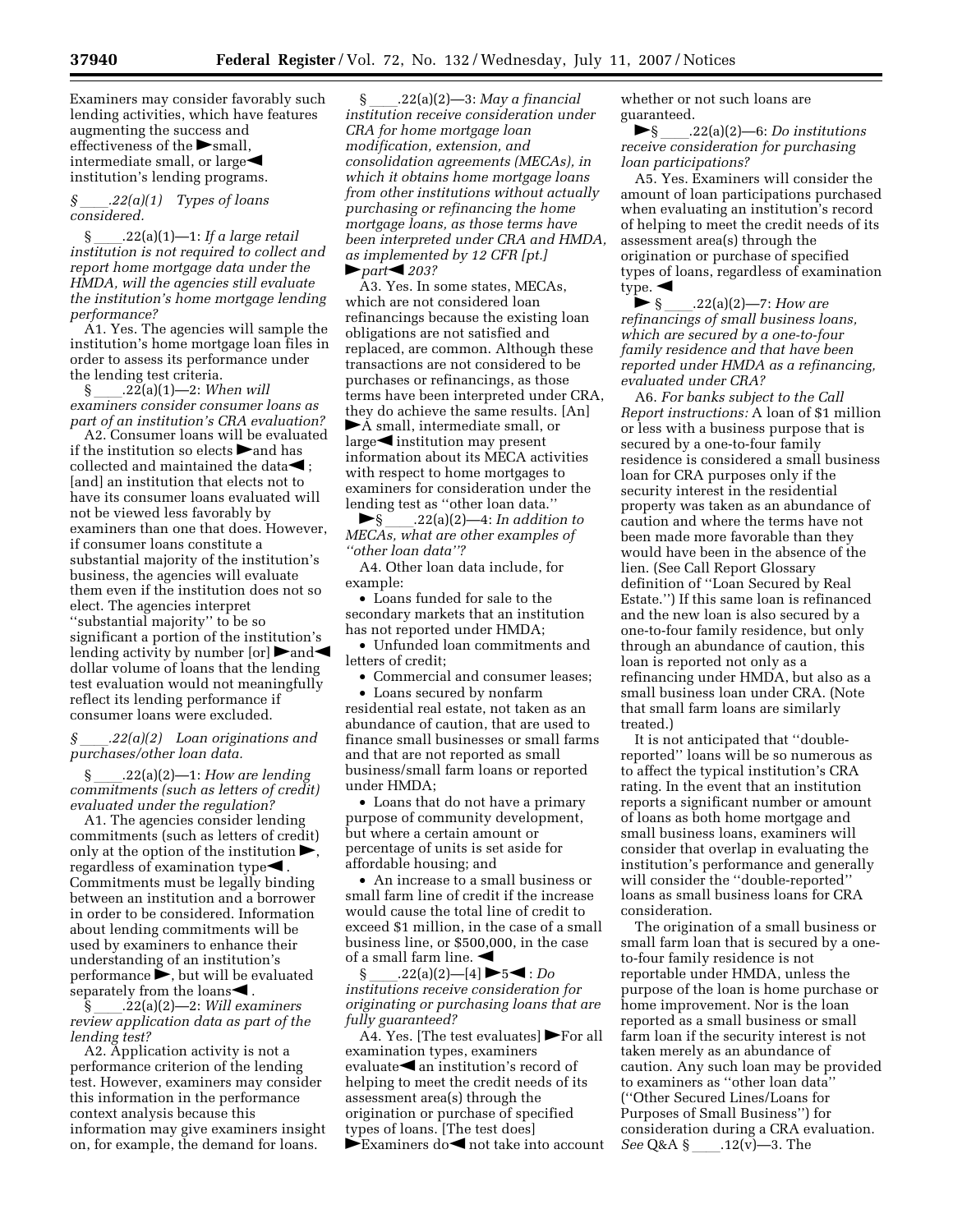refinancings of such loans *would be*  reported under HMDA.

*For savings associations subject to the Thrift Financial Reporting instructions:*  A loan of \$1 million or less with a business purpose secured by a one-tofour family residence is considered a small business loan for CRA purposes if it is reported as a small business loan for TFR purposes and was not reported on the TFR as a mortgage loan (TFR Instructions for Commercial Loans: Secured). If this same loan is refinanced and the new loan is also secured by a one-to-four family residence, and was not reported for TFR purposes as a mortgage loan, this loan is reported not only as a refinancing for HMDA, but is also reported as a small business loan under the TFR and CRA. The origination of a small business or small farm loan that is secured by a one-tofour family residence is not reportable under HMDA, unless the purpose of the loan is home purchase or home improvement. Nor is the loan reported as small business or small farm if it was reported as a mortgage on the TFR report.

OTS does not anticipate that ''doublereported'' loans will be so numerous as to affect the typical institution's CRA rating. In the event that an institution reports a significant number or amount of loans as both home mortgage and small business loans, examiners will consider that overlap in evaluating the institution's performance and generally will consider the ''double-reported'' loans as small business loans for CRA consideration.

The origination of a small business or small farm loan that is secured by a oneto-four family residence should be reported in accordance with Q&A  $\S$  .12(v)—3. The refinancings of such loans *would be* reported under  $HMDA.$ 

*§* 122(b) Performance criteria.<br><sup>5</sup> 122(b)—1: How will examiners [§ ll.22(b)—1: *How will examiners apply the performance criteria in the lending test? 3*

A1. Examiners will apply the performance criteria reasonably and fairly, in accord with the regulations, the examination procedures, and this Guidance. In doing so, examiners will disregard efforts by an institution to manipulate business operations or present information in an artificial light that does not accurately reflect an institution's overall record of lending performance.]

# *§* 22(*b*)(1) Lending activity.<br>§ 22(*b*)(1)-1: *How will the*

§ ll.22(b)(1)—1: *How will the agencies apply the lending activity criterion to discourage an institution from originating loans that are viewed favorably under CRA in the institution itself and referring other loans, which are not viewed as favorably, for origination by an affiliate?* 

A1. Examiners will review closely institutions with (1) a small number and amount of home mortgage loans with an unusually good distribution among lowand moderate-income areas and lowand moderate-income borrowers and (2) a policy of referring most, but not all, of their home mortgage loans to affiliated institutions. If an institution is making loans mostly to low- and moderateincome individuals and areas and referring the rest of the loan applicants to an affiliate for the purpose of receiving a favorable CRA rating, examiners may conclude that the institution's lending activity is not satisfactory because it has inappropriately attempted to influence the rating. In evaluating an institution's lending, examiners will consider legitimate business reasons for the allocation of the lending activity.

#### *§* ll*.22(b)(2) & (3) Geographic distribution and borrower characteristics.*

§ ll.22(b)(2) & (3)—1: *How do the geographic distribution of loans and the distribution of lending by borrower characteristics interact in the lending test* fl*applicable to either large or small institutions*<sup>1</sup>?

A1. Examiners generally will consider both the distribution of an institution s loans among geographies of different income levels $\blacktriangleright, \blacktriangleleft$  and among borrowers of different income levels and businesses  $\triangleright$  and farms  $\triangleleft$  of different sizes. The importance of the borrower distribution criterion, particularly in relation to the geographic distribution criterion, will depend on the performance context. For example, distribution among borrowers with different income levels may be more important in areas without identifiable geographies of different income categories. On the other hand, geographic distribution may be more important in areas with the full range of geographies of different income categories.

§ ll.22(b)(2) & (3)—2: *Must an institution lend to all portions of its assessment area?* 

A2. The term ''assessment area'' describes the geographic area within which the agencies assess how well an  $\sum$ , regardless of examination

type,  $\blacktriangleleft$  has met the specific performance tests and standards in the rule. The agencies do not expect that simply because a census tract [or block numbering area] is within an institution's assessment area(s), the institution must lend to that census tract[or block numbering area]. Rather the agencies will be concerned with conspicuous gaps in loan distribution that are not explained by the performance context. Similarly, if an institution delineated the entire county in which it is located as its assessment area, but could have delineated its assessment area as only a portion of the county, it will not be penalized for lending only in that portion of the county, so long as that portion does not reflect illegal discrimination or arbitrarily exclude low- or moderateincome geographies. The capacity and constraints of an institution, its business decisions about how it can best help to meet the needs of its assessment area(s), including those of low- and moderateincome neighborhoods, and other aspects of the performance context, are all relevant to explain why the institution is serving or not serving portions of its assessment area(s).

 $\S$  \_\_\_\_\_\_. 22(b)(2) & (3)—3: *Will examiners take into account loans made by affiliates when evaluating the proportion of an institution's lending in its assessment area(s)?* 

A3. Examiners will not take into account loans made by affiliates when determining the proportion of an institution's lending in its assessment area(s), even if the institution elects to have its affiliate lending considered in the remainder of the lending test evaluation. However, examiners may consider an institution's business strategy of conducting lending through an affiliate in order to determine whether a low proportion of lending in the assessment area(s) should adversely affect the institution's lending test rating.

§ ll.22(b)(2) & (3)—4: *When will examiners consider loans (other than community development loans) made outside an institution's assessment area(s)?* 

A4. Consideration will be given for loans to low- and moderate-income persons and small business and farm loans outside of an institution's assessment area(s), provided the institution has adequately addressed the needs of borrowers within its assessment area(s). The agencies will apply this consideration not only to loans made by large retail institutions being evaluated under the lending test, but also to loans made by small**our** and intermediate small $\blacktriangleleft$  institutions being

<sup>3</sup>Note that this Q&A would be slightly revised and moved to become Q&A §\_\_\_\_.22(a)—1, not deleted.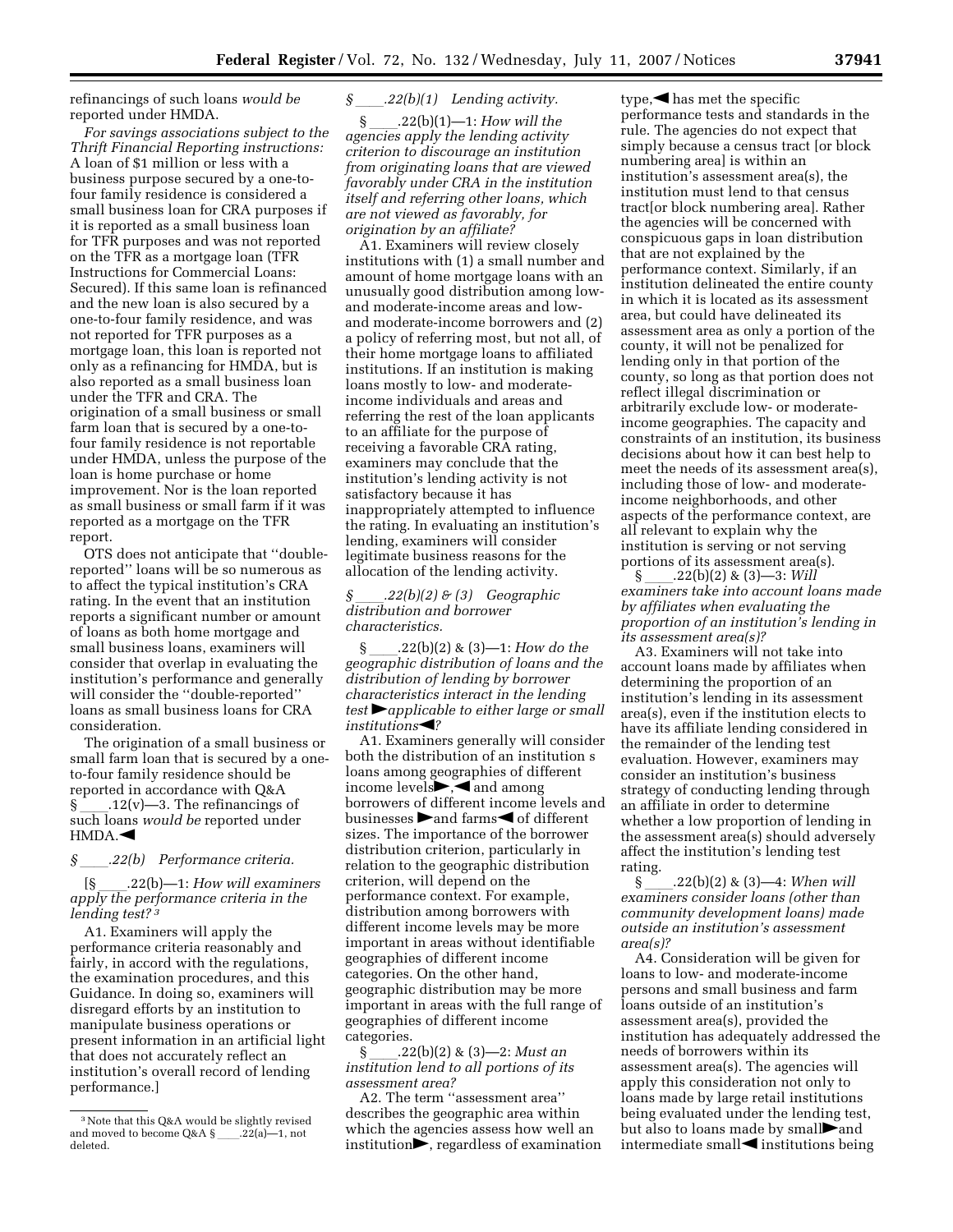evaluated under [the small  $\leftarrow$ institution] $\blacktriangleright$ their respective $\blacktriangleleft$ performance standards. Loans to lowand moderate-income persons and small businesses and farms outside of an institution s assessment area(s), however, will not compensate for poor lending performance within the institution s assessment area(s).

§ ll.22(b)(2) & (3)—5: *Under the lending test* $\rightarrow$ *applicable to small, intermediate small, or large institutions*fi*, how will examiners evaluate home mortgage loans to middle- or upper-income individuals in a low- or moderate-income geography?* 

A5. Examiners will consider these home mortgage loans under the performance criteria of the lending test, i.e., by number and amount of home mortgage loans, whether they are inside or outside the financial institution's assessment area(s), their geographic distribution, and the income levels of the borrowers. Examiners will use information regarding the financial institution's performance context to determine how to evaluate the loans under these performance criteria. Depending on the performance context, examiners could view home mortgage loans to middle-income individuals in a low-income geography very differently. For example, if the loans are for homes or multifamily housing located in an area for which the local, state, tribal, or Federal government or a communitybased development organization has developed a revitalization or stabilization plan (such as a Federal enterprise community or empowerment zone) that includes attracting mixedincome residents to establish a stabilized, economically diverse neighborhood, examiners may give more consideration to such loans, which may be viewed as serving the low- or moderate-income community's needs as well as serving those of the middle- or upper-income borrowers. If, on the other hand, no such plan exists and there is no other evidence of governmental support for a revitalization or stabilization project in the area and the loans to middle- or upper-income borrowers significantly disadvantage or primarily have the effect of displacing low- or moderate-income residents, examiners may view these loans simply as home mortgage loans to middle- or upper-income borrowers who happen to reside in a low- or moderate-income geography and weigh them accordingly in their evaluation of the institution.

#### *§* ll*.22(b)(4) Community development lending.*

§ ll.22(b)(4)—1: *When evaluating an institution's record of community* 

*development lending* in *under the lending test applicable to large institutions*•*institutions• distinguish among community development loans on the basis of the actual amount of the loan that advances the community development purpose?* 

A1. Yes. When evaluating the institution s record of community development lending under  $\blacktriangleright$  12 CFR $\blacktriangleleft$  $[\S]$  .22(b)(4), it is appropriate to give greater weight to the amount of the loan that is targeted to the intended community development purpose. For example, consider two \$10 million projects (with a total of 100 units each) that have as their express primary purpose affordable housing and are located in the same community. One of these projects sets aside 40 percent of its units for low-income residents and the other project allocates 65 percent of its units for low-income residents. An institution would report both loans as \$10 million community development loans under the  $\blacktriangleright$  12 CFR $\blacktriangleleft$  $[\S]$  \_\_\_\_.42(b)(2) aggregate reporting obligation. However, transaction complexity, innovation and all other relevant considerations being equal, an examiner should also take into account that the 65 percent project provides more affordable housing for more people per dollar expended.<br>Under  $\blacktriangleright$  12 CFR<br/>  $\blacktriangleleft$  [§]

Under  $\blacktriangleright$  12 CFR $\blacktriangleleft$  [§ ]<sub>ll</sub>.22(b)(4), the extent of CRA consideration an institution receives for its community development loans should bear a direct relation to the benefits received by the community and the innovation or complexity of the loans required to accomplish the activity, not simply to the dollar amount expended on a particular transaction. By applying all lending test performance criteria, a community development loan of a lower dollar amount could meet the credit needs of the institution's community to a greater extent than a community development loan with a higher dollar amount, but with less innovation, complexity, or impact on the community.

#### *§* ll*.22(b)(5) Innovative or flexible lending practices.*

§ .22(b)(5)—1: *What is the range of practices that examiners may consider in evaluating the innovativeness or flexibility of an institution s lending*  fl*under the lending test applicable to large institutions*<sup>1</sup>?

A1. In evaluating the innovativeness or flexibility of an institution's lending practices (and the complexity and innovativeness of its community development lending), examiners will not be limited to reviewing the overall variety and specific terms and

conditions of the credit products themselves. In connection with the evaluation of an institution's lending, examiners also may give consideration to related innovations when they augment the success and effectiveness of the institution's lending under its community development loan programs or, more generally, its lending under its loan programs that address the credit needs of low- and moderate-income geographies or individuals. For example:

• In connection with a community development loan program, [a bank]  $\blacktriangleright$  an institution  $\blacktriangleleft$  may establish a technical assistance program under which the [bank]  $\triangleright$  institution  $\blacktriangleleft$ , directly or through third parties, provides affordable housing developers and other loan recipients with financial consulting services. Such a technical assistance program may, by itself, constitute a community development service eligible for consideration under the service test of the CRA regulations. In addition, the technical assistance may be favorably considered as an innovation that augments the success and effectiveness of the related community development loan program.

• In connection with a small business lending program in a low- or moderateincome area and consistent with safe and sound lending practices, [a bank]  $\blacktriangleright$  an institution  $\blacktriangleleft$  may implement a program under which, in addition to providing financing, the [bank]  $\blacktriangleright$  institution  $\blacktriangleleft$  also contracts with the small business borrowers. Such a contracting arrangement would not, standing alone, qualify for CRA consideration. However, it may be favorably considered as an innovation that augments the loan program's success and effectiveness, and improves the program's ability to serve community development purposes by helping to promote economic development through support of small business activities and revitalization or stabilization of low- or moderate-income geographies.

# *§* \_\_\_\_\_*.22(c)* Affiliate lending.<br>*§* \_\_\_\_*.22(c)*(1) In general.

*§* ll*.22(c)(1) In general.* 

 $.22(c)(1)$ —1: *If an institution*, *regardless of examination type. elects to have loans by its affiliate(s) considered, may it elect to have only certain categories of loans considered?* 

A1. Yes. An institution may elect to have only a particular category of its affiliate's lending considered. The basic categories of loans are home mortgage loans, small business loans, small farm loans, community development loans, and the five categories of consumer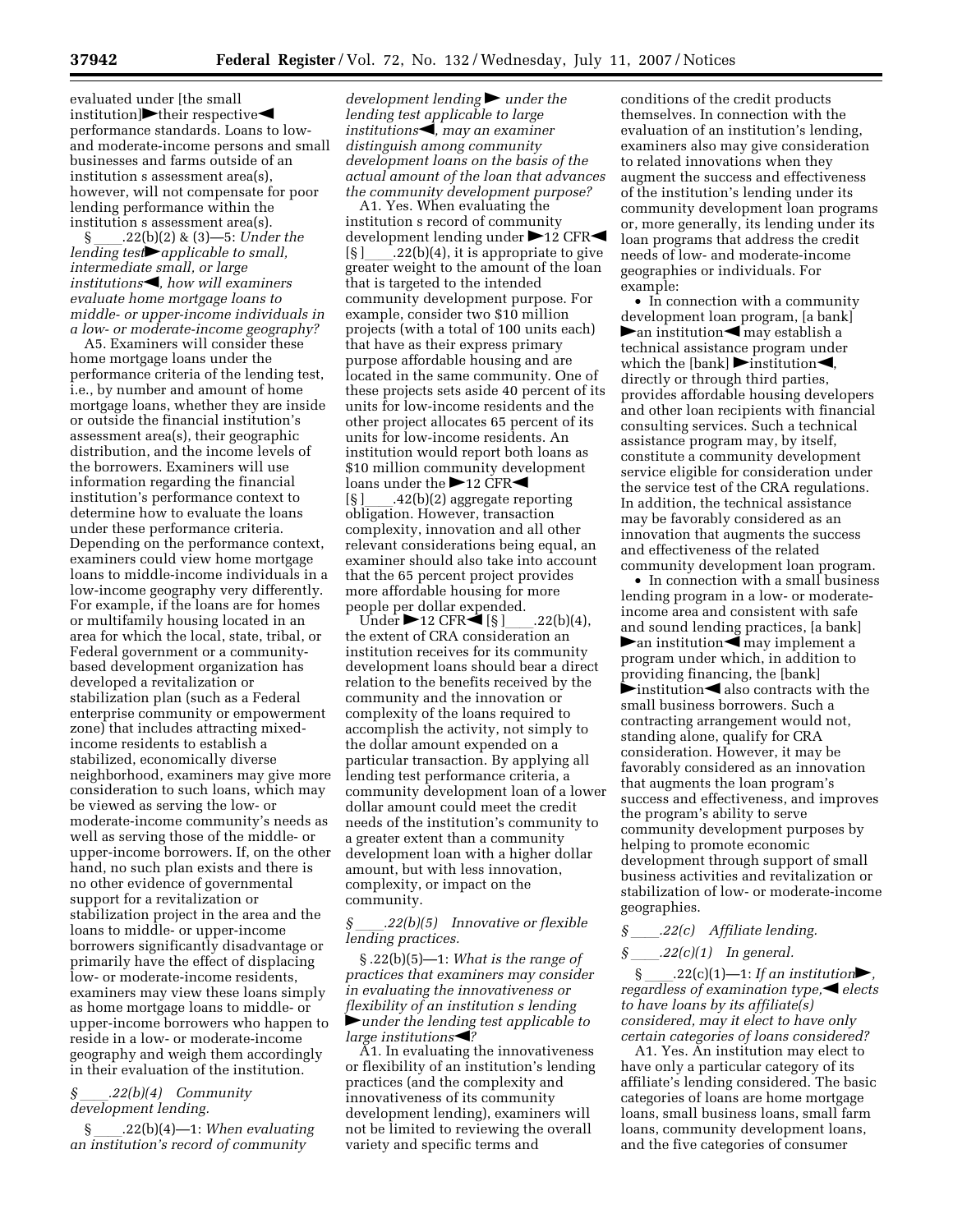loans (motor vehicle loans, credit card loans, home equity loans, other secured loans, and other unsecured loans).

*§* ll*.22(c)(2) Constraints on affiliate lending.* 

*§* ll*.22(c)(2)(i) No affiliate may claim a loan origination or loan purchase if another institution claims the same loan origination or purchase.* 

§ ll.22(c)(2)(i)—1: *[How]*  fl*Regardless of examination type, how* $\triangleleft$  *is this constraint on affiliate lending applied?* 

A1. This constraint prohibits one affiliate from claiming a loan origination or purchase claimed by another affiliate. However, an institution can count as a purchase a loan originated by an affiliate that the institution subsequently purchases, or count as an origination a loan later sold to an affiliate, provided the same loans are not sold several times to inflate their value for CRA purposes.  $\blacktriangleright$  For example, assume that two institutions are affiliated. Bank A originates a loan and claims it as a loan origination. Bank B later purchases the loan. Bank B may count the loan as a purchased loan.

The same institution may not count both the origination and purchase. Thus, for example, if an institution claims loans made by an affiliated mortgage company as loan originations, the institution may not also count the loans as purchased loans if it later purchases the loans from its affiliate. $\blacktriangleleft$ 

*§* ll*.22(c)(2)(ii) If an institution elects to have its supervisory agency consider loans within a particular lending category made by one or more of the institution s affiliates in a particular assessment area, the institution shall elect to have the agency consider all loans within that lending category in that particular assessment area made by all of the institution's affiliates.* 

 $22(c)(2)(ii)$ —1: [How] fl*Regardless of examination type, how* $\triangleleft$  *is this constraint on affiliate lending applied?* 

A1. This constraint prohibits ''cherrypicking'' affiliate loans within any one category of loans. The constraint requires an institution that elects to have a particular category of affiliate lending in a particular assessment area considered to include all loans of that type made by all of its affiliates in that particular assessment area. For example, assume that an institution has [one or more]Several iffiliates, [such as] $\blacktriangleright$  including  $\blacktriangleleft$  a mortgage  $[\text{bank}]$  company that makes loans in the institution's assessment area. If the

institution elects to include the mortgage [bank's] $\rightarrow$ company's $\rightarrow$ home mortgage loans, it must include all of  $[mortgage bank's]$  its affiliates' home mortgage loans made in its assessment area.  $[The]$ In addition, the $\blacktriangleleft$  institution cannot elect to include only those low- and moderate-income home mortgage loans made by [the mortgage bank affiliate]  $\blacktriangleright$  its affiliates and not home mortgage loans to middleand upper-income individuals or areas.<br>
§  $.22(c)(2)(ii)-2$ :

§ \_\_\_\_.22(c)(2)(ii)−2:<br>[How]▶Regardless of examination type, *how*<sup>is</sup> *is this constraint applied if an institution's affiliates are also insured depository institutions subject to the CRA?* 

A2. Strict application of this constraint against ''cherry-picking'' to loans of an affiliate that is also an insured depository institution covered by the CRA would produce the anomalous result that the other institution would, without its consent, not be able to count its own loans. Because the agencies did not intend to deprive an institution subject to the CRA of receiving consideration for its own lending, the agencies read this constraint slightly differently in cases involving a group of affiliated institutions, some of which are subject to the CRA and share the same assessment area(s). In those circumstances, an institution that elects to include all of its mortgage affiliate's home mortgage loans in its assessment area would not automatically be required to include all home mortgage loans in its assessment area of another affiliate institution subject to the CRA. However, all loans of a particular type made by any affiliate in the institution's assessment area(s) must either be counted by the lending institution or by another affiliate institution that is subject to the CRA. This reading reflects the fact that a holding company may, for business reasons, choose to transact different aspects of its business in different subsidiary institutions. However, the method by which loans are allocated among the institutions for CRA purposes must reflect actual business decisions about the allocation of banking activities among the institutions and should not be designed solely to enhance their CRA evaluations.

#### *§* ll*.22(d) Lending by a consortium or a third party.*

§ ll.22(d)—1: *Will equity and equity-type investments in a third party receive consideration under the lending test?* 

A1. If an institution has made an equity or equity-type investment in a third party, community development loans made by the third party may be considered under the lending test. On the other hand, asset-backed and debt securities that do not represent an equity-type interest in a third party will not be considered under the lending test unless the securities are booked by the purchasing institution as a loan. For example, if an institution purchases stock in a community development corporation (''CDC'') that primarily lends in low- and moderate-income areas or to low- and moderate-income individuals in order to promote community development, the institution may claim a pro rata share of the CDC's loans as community development loans. The institution's pro rata share is based on its percentage of equity ownership in<br>the CDC.  $\blacktriangleright$  Q&A  $\blacktriangleleft$  § .23(b)-1 the CDC.  $\blacktriangleright$ Q&A $\blacktriangleleft$  § \_\_\_.23(b)—1 provides information concerning consideration of an equity or equitytype investment under the investment test and both the lending and investment tests. $\blacktriangleright$  (Note that in connection with an intermediate small institution's CRA performance evaluation, community development loans, including pro rata shares of community development loans, are considered only in the community development test.) $\blacktriangleleft$ 

§  $.22(d)-2$ : [How]  $\blacktriangleright$  *Regardless of examination type, how* $\blacksquare$  *will examiners evaluate loans made by consortia or third parties [under the lending test]?* 

A2. Loans originated or purchased by consortia in which an institution participates or by third parties in which an institution invests will[ only] be considered  $\bullet$  only  $\bullet$  if they qualify as community development loans and will[ only] be considered $\blacktriangleright$ only $\blacktriangleleft$ under the community development criterion[ of the lending test]. However, loans originated directly on the books of an institution or purchased by the institution are considered to have been made or purchased directly by the institution, even if the institution originated or purchased the loans as a result of its participation in a loan consortium. These loans would be considered under[ all] the lending test $\blacktriangleright$  or community development < test criteria appropriate to them depending on the type of loan $\rightarrow$  and type of examination<br>S.  $.22(d)$ —3: In some

§ ll.22(d)—3: *In some circumstances, an institution may invest in a third party, such as a community development bank, that is also an insured depository institution and is thus subject to CRA requirements. If the investing institution requests its supervisory agency to consider its pro rata share of community development loans made by the third party, as allowed under 12 CFR .22(d), may*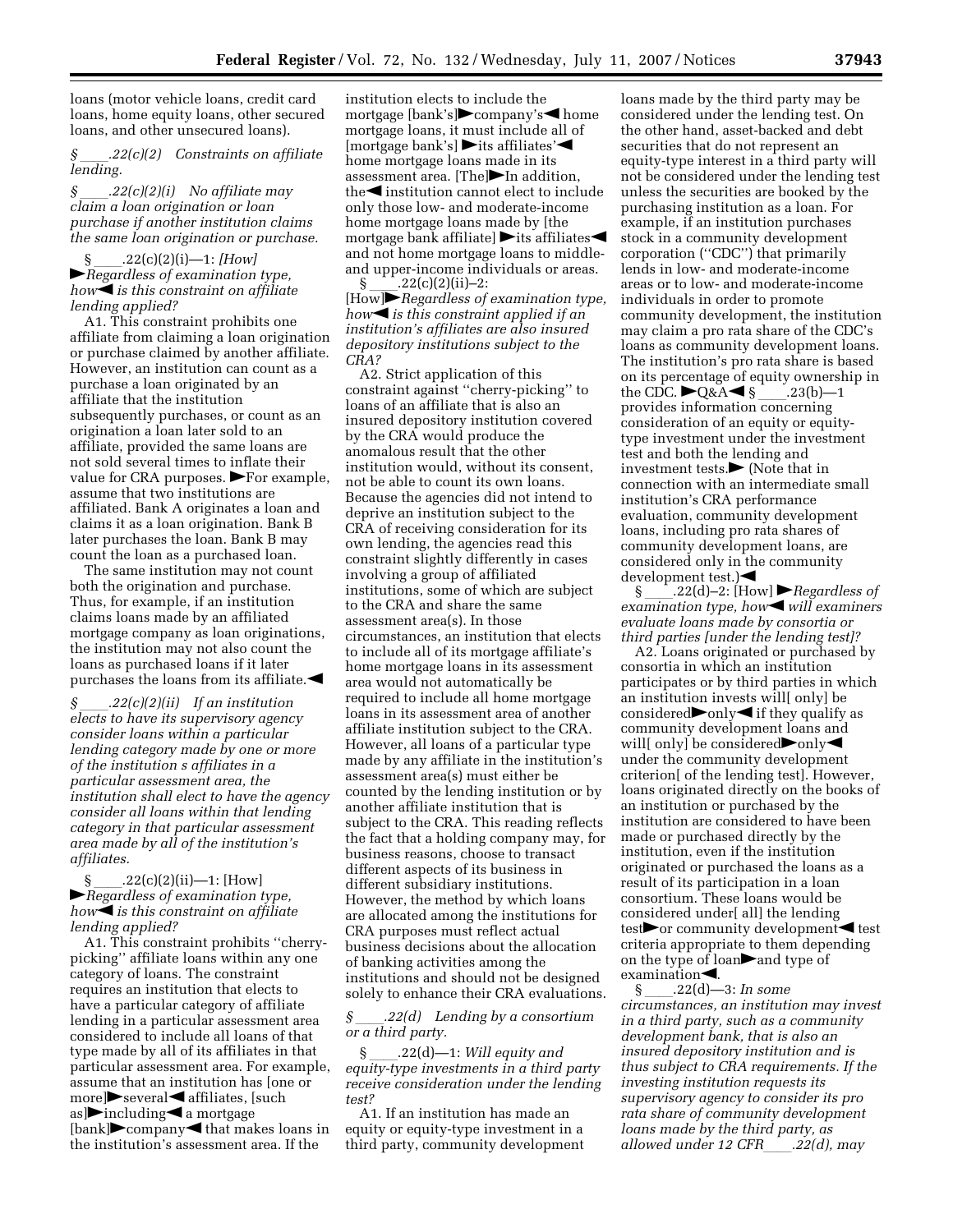*the third party also receive consideration for these loans?* 

A3. Yes,  $\blacktriangleright$  regardless of examination  $type, \blacktriangleleft as$  long as the financial institution and the third party are not affiliates. The regulations state, at 12 CFR  $.22(c)(2)(i)$ , that two affiliates may not both claim the same loan origination or loan purchase. However, if the financial institution and the third party are not affiliates, the third party may receive consideration for the community development loans it originates, and the financial institution that invested in the third party may also receive consideration for its pro rata share of the same community development loans under 12  $CFR$  .22(d).

# *§* \_\_\_\_\_.23 Investment test.<br>*§* \_\_\_\_\_.23(a) *Scope of test.*

#### *§* ll*.23(a) Scope of test.*

.23(a)—1: *May an institution*, *regardless of examination type, receive consideration under the CRA regulations if it invests indirectly through a fund, the purpose of which is community development, as that is defined in the CRA regulations?* 

A1: Yes, the direct or indirect nature of the qualified investment does not affect whether an institution will receive consideration under the CRA regulations because the regulations do not distinguish between ''direct'' and ''indirect'' investments. Thus, an institution's investment in an equity fund that, in turn, invests in projects that, for example, provide affordable housing to low- and moderate-income individuals, would receive consideration as a qualified investment under the CRA regulations, provided the investment benefits one or more of the institution's assessment area(s) or a broader statewide or regional area(s) that includes one or more of the institution's assessment area(s). Similarly, an institution may receive consideration for a direct qualified investment in a nonprofit organization that, for example, supports affordable housing for low- and moderate-income individuals in the institution's assessment area(s) or a broader statewide or regional area(s) that includes the institution's assessment area(s).

**►**§ 23(a)—2: *In order to receive CRA consideration, should an institution be able to demonstrate that an investment in a national or regional fund with a primary purpose of community development meets the geographic requirements of the CRA regulation by benefiting one or more of the institution's assessment area(s) or a broader statewide or regional area that* 

*includes the institution's assessment area(s)?* 

A2. Yes. A financial institution should be able to demonstrate that the investment meets the geographic requirements of the CRA regulation, although the agencies will employ appropriate flexibility in this regard. There are several ways to demonstrate that the institution's investment meets the geographic requirements. For example, if an institution invests in a new nationwide fund providing foreclosure relief to low- and moderateincome homeowners, written documentation provided by fund managers in connection with the institution's investment indicating that the fund will use its best efforts to invest in a qualifying activity that meets the geographic requirements may be used for these purposes. Similarly, a fund may explicitly earmark all projects or investments to its investors and their specific assessment areas. (Note, however, that a financial institution has not demonstrated that the investment meets the geographic requirements of the CRA regulation if the fund ''doublecounts'' investments, by earmarking the same dollars or the same portions of projects or investments in a particular geography to more than one investor.) In addition, if a fund does not earmark projects or investments to individual institution investors, an allocation method may be used that recognizes that each investor institution has an undivided interest in all projects in a fund; thus, each investor institution may claim its pro-rata share of each project that meets the geographic requirements of that institution. If, however, a fund does not become involved in a community development activity that meets both the purpose and geographic requirements of the regulation for the institution, the institution's investment generally would not be considered under the investment or community development tests. See<br>Q&As § .12(h)—6 and § .12(h) Q&As §\_\_\_\_.12(h)—6 and §\_\_\_\_.12(h)—<br>7 for additional information about the geographic requirements for qualified investments (recognition of investments benefiting an area outside an institution's assessment area(s).

*§*\_\_\_\_\_.23(b) Exclusion.<br>§ 23(b)—1: Even though the §ll.23(b)—1: *Even though the regulations state that an activity that is considered under the lending or service tests cannot also be considered under the investment test, may parts of an activity be considered under one test and other parts be considered under another test?* 

A1. Yes, in some instances the nature of an activity may make it eligible for

consideration under more than one of the performance tests. For example, certain investments and related support provided by a large retail institution to a CDC may be evaluated under the lending, investment, and service tests. Under the service test, the institution may receive consideration for any community development services that it provides to the CDC, such as service by an executive of the institution on the CDC's board of directors. If the institution makes an investment in the CDC that the CDC uses to make community development loans, the institution may receive consideration under the lending test for its pro-rata share of community development loans made by the CDC. Alternatively, the institution's investment may be considered under the investment test, assuming it is a qualified investment. In addition, an institution may elect to have a part of its investment considered under the lending test and the remaining part considered under the investment test. If the investing institution opts to have a portion of its investment evaluated under the lending test by claiming  $[a]$  its pro rata share of the CDC's community development loans, the amount of investment considered under the investment test will be offset by that portion. Thus, the institution[ only] would receive consideration under the investment test for  $\triangleright$  only  $\triangleleft$  the amount of its investment multiplied by the percentage of the CDC's assets that meet the definition of a qualified investment.<br>§ .23(b)—2: If home mortgage

§ll.23(b)—2: *If home mortgage loans to low- and moderate-income borrowers have been considered under an institution's lending test, may the institution that originated or purchased them also receive consideration under the investment test if it subsequently purchases mortgage-backed securities that are primarily or exclusively backed by such loans?* 

A2. No. Because the institution received lending test consideration for the loans that underlie the securities, the institution may not also receive consideration under the investment test for its purchase of the securities. Of course, an institution may receive investment test consideration for purchases of mortgage-backed securities that are backed by loans to low- and moderate-income individuals as long as the securities are not backed primarily or exclusively by loans that the same institution originated or purchased.

### *§* ll*.23(e) Performance criteria*

§ ll.23(e)–1: *When applying the*   $\blacktriangleright$  four<sup>*i*</sup> *performance criteria of* [§]  $\blacktriangleright$  12 CFR $\blacktriangleleft$  23(e), may an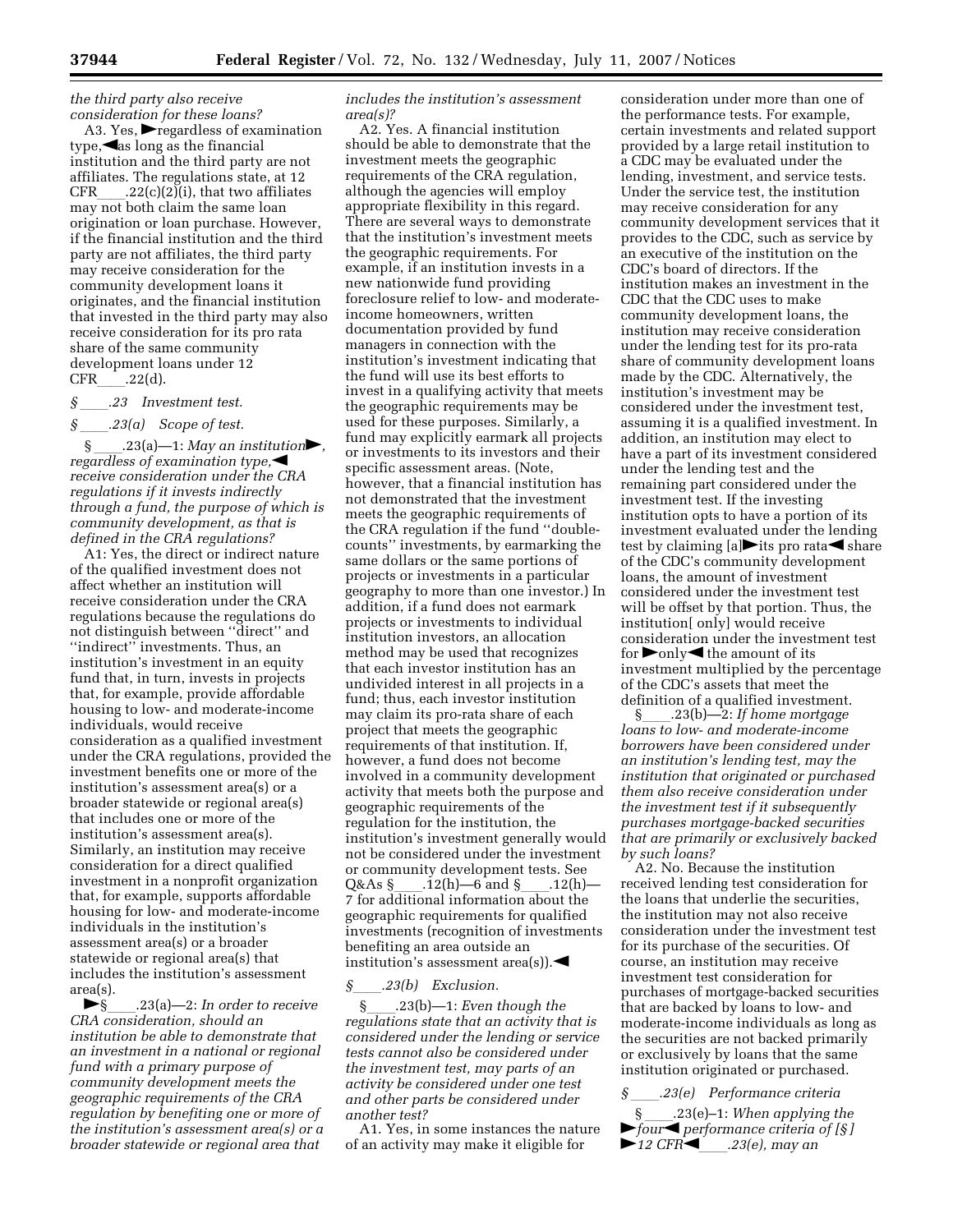*examiner distinguish among qualified investments based on how much of the investment actually supports the underlying community development* 

*purpose?*<br>- A1. Yes. [Although § \_\_\_\_.23(e)(1)<br>speaks in terms of the dollar amount of qualified investments, the criterion  $permits$   $\triangleright$  By applying all the criteria, a qualified investment of a lower dollar amount may be weighed more heavily under the investment test than a qualified investment with a higher dollar amount that has fewer qualitative enhancements. The criteria permit $\blacktriangleleft$  an examiner to  $\blacktriangleright$  qualitatively $\blacktriangleleft$  weight certain investments differently or to make other appropriate distinctions when evaluating an institution's record of making qualified investments. For instance, an examiner should take into account that a targeted mortgage-backed security that qualifies as an affordable housing issue that has only 60 percent of its face value supported by loans to low-or moderate-income borrowers would not provide as much affordable housing for low- and moderate-income individuals as a targeted mortgagebacked security with 100 percent of its face value supported by affordable housing loans to low- and moderateincome borrowers. The examiner should describe any differential weighting (or other adjustment), and its basis in the  $[Public]$  Performance Evaluation. See also Q&A  $\S$  \_\_\_\_.12(t)–8 for a discussion about the qualitative consideration of prior period  $investments. \blacktriangleleft [However, no matter]$ how a qualified investment is handled for purposes of § \_\_\_\_.23(e)(1), it will<br>also be evaluated with respect to the qualitative performance criteria set forth in § \_\_\_\_.23(e)(2), (3), and (4). By<br>applying all criteria, a qualified investment of a lower dollar amount may be weighed more heavily under the Investment Test than a qualified investment with a higher dollar amount, but with fewer qualitative enhancements.]<br>—2369—

§ ll.23(e)—2: *How do examiners evaluate an institution's qualified investment in a fund, the primary purpose of which is community development, as [that is] defined in the CRA regulations?* A2. When evaluating qualified

investments that benefit an institution's assessment area(s) or a broader statewide or regional area that includes its assessment area(s) multiple the investment test $\blacktriangleleft$ , examiners will look at the following four performance criteria:

(1) The dollar amount of qualified investments;

(2) The innovativeness or complexity of qualified investments;

(3) The responsiveness of qualified investments to credit and community development needs; and

(4) The degree to which the qualified investments are not routinely provided by private investors.

With respect to the first criterion, examiners will determine the dollar amount of qualified investments by relying on the figures recorded by the institution according to generally accepted accounting principles (GAAP). Although institutions may exercise a range of investment strategies, including short-term investments, long-term investments, investments that are immediately funded, and investments with a binding, up-front commitment that are funded over a period of time, institutions making the same dollar amount of investments over the same number of years, all other performance  $c$ riteria  $\blacktriangleright$  and performance context $\blacktriangleleft$ being equal, would receive the same level of consideration. Examiners will include both new and outstanding investments in this determination. [The dollar amount]  $\blacktriangleright$  In addition, the review $\blacktriangleleft$  of qualified investments[ also] will [include]  $\triangleright$  consider  $\triangleleft$  the dollar amount of legally binding commitments recorded by the institution according to GAAP.

The extent to which qualified investments receive consideration, however, depends on how examiners evaluate the investments under the remaining three performance criteria innovativeness and complexity, responsiveness, and degree to which the investment is not routinely provided by private investors. Examiners also will consider factors relevant to the institution's CRA performance context, such as the effect of outstanding longterm qualified investments, the pay-in schedule, and the amount of any cash call, on the capacity of the institution to make new investments.

*§* 24 *Service test.*<br>*§* 24(d) *Performa* 

#### *§* ll*.24(d) Performance criteria retail banking services.*

§ ll.24(d)—1: *How do examiners evaluate the availability and effectiveness of an institution's systems for delivering retail banking services?* 

A1. Convenient access to full service branches within a community is an important factor in determining the availability of credit and non-credit services. Therefore, the service test performance standards place primary emphasis on full service branches while still considering alternative systems, such as automated teller machines (''ATMs''). The principal focus is on an institution's current distribution of branches[; therefore]  $\triangleright$  and its record of

opening and closing branches, particularly branches located in low-or moderate-income geographies or primarily serving low-or moderateincome individuals. However,  $\blacktriangleleft$  an institution is not required to expand its branch network or operate unprofitable branches. Under the service test, alternative systems for delivering retail banking services, such as ATMs, are considered only to the extent that they are effective alternatives in providing needed services to low- and moderateincome areas and individuals.

#### § ll.24(d)—2: *How do examiners evaluate an institution's activities in connection with Individual Development Accounts (IDAs)?*

A2. Although there is no standard IDA program, IDAs typically are deposit accounts targeted to low- and moderateincome families that are designed to help them accumulate savings for education or job-training, downpayment and closing costs on a new home, or start-up capital for a small business. Once participants have successfully funded an IDA, their personal IDA savings are matched by a public or private entity. Financial institution participation in IDA programs comes in a variety of forms, including providing retail banking services to IDA account holders, providing matching dollars or operating funds to an IDA program, designing or implementing IDA programs, providing consumer financial education to IDA account holders or prospective account holders, or other means. The extent of financial institutions' involvement in IDAs and the products and services they offer in connection with the accounts will vary. Thus, subject to 12 CFR

\_\_\_\_.23(b), examiners evaluate the<br>actual services and products provided by an institution in connection with IDA programs as one or more of the following: community development services, retail banking services, qualified investments, home mortgage loans, small business loans, consumer loans, or community development<br>loans. See, e.g., Q&A § .12(i) 3. loans. *See, e.g.*, Q&A §

Note that all types of institutions may participate in IDA programs. Their IDA activities are evaluated under the performance criteria of the type of examination applicable to the particular institution. $\blacktriangleleft$ 

### *§* ll*.24(d)(3) Availability and effectiveness of alternative systems for delivering retail banking services.*

§ \_\_\_\_\_\_.24(d)(3)—1: *How will examiners evaluate alternative systems for delivering retail banking services?*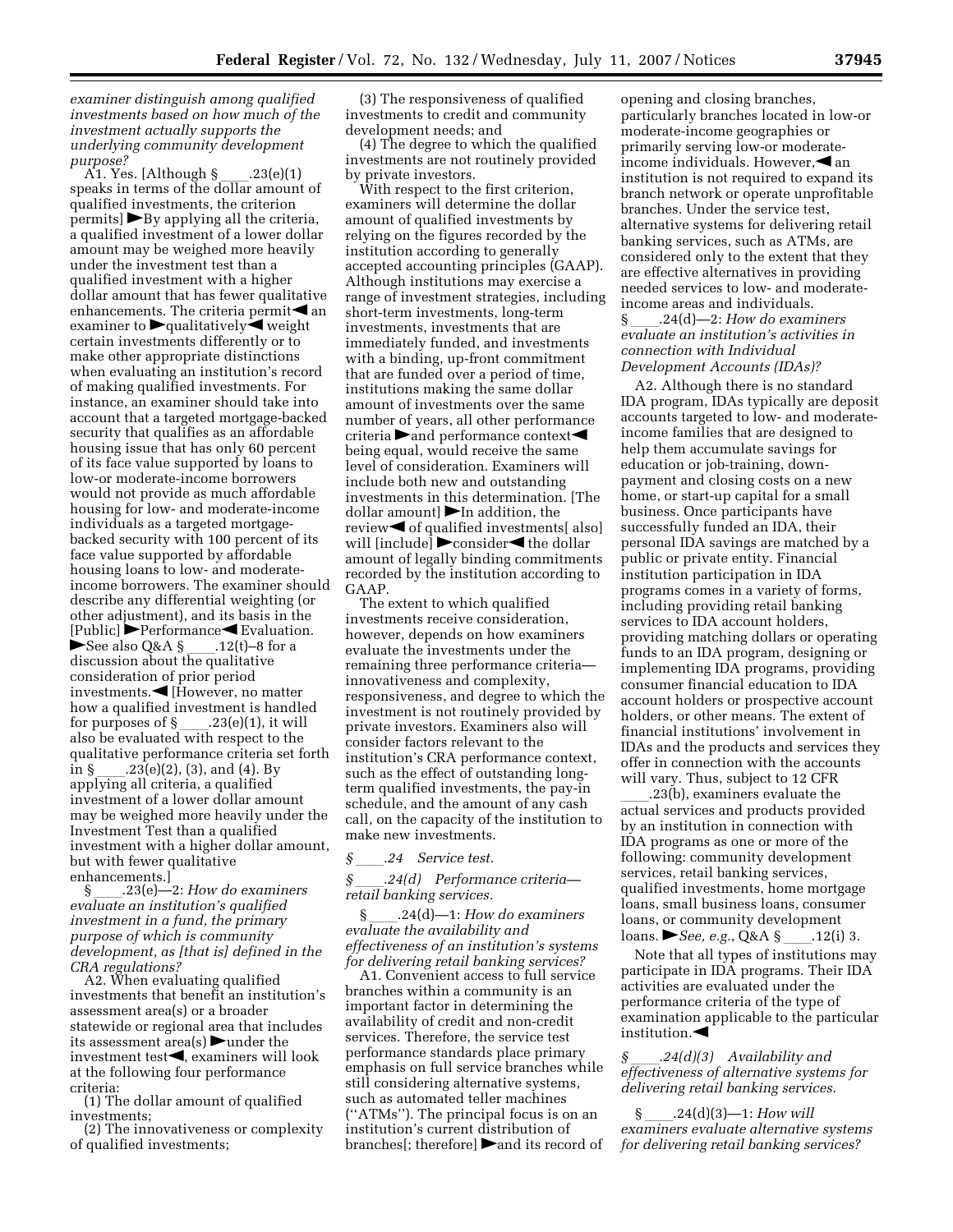A1. The regulation recognizes the multitude of ways in which an institution can provide services, for example, ATMs, banking by telephone or computer, and bank-by-mail programs. Delivery systems other than branches will be considered under the regulation to the extent that they are effective alternatives to branches in providing needed services to low- and moderate-income areas and individuals. The list of systems in the regulation is not intended to be [inclusive]  $\blacktriangleright$ comprehensive $\blacktriangleleft$ .

§ ll.24(d)(3)—2: *Are debit cards considered under the service test as an alternative delivery system?* 

A2. By themselves, no. However, if debit cards are a part of a larger combination of products, such as a comprehensive electronic banking service, that allows an institution to deliver needed services to low- and moderate-income areas and individuals in its community, the overall delivery system that includes the debit card feature would be considered an alternative delivery system.

#### *§* ll*.24(e) Performance criteria community development services.*

§ ll.24(e)—1: *Under what conditions may an institution receive consideration for community development services offered by affiliates or third parties?* 

A1. At an institution's option, the agencies will consider services performed by an affiliate or by a third party on the institution's behalf under the service test if the services provided enable the institution to help meet the credit needs of its community. Indirect services that enhance an institution's ability to deliver credit products or deposit services within its community and that can be quantified may be considered under the service test, if those services have not been considered already under the lending or investment test (*see* ►Q&A◀§ \_\_\_.23(b)—1). For<br>example, an institution that contracts with a community organization to provide home ownership counseling to low- and moderate-income home buyers as part of the institution's mortgage program may receive consideration for that indirect service under the service test. In contrast, donations to a community organization that offers financial services to low- or moderateincome individuals may be considered under the investment test, but would not also be eligible for consideration under the service test. Services performed by an affiliate will be treated the same as affiliate loans and investments made in the institution's assessment area and may be considered

if the service is not claimed by any other institution. *See* 12 CFR

 $[\$ §§  $]$ \_\_\_\_.22(c) and \_\_\_\_\_.23(c).<br>§ .25 Community develo *§* ll*.25 Community development test for wholesale or limited purpose institutions.* 

#### *§* ll*.25(a) Scope of test.*

§ ll.25(a)—1: *How can certain credit card banks help to meet the credit needs of their communities without losing their exemption from the definition of ''bank'' in the Bank Holding Company Act (the BHCA), as amended by the Competitive Equality Banking Act of 1987 (CEBA)?* 

A1. Although the BHCA restricts institutions known as CEBA credit card banks to credit card operations, a CEBA credit card bank can engage in community development activities without losing its exemption under the BHCA. A CEBA credit card bank could provide community development services and investments without engaging in operations other than credit card operations. For example, the bank could provide credit card counseling, or the financial expertise of its executives, free of charge, to community development organizations. In addition, a CEBA credit card bank could make qualified investments, as long as the investments meet the guidelines for passive and noncontrolling investments provided in the BHC Act and the Board's Regulation Y. Finally, although a CEBA credit card bank cannot make any loans other than credit card loans,<br>under  $[\S] \triangleright 12 \text{ CFR}$  .25(d)(2) under [§ ] ▶12 CFR◀ \_\_\_.25(d)(2)<br>(community development test-indirect activities), the bank could elect to have part of its qualified passive and noncontrolling investments in a thirdparty lending consortium considered as community development lending, provided that the consortium's loans otherwise meet the requirements for community development lending. When assessing a CEBA credit card bank's CRA performance under the community development test, examiners will take into account the bank's performance context. In particular, examiners will consider the legal constraints imposed by the BHCA on the bank's activities, as part of the bank's performance context in [§ ]  $\triangleright$  12 CFR $\triangleleft$ <sub>\_</sub><br>§ .25(d) Indire

*§* (*d*) Indirect activities.<br>25(d)—1: How are investments. § ll.25(d)—1: *How are investments in third party community development organizations considered under the community development test?* 

A1. Similar to the lending test for retail institutions, investments in third party community development organizations may be considered as

qualified investments or as community development loans or both (provided there is no double counting), at the institution's option, as described above in the discussion regarding  $\S\S$  \_\_\_\_.22(d)<br>and 23(b) and \_\_\_\_.23(b).<br> $\hat{S}$  .25(e) B

#### *§* ll*.25(e) Benefit to assessment area(s).*

§ ll.25(e)—1: *How do examiners evaluate a wholesale or limited purpose institution's qualified investment in a fund that invests in projects nationwide and which has a primary purpose of community development, as that is defined in the regulations?* 

A1. If examiners find that a wholesale or limited purpose institution has adequately addressed the needs of its assessment area(s), they will give consideration to qualified investments, as well as community development loans and community development services, by that institution nationwide. In determining whether an institution has adequately addressed the needs of its assessment area(s), examiners will consider qualified investments that benefit a broader statewide or regional area that includes the institution's assessment area(s).

#### *§*ll*.25(f) Community development performance rating.*

§ll.25(f)—1: *Must a wholesale or limited purpose institution engage in all three categories of community development activities (lending, investment, and service) to perform well under the community development test?* 

A1. No, a wholesale or limited purpose institution may perform well under the community development test by engaging in one or more of these activities.

#### *§*ll*.26 Small institution performance standards.*

§ll.26—1: *When evaluating a small or intermediate small [bank's]*   $\blacktriangleright$  *institution's*  $\blacktriangleleft$  *performance, will examiners consider, at the institution's request, retail and community development loans originated or purchased by affiliates, qualified investments made by affiliates, or community development services provided by affiliates?* 4

A1: Yes. However, a small institution that elects to have examiners consider affiliate activities must maintain sufficient information that the examiners may evaluate these activities under the appropriate performance

<sup>4</sup>The inserts and deletions are shown as compared to the current Q&A for the OCC, Board, and FDIC. The comparable Q&A for OTS does not currently refer to the intermediate small institution test. *See* 71 FR at 52379.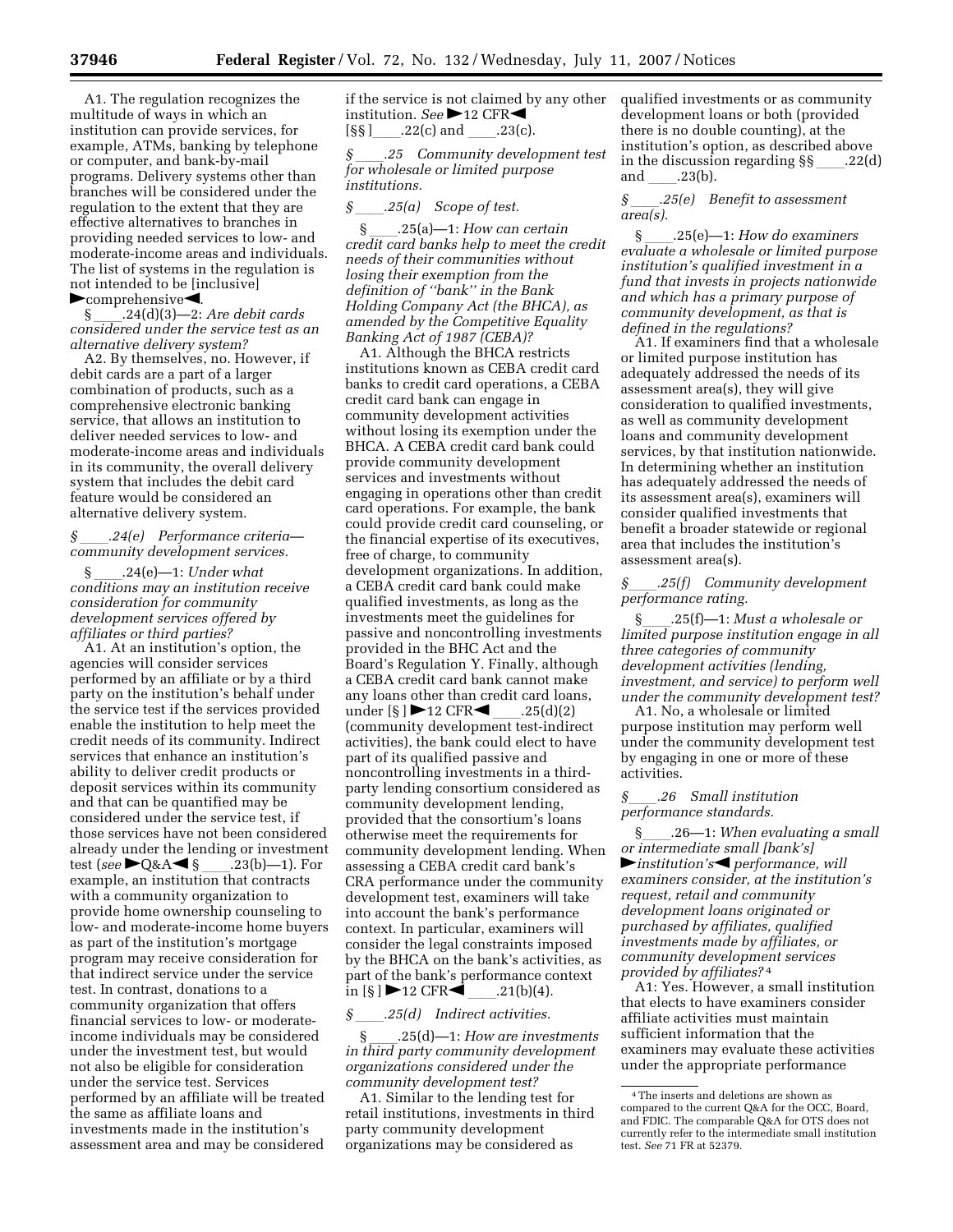criteria and ensure that the activities are not claimed by another institution. The constraints applicable to affiliate activities claimed by large institutions also apply to small and intermediate small institutions. *See*  $[Q\&A]$   $\blacktriangleright Q\&As$ <br>addressing  $\blacktriangleleft$  § \_\_\_\_.22(c)(2) and related addressing◀§\_\_\_.22(c)(2) and related<br>guidance provided to large institutions regarding affiliate activities. Examiners will not include affiliate lending in calculating the percentage of loans and, as appropriate, other lending-related activities located in [a bank's]  $\triangleright$  an institution's  $\blacktriangleleft$  assessment area.

fl*§*ll*.26(a) Performance criteria. §*ll*.26(a)(2) Intermediate small institutions.* 

fl§ll.26(a)(2)—1: *When is an institution examined as an intermediate small institution?* 

A1. When a small institution has met the intermediate small institution asset threshold delineated in §\_\_\_\_.12(u)(1)<br>for two consecutive calendar year-ends, the institution may be examined under the intermediate small institution examination procedures. The regulation does not specify an additional lag period between becoming an intermediate small institution and being examined as an intermediate small institution, as it does for large institutions, because an intermediate small institution is not subject to CRA data collection and reporting requirements. Institutions should contact their primary regulator for information on examination  $schedules. \blacktriangleleft$ 

*§*ll*.26[(a) Performance criteria]*   $\blacktriangleright$ *(b)* Lending test. $\blacktriangleleft$ 

§  $.26([a] \blacktriangleright b \blacktriangleleft)$ —1: *May examiners consider, under one or more of the performance criteria of the small institution performance standards, lending-related activities, such as community development loans and lending-related qualified investments, when evaluating a small institution?* 

A1. Yes. Examiners can consider ''lending-related activities,'' including community development loans and lending-related qualified investments, when evaluating the first four performance criteria of the small institution performance test. Although lending-related activities are specifically mentioned in the regulation in connection with only the first three criteria (i.e., loan-to-deposit ratio, percentage of loans in the institution's assessment area, and lending to borrowers of different incomes and businesses of different sizes), examiners can also consider these activities when they evaluate the fourth criteriageographic distribution of the institution's loans.

halthough lending-related community development activities are evaluated under the community development test applicable to intermediate small institutions, these activities may also augment the loan-todeposit ratio analysis (12 CFR

 $l(26(b)(1))$  and the percentage of loans in the intermediate small institution's assessment area analysis (12 CFR  $\frac{.26(b)(2)}{.26([a]-b-b]}$  -2: What is  $\overrightarrow{26}$ ([a]—**b** $\rightarrow$ b $\rightarrow$ ]—2: *What is meant by ''as appropriate'' when referring to the fact that lending-related activities will be considered, ''as appropriate,'' under the various small institution performance criteria?* 

A2. "As appropriate" means that lending-related activities will be considered when it is necessary to determine whether an institution meets or exceeds the standards for a satisfactory rating. Examiners will also consider other lending-related activities at an institution's request  $\blacktriangleright$ , provided they have not also been considered under the community development test applicable to intermediate small

institutions  $\leftarrow$ .<br>§ .26([a]  $.26([a] \rightarrow b \rightarrow ) \rightarrow$ 3: *When evaluating a small institution's lending performance, will examiners consider, at the institution's request, community development loans originated or purchased by a consortium in which the institution participates or by a third party in which the institution has invested?* 

A3. Yes. However, a small institution that elects to have examiners consider community development loans originated or purchased by a consortium or third party must maintain sufficient information on its share of the community development loans so that the examiners may evaluate these loans under the small institution performance criteria.

 $.26([a] \rightarrow b \rightarrow )$ —4: *Under the small institution Plending test performance standards, will examiners consider both loan originations and purchases?* 

A4. Yes, consistent with the other assessment methods in the regulation, examiners will consider both loans originated and purchased by the institution. Likewise, examiners may consider any other loan data the small institution chooses to provide, including data on loans outstanding, commitments, and letters of credit.<br>§ .26([a] b  $\blacktriangleleft$  -5: Under the

§ \_\_\_\_.26([a]▶b◀)—5: *Under the small institution ▶lending test performance standards, how will qualified investments be considered for purposes of determining whether a* 

*small institution receives a satisfactory CRA rating?* 

A5. The small institution lending test performance standards focus on lending and other lending-related activities. Therefore, examiners will consider only lending-related qualified investments for the [purposes]  $\rho$  purpose  $\lho$  of determining whether [the]  $\blacktriangleright$  a  $\blacktriangleleft$  small institution  $\blacktriangleright$  that is not an intermediate small institution $\blacktriangle$  receives a satisfactory CRA rating.

*§* ll*.26([a]* fl*b*fi*)(1) Loan-to-deposit ratio.* 

§ ll.26([a]flbfi)(1)—1: *How is the loan-to-deposit ratio calculated?* 

A1. A small institution's loan-todeposit ratio is calculated in the same manner that the Uniform Bank Performance Report/Uniform Thrift Performance Report (UBPR/UTPR) determines the ratio. It is calculated by dividing the institution's net loans and leases by its total deposits. The ratio is found in the Liquidity and Investment Portfolio section of the UBPR and UTPR. Examiners will use this ratio to calculate an average since the last examination by adding the quarterly loan-to-deposit ratios and dividing the total by the number of quarters.

§  $.26([a] \blacktriangleright b \blacktriangleleft)(1) - 2$ : *How is the ''reasonableness'' of a loan-to-deposit ratio evaluated?* 

A2. No specific ratio is reasonable in every circumstance, and each small institution's ratio is evaluated in light of information from the performance context, including the institution's capacity to lend, demographic and economic factors present in the assessment area, and the lending opportunities available in the assessment area(s). If a small institution's loan-to-deposit ratio appears unreasonable after considering this information, lending performance may still be satisfactory under this criterion taking into consideration the number and the dollar volume of loans sold to the secondary market or the number and amount and innovativeness or complexity of community development loans and lending-related qualified investments.

§ \_\_\_\_.26([a]▶b◀)(1)—3: *If an*<br>*institution makes a large number of loans off-shore, will examiners segregate the domestic loan-to-deposit ratio from the foreign loan-to-deposit ratio?* 

A3. No. Examiners will look at the institution's net loan-to-deposit ratio for the whole institution, without any adjustments.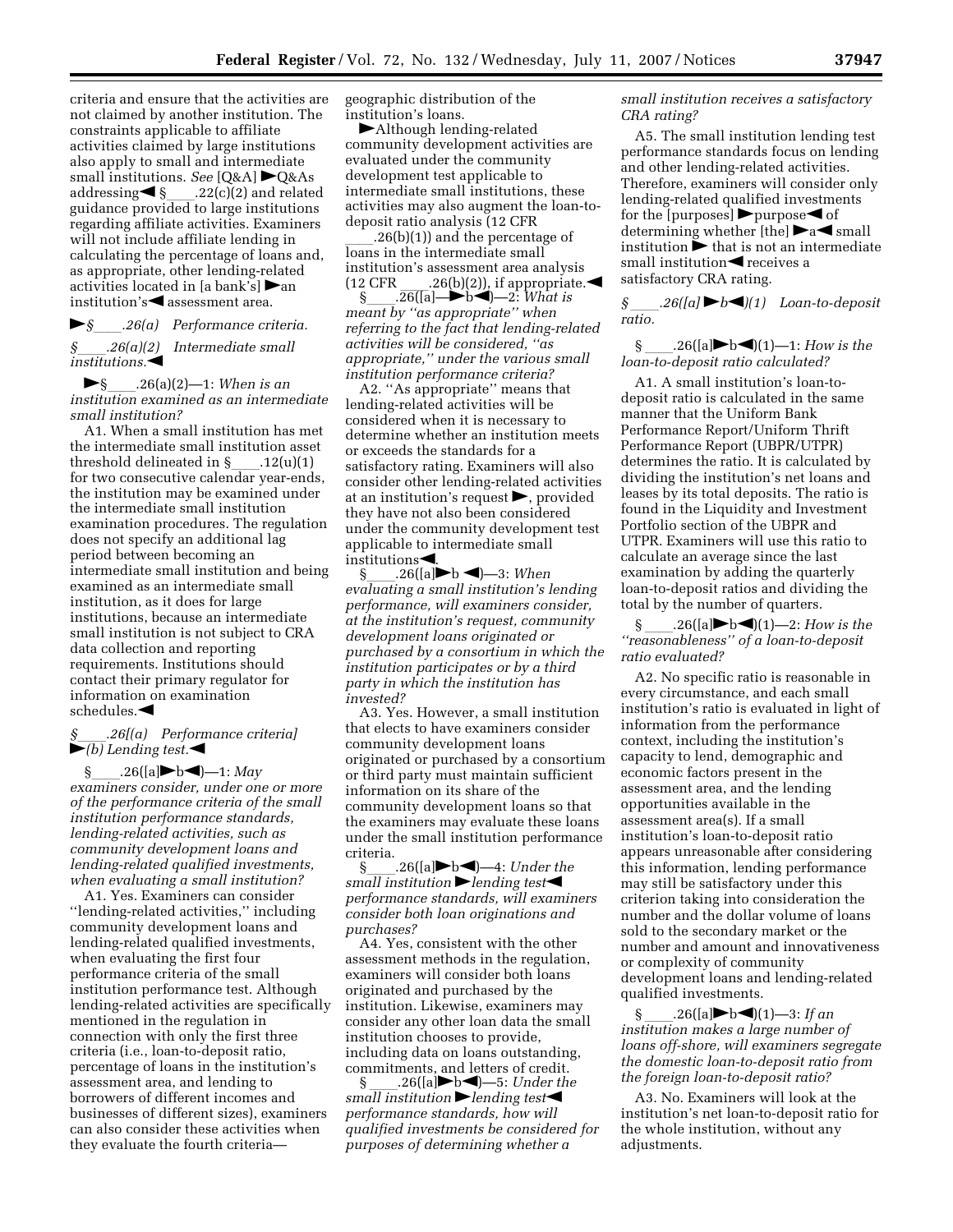*§ allz8*(*la***j→***b*<sup> $\triangle$ </sup>)(2) Percentage of *lending within assessment area(s).* 

§  $.26([a] \blacktriangleright b \blacktriangleleft)(2) - 1$ : *Must a small institution have a majority of its lending in its assessment area(s) to receive a satisfactory performance rating?* 

A1. No. The percentage of loans and, as appropriate, other lending-related activities located in the [bank's]  $\blacktriangleright$  institution's  $\blacktriangleleft$  assessment area(s) is but one of the performance criteria upon which small institutions are evaluated. If the percentage of loans and other lending related activities in an institution's assessment area(s) is less than a majority, then the institution does not meet the standards for satisfactory performance only under this criterion. The effect on the overall performance rating of the institution, however, is considered in light of the performance context, including information regarding economic conditions[, $\blacktriangleright$ ;  $\blacktriangleleft$  loan demand[, $\blacktriangleright$ ; the institution's size, financial condition  $[and] \rightarrow \rightarrow$  business strategies, and branching network  $\blacktriangleright$ ; and other aspects of the institution's lending record.

*§* \_\_\_\_.26([a] ▶b◀)(3) & (4)<br>Distribution of lending within *assessment area(s) by borrower income and geographic location.* 

 $.26([a] \rightarrow b \rightarrow (3) \& (4) \rightarrow -1$ : *How will a small institution's performance be assessed under these lending distribution criteria?* 

A1. Distribution of loans, like other small institution performance criteria, is considered in light of the performance context. For example, a small institution is not required to lend evenly throughout its assessment area(s) or in any particular geography. However, in order to meet the standards for satisfactory performance under this criterion, conspicuous gaps in a small institution's loan distribution must be adequately explained by performance context factors such as lending opportunities in the institution's assessment area(s), the institution's product offerings and business strategy, and institutional capacity and constraints. In addition, it may be impracticable to review the geographic distribution of the lending of an institution with  $\blacktriangleright$  very  $\blacktriangleleft$  few demographically distinct geographies within an assessment area. If sufficient information on the income levels of individual borrowers or the revenues or sizes of business borrowers is not available, examiners may use[ proxies such as] loan size  $\blacktriangleright$  as a proxy  $\blacktriangleleft$  for

estimating borrower characteristics, where appropriate.

►§ \_\_\_\_*.26(c)* Intermediate small *institution community development*  $test.$ 

§ ll.26(c)—1: *How will the community development test be applied flexibly for intermediate small [banks]*  **F**institutions<sup>1</sup>?<sup>5</sup>

A1: Generally, intermediate small  $[\text{banks}]$  institutions engage in a combination of community development loans, qualified investments, and community development services. [A bank]  $\blacktriangleright$  An institution  $\blacktriangle$  may not simply ignore one or more of these categories of community development, nor do the regulations prescribe a required threshold for community development loans, qualified investments, and community development services. Instead, based on the [bank's] institution's assessment of community development needs in its assessment area(s), it may engage in different categories of community development activities that are responsive to those needs and consistent with the [bank's]  $\blacktriangleright$  institution's  $\blacktriangleleft$  capacity.

An intermediate small [bank]  $\blacktriangleright$  institution $\blacktriangleleft$  has the flexibility to allocate its resources among community development loans, qualified investments, and community development services in amounts that it reasonably determines are most responsive to community development needs and opportunities. Appropriate levels of each of these activities would depend on the capacity and business strategy of the [bank]  $\triangleright$  institution  $\blacktriangleleft$ , community needs, and number and types of opportunities for community development.

#### fl*§*ll*.26(c)(3) Community*  development services.

§ll.26(c)(3)—1: *What will examiners consider when evaluating the provision of community development services by an intermediate small [bank]*i*nstitution*<sup>1</sup>?<sup>6</sup>

A1: Examiners will consider not only the types of services provided to benefit low- and moderate-income individuals, such as low-cost [bank] checking accounts and low-cost remittance services, but also the provision and

availability of services to low- and moderate-income individuals, including through branches and other facilities located in low- and moderate-income areas. Generally, the presence of branches located in low- and moderateincome geographies will help to demonstrate the availability of banking services to low- and moderate-income individuals.

#### fl*§*ll*.26(c)(4) Responsiveness to community development needs*

§ll.26(c)(4)–1: *When evaluating an intermediate small [bank's]institution'scommunity development record, what will examiners consider when reviewing the responsiveness of community development lending, qualified investments, and community development services to the community development needs of the area?* 7

A1: When evaluating an intermediate small [bank's]rinstitution's community development record, examiners will consider not only quantitative measures of performance, such as the number and amount of community development loans, qualified investments, and community development services, but also qualitative aspects of performance. In particular, examiners will evaluate the responsiveness of the [bank's]institution's community development activities in light of the  $[\text{bank's}]$ institution's capacity, business strategy, the needs of the community, and the number and types of opportunities for each type of community development activity (its performance context). Examiners also will consider the results of any assessment by the institution of community development needs, and how the [bank's] $\blacktriangleright$  institution's activities respond to those needs.

An evaluation of the degree of responsiveness considers the following factors: the volume, mix, and qualitative aspects of community development loans, qualified investments, and community development services. Consideration of the qualitative aspects of performance recognizes that community development activities sometimes require special expertise or effort on the part of the institution or provide a benefit to the community that would not otherwise be made available. (However, ''innovativeness'' and ''complexity,'' factors examiners consider when evaluating a large

<sup>5</sup>The inserts and deletions are shown as compared to the current Q&A for the OCC, Board, and FDIC. There currently is no comparable Q&A for OTS.

<sup>6</sup>The inserts and deletions are shown as compared to the current Q&A for the OCC, Board, and FDIC. There currently is no comparable Q&A for OTS.

<sup>7</sup>The inserts and deletions are shown as compared to the current Q&A for the OCC, Board, and FDIC. There currently is no comparable Q&A for OTS.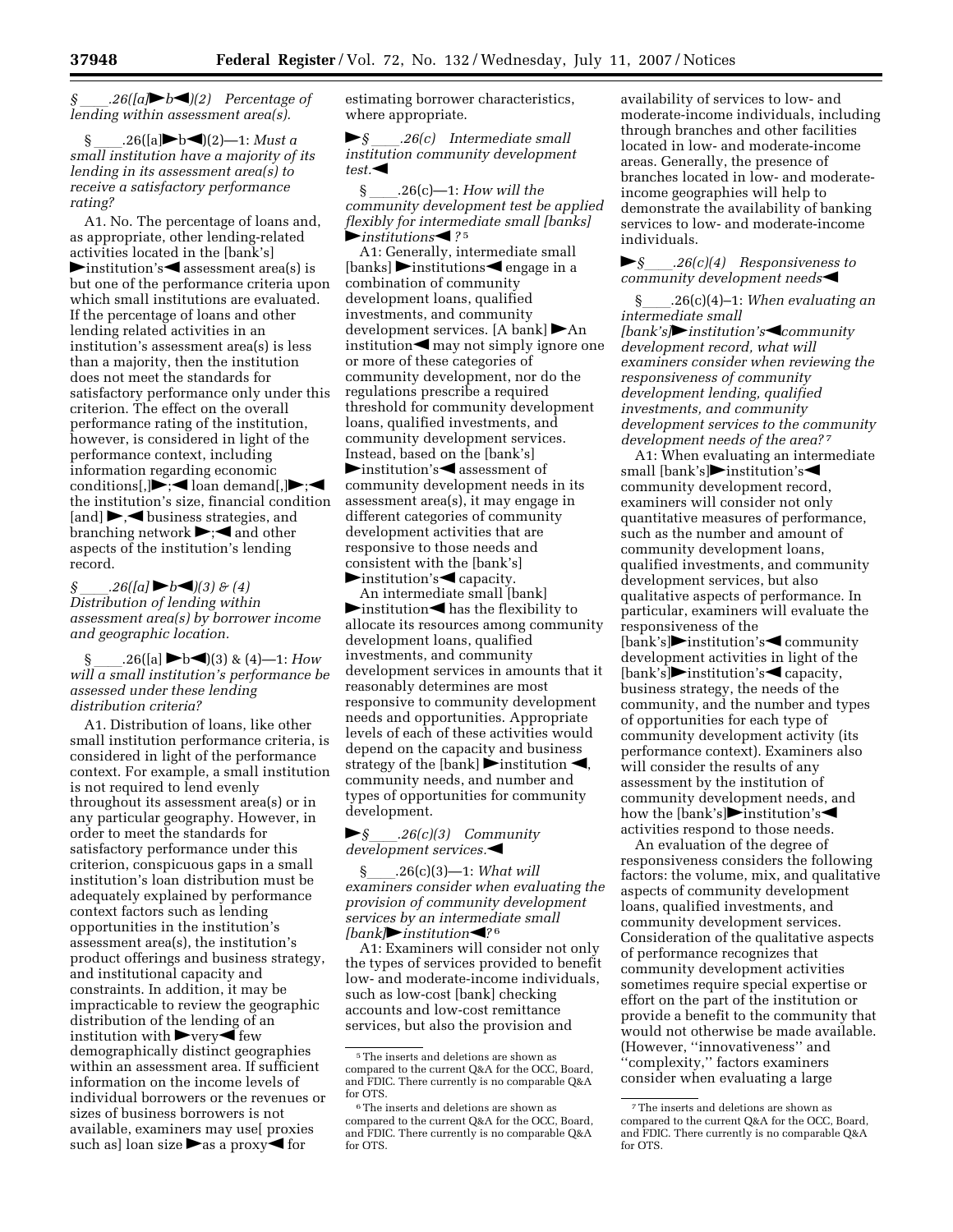$[bank]$  institution  $\triangleleft$  under the lending, investment, and service tests, are not criteria in the intermediate small [banks']institutions'<a>
community</a> development test.) In some cases, a smaller loan may have more qualitative benefit to a community than a larger loan. Activities are considered particularly responsive to community development needs if they benefit lowand moderate-income individuals in low- or moderate-income geographies, designated disaster areas, or distressed or underserved nonmetropolitan middle-income geographies. Activities are also considered particularly responsive to community development needs if they benefit low- or moderateincome geographies.

 $\S$ \_\_\_\_\_*.26([b]* $\blacktriangleright$ d $\blacktriangleleft$ *)* Performance rating.<br>
§ .26([b] $\blacktriangleright$ d $\blacktriangleleft$ *-*1: *How can a*  $.26([b] \blacktriangleright d \blacktriangleleft)$ —1: *How can a* 

*small institution* that *is not an intermediate small institution*<sup>d</sup>*achieve an outstanding performance rating?* 

A1. A small institution that is not an intermediate small institution $\blacktriangleleft$ that meets each of the standards in the lending test for a ''satisfactory'' rating and exceeds some or all of those standards may warrant an ''outstanding'' performance rating. In assessing performance at the ''outstanding'' level, the agencies consider the extent to which the institution exceeds each of the performance standards and, at the institution's option, its performance in making qualified investments and providing services that enhance credit availability in its assessment area(s). In some cases, a small institution may qualify for an ''outstanding'' performance rating solely on the basis of its lending activities, but only if its performance materially exceeds the standards for a ''satisfactory'' rating, particularly with respect to the penetration of borrowers at all income levels and the dispersion of loans throughout the geographies in its assessment area(s) that display income variation. An institution with a high loan-to-deposit ratio and a high percentage of loans in its assessment area(s), but with only a reasonable penetration of borrowers at all income levels or a reasonable dispersion of loans throughout geographies of differing income levels in its assessment area(s), generally will not be rated ''outstanding'' based only on its lending performance. However, the institution's performance in making qualified investments and its performance in providing branches and other services and delivery systems that enhance credit availability in its assessment area(s) may augment the institution's

satisfactory rating to the extent that it may be rated outstanding.

 $\widetilde{\S}$  .26([b] $\blacktriangleright$ d $\blacktriangleleft$ ]—2: *Will a small institution's qualified investments, community development loans, and community development services be considered if they do not directly benefit its assessment area(s)?* 

A2. Yes. These activities are eligible for consideration if they benefit a broader statewide or regional area that includes a small institution s assessment area(s), as discussed more fully in $\bigtriangledown$ 0&As $\triangleleft$ 

 $\S[\S]$  .12([i] $\blacktriangleright$ h (& 563e.12(h)] — 6iii and §<sub>ll</sub>.12(h)—7<sup>-1</sup>.<br>§ 27 Strategic plan.

### *§*ll*.27 Strategic plan.*

*§*ll*.27(c) Plans in general.*  §ll.27(c)—1: *To what extent will the agencies provide guidance to an institution during the development of its strategic plan?* 

A1. An institution will have an opportunity to consult with and provide information to the agencies on a proposed strategic plan. Through this process, an institution is provided guidance on procedures and on the information necessary to ensure a complete submission. For example, the agencies will provide guidance on whether the level of detail as set out in the proposed plan would be sufficient to permit agency evaluation of the plan. However, the agencies' guidance during plan development and, particularly, prior to the public comment period, will not include commenting on the merits of a proposed strategic plan or on the adequacy of measurable goals.

§ll.27(c)–2: *How will a joint strategic plan be reviewed if the affiliates have different primary Federal supervisors?* 

A2. The agencies will coordinate review of and action on the joint plan. Each agency will evaluate the measurable goals for those affiliates for which it is the primary regulator.

#### *§*ll*.27(f) Plan content.*

*§*ll*.27(f)(1) Measurable goals.* 

§ll.27(f)(1)—1: *How should*  fl*annual*fi*['']measurable goals[''] be specified in a strategic plan?* 

A1. [Measurable] $\blacktriangleright$ Annual measurable<br/>sigoals (e.g., number of loans, dollar amount, geographic location of activity, and benefit to lowand moderate-income areas or individuals) must be stated with sufficient specificity to permit the public and the agencies to quantify what performance will be expected. However, institutions are provided flexibility in specifying goals. For example, an institution may provide ranges of

lending amounts in different categories of loans. Measurable goals may also be linked to funding requirements of certain public programs or indexed to other external factors as long as these mechanisms provide a quantifiable standard.

### *§* \_\_\_\_.27(g) Plan approval.

#### *§* ll*.27(g)(2) Public participation.*

§ \_\_\_\_\_.27(g)(2)-1: *How will the public receive notice of a proposed strategic plan?* 

A1. An institution submitting a strategic plan for approval by the agencies is required to solicit public comment on the plan for a period of thirty (30) days after publishing notice of the plan at least once in a newspaper of general circulation. The notice should be sufficiently prominent to attract public attention and should make clear that public comment is desired. An institution may, in addition, provide notice to the public in any other manner it chooses.

#### *§* ll*.28 Assigned ratings.*

§ ll.28—1: *Are innovative lending practices, innovative or complex qualified investments, and innovative community development services required for a ''satisfactory'' or ''outstanding'' CRA rating?* 

A1. No.  $\blacktriangleright$  The performance criterion of innovativeness applies only under the lending, investment, and service tests applicable to large institutions and the community development test applicable to wholesale and limited purpose institutions.  $\blacktriangleleft$  Moreover, **Frauder** these tests, the lack of innovative lending practices, innovative or complex qualified investments, or innovative community development services alone will not result in a "needs to improve" CRA rating. However,  $\blacktriangleright$  under these tests,  $\blacktriangleleft$  the use of innovative lending practices, innovative or complex qualified investments, and innovative community development services may augment the consideration given to an institution's performance under the quantitative criteria of the regulations, resulting in a higher level of performance rating. See also Q&A  $\S$  \_\_\_\_\_.26(c)(4)—1 for a discussion about responsiveness to community development needs under the community development test applicable to intermediate small institutions.  $\blacktriangleleft$ 

[§ ll.28—2: *How is performance under the quantitative and qualitative*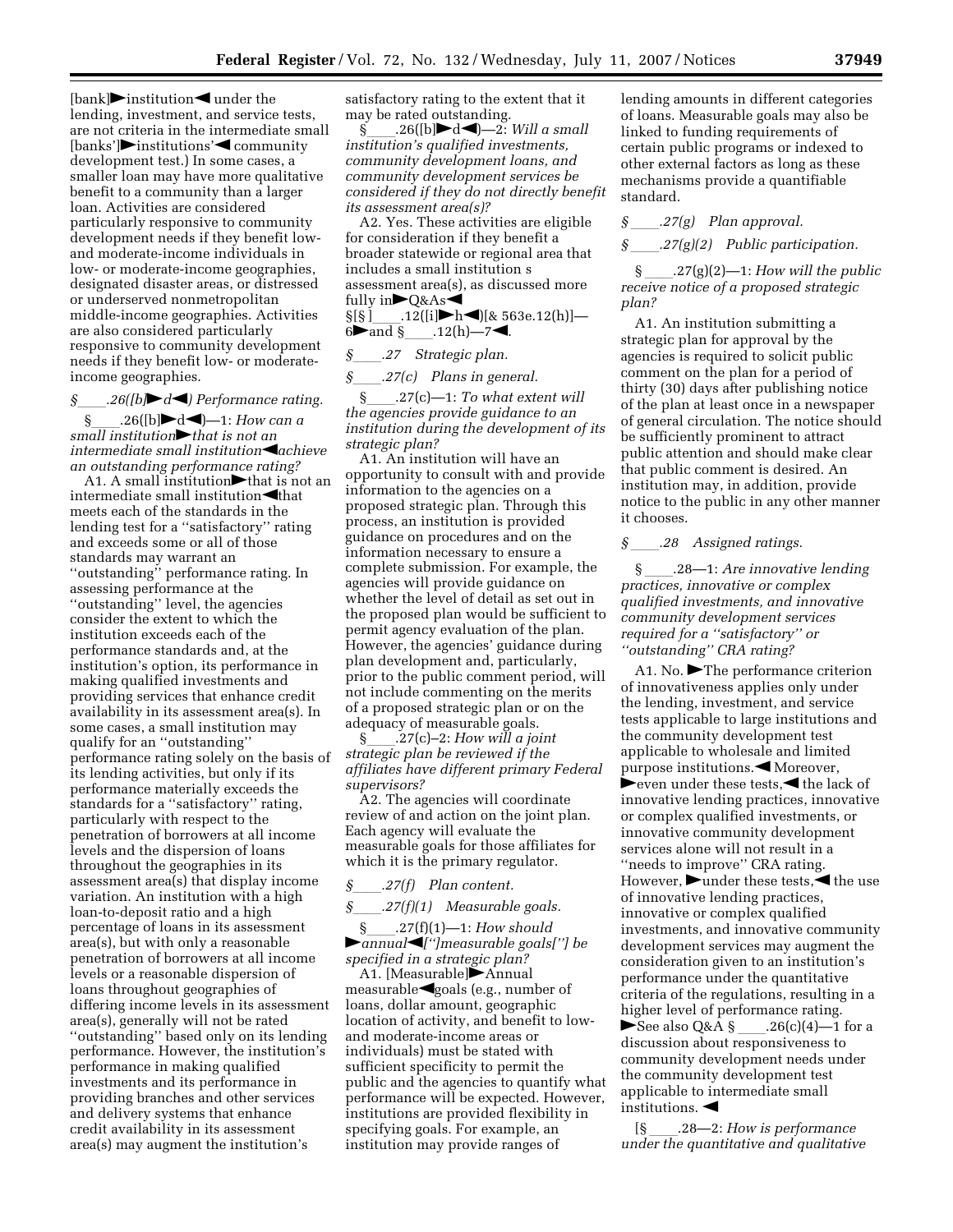#### *performance criteria weighed when examiners assign a CRA rating? 8*

A2. The lending, investment, and service tests each contain a number of performance criteria designed to measure whether an institution is effectively helping to meet the credit needs of its entire community, including low- and moderate-income neighborhoods, in a safe and sound manner. Some of these performance criteria are quantitative, such as number and amount, and others, such as the use of innovative or flexible lending practices, the innovativeness or complexity of qualified investments, and the innovativeness and responsiveness of community development services, are qualitative. The performance criteria that deal with these qualitative aspects of performance recognize that these loans, qualified investments, and community development services sometimes require special expertise and effort on the part of the institution and provide a benefit to the community that would not otherwise be possible. As such, the agencies consider the qualitative aspects of an institution's activities when measuring the benefits received by a community. An institution's performance under these qualitative criteria may augment the consideration given to an institution's performance under the quantitative criteria of the

regulations, resulting in a higher level of performance and rating.]

*§* 28(a) Ratings in general.<br>**§** 28(a)—1: How are institutions § ll.28(a)—1: *How are institutions with domestic branches in more than one state assigned a rating?* 

A1. The evaluation of an institution that maintains domestic branches in more than one state (''multistate institution'') will include a written evaluation and rating of its CRA record of performance as a whole and in each state in which it has a domestic branch. The written evaluation will contain a separate presentation on a multistate institution's performance for each metropolitan statistical area and the nonmetropolitan area within each state, if it maintains one or more domestic branch offices in these areas. This separate presentation will contain conclusions, supported by facts and data, on performance under the performance tests and standards in the regulation. The evaluation of a multistate institution that maintains a domestic branch in two or more states in a multistate metropolitan area will include a written evaluation (containing the same information described above) and rating of its CRA record of performance in the multistate metropolitan area. In such cases, the statewide evaluation and rating will be adjusted to reflect performance in the portion of the state not within the multistate metropolitan statistical area.

§ ll.28(a)—2: *How are institutions that operate within only a single state assigned a rating?* 

A2. An institution that operates within only a single state ("single-state" institution'') will be assigned a rating of its CRA record based on its performance within that state. In assigning this rating, the agencies will separately present a single-state institution's performance for each metropolitan area in which the institution maintains one or more domestic branch offices. This separate presentation will contain conclusions, supported by facts and data, on the single-state institution's performance under the performance tests and standards in the regulation.

§ ll.28(a)—3: *How do the agencies weight performance under the lending, investment, and service [test]* htests *for large retail institutions?* 

A3. A rating of ''outstanding,'' ''high satisfactory," "low satisfactory," "needs to improve,'' or ''substantial noncompliance,'' based on a judgment supported by facts and data, will be assigned under each performance test. Points will then be assigned to each rating as described in the first matrix set forth below. A large retail institution's overall rating under the lending, investment and service tests will then be calculated in accordance with the second matrix set forth below, which incorporates the rating principles in the regulation.

POINTS ASSIGNED FOR PERFORMANCE UNDER LENDING, INVESTMENT AND SERVICE TESTS

|                                 | Lending | Service | Investment |
|---------------------------------|---------|---------|------------|
| Outstanding<br>Low Satisfactory |         |         |            |

#### COMPOSITE RATING POINT **REQUIREMENTS**

[Add points from three tests]

| Rating                                                                                                      | <b>Total Points</b>          |
|-------------------------------------------------------------------------------------------------------------|------------------------------|
| Outstanding<br>Satisfactory  11 through 19.<br>Needs to Improve<br>Substantial Noncompliance   0 through 4. | 20 or over.<br>5 through 10. |

**Note:** There is one exception to the Composite Rating matrix. An institution may not receive a rating of ''satisfactory'' unless it receives at least ''low satisfactory'' on the lending test. Therefore, the total points are capped at three times the lending test score.

#### **►**§ 28(b) Lending, investment, and service test ratings

►§ \_\_\_\_.28(b)—1: *How is*<br>*performance under the quantitative and qualitative performance criteria weighed when examiners assign a CRA rating?* 

A2. The lending, investment, and service tests each contain a number of performance criteria designed to measure whether an institution is effectively helping to meet the credit needs of its entire community, including low- and moderate-income neighborhoods, in a safe and sound manner. Some of these performance criteria are quantitative, such as number and amount, and others, such as the use

of innovative or flexible lending practices, the innovativeness or complexity of qualified investments, and the innovativeness and responsiveness of community development services, are qualitative. The performance criteria that deal with these qualitative aspects of performance recognize that these loans, qualified investments, and community development services sometimes require special expertise and effort on the part of the institution and provide a benefit to the community that would not otherwise be possible. As such, the agencies consider the qualitative aspects of an institution's activities when

<sup>8</sup>Note that this Q&A would be moved to become  $Q&A\$ § .28(b)—1, not deleted.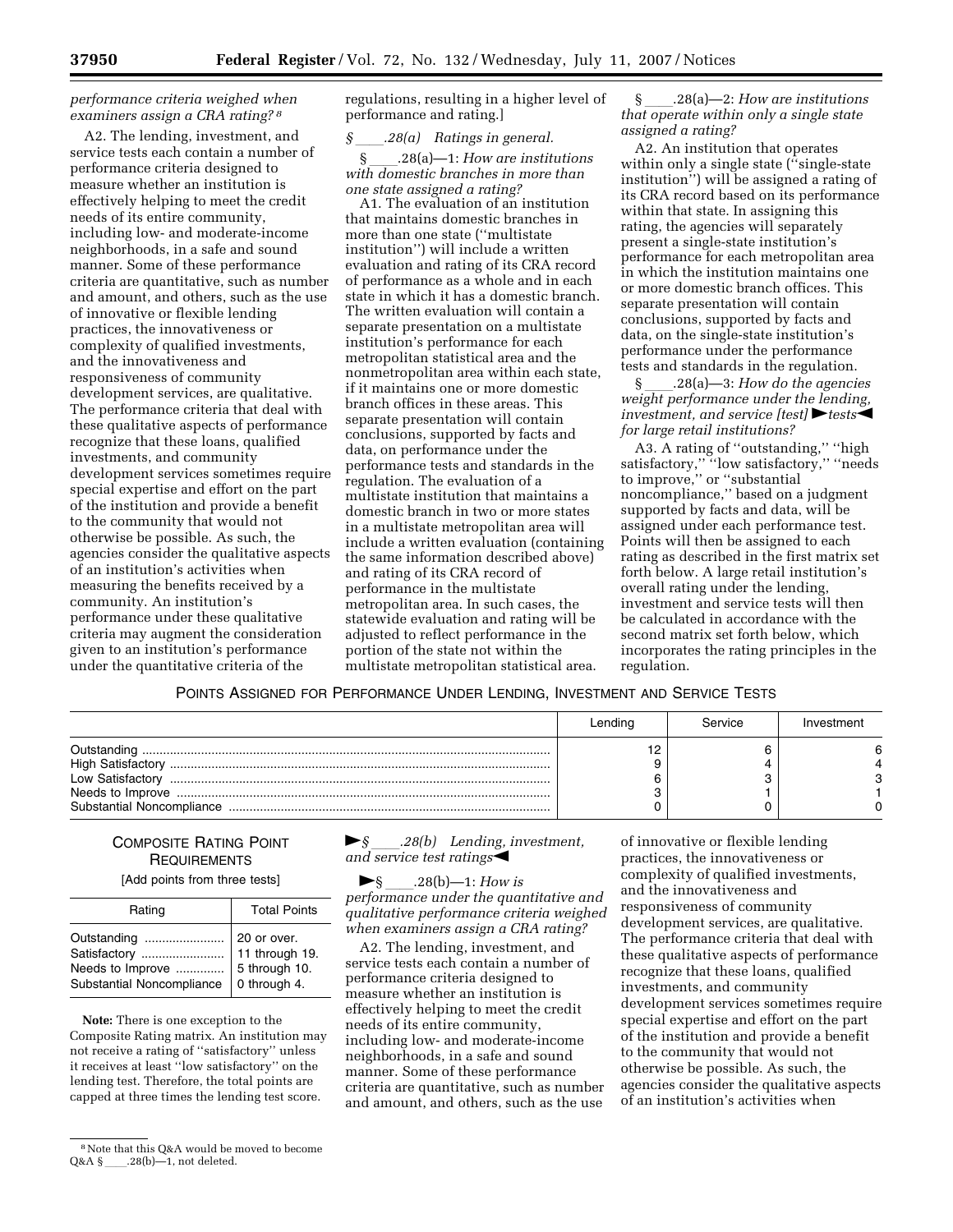measuring the benefits received by a community. An institution's performance under these qualitative criteria may augment the consideration given to an institution's performance under the quantitative criteria of the regulations, resulting in a higher level of performance and rating. $\blacktriangleleft$ 

*§* ll*.28(c) Effect of evidence of discriminatory or other illegal credit practices* 

§ ll.28(c)—1: *What is meant by ''discriminatory or other illegal credit practices''?* 

A1. An institution engages in discriminatory credit practices if it discourages or discriminates against credit applicants or borrowers on a prohibited basis, in violation, for example, of the Fair Housing Act or the Equal Credit Opportunity Act (as implemented by Regulation B). Examples of other illegal credit practices inconsistent with helping to meet community credit needs include violations of:

• The Truth in Lending Act regarding rescission of certain mortgage transactions and regarding disclosures and certain loan term restrictions in connection with credit transactions that are subject to the Home Ownership and Equity Protection Act;

• The Real Estate Settlement Procedures Act regarding the giving and accepting of referral fees, unearned fees or kickbacks in connection with certain mortgage transactions; and

• The Federal Trade Commission Act regarding unfair or deceptive acts or practices. Examiners will determine the effect of evidence of illegal credit practices as set forth in examination procedures and  $\S$  \_\_\_\_\_.28(c) of the regulation.

Violations of other provisions of the consumer protection laws generally will not adversely affect an institution's CRA rating, but may warrant the inclusion of comments in an institution's performance evaluation. These comments may address the institution's policies, procedures, training programs, and internal assessment efforts.

*§* ll*.29 Effect of CRA performance on applications.* 

*§* ll*.29(a) CRA performance.* 

§ ll.29(a)—1: *What weight is given to an institution's CRA performance examination in reviewing an application?* 

A1. In [cases]reviewing applications $\blacktriangleleft$  in which CRA performance is a relevant factor, information from a CRA[ performance] examination of the institution is a

particularly important consideration[ in the application process because it represents  $\triangleright$ . The examination is  $\triangleleft$  a detailed evaluation of the institution's CRA performance by its Federal supervisory agency. In this light, an examination is an important, and often controlling, factor in the consideration of an institution's record. In some cases, however, the examination may not be recent $\blacktriangleright, \blacktriangleleft$  or a specific issue raised in the application process, such as progress in addressing weaknesses noted by examiners, progress in implementing commitments previously made to the reviewing agency, or a supported allegation from a commenter, is relevant to CRA performance under the regulation and was not addressed in the examination. In these circumstances, the applicant should present sufficient information to supplement its record of performance and to respond to the substantive issues raised in the application proceeding.

§ \_\_\_\_\_.29(a)—2: *What consideration is given to an institution's commitments for future action in reviewing an application by those agencies that consider such commitments?* 

A2. Commitments for future action are not viewed as part of the CRA record of performance. In general, institutions cannot use commitments made in the applications process to overcome a seriously deficient record of CRA performance. However, commitments for improvements in an institution's performance may be appropriate to address specific weaknesses in an otherwise satisfactory record or to address CRA performance when a financially troubled institution is being acquired.

*g*(*b*) Interested parties.<br>
§ .29(b)—1: What conside

§ ll.29(b)—1: *What consideration is given to comments from interested parties in reviewing an application?* 

A1. Materials relating to CRA performance received during the  $[application]$  application  $q$  process can provide valuable information. Written comments, which may express either support for or opposition to the application, are made a part of the record in accordance with the agencies' procedures, and are carefully considered in making the agencies'  $[decision]$  decisions  $\blacktriangle$ . Comments should be supported by facts about the applicant's performance and should be as specific as possible in explaining the basis for supporting or opposing the application. These comments must be submitted within the time limits provided under the agencies' procedures.

§ ll.29(b)—2: *Is an institution required to enter into agreements with private parties?* 

A2. No. Although communications between an institution and members of its community may provide a valuable method for the institution to assess how best to address the credit needs of the community, the CRA does not require an institution to enter into agreements with private parties. [These agreements are not monitored or enforced by the agencies. $\blacktriangleright$ The agencies do not monitor compliance with nor enforce these agreements. $\blacktriangleleft$ 

*§* ll*.41 Assessment area delineation. §* ll*.41(a) In general.* 

§ ll.41(a)—1: *How do the agencies evaluate ''assessment areas'' under the [revised] CRA regulations[ compared to how they evaluated ''local communities'' that institutions delineated under the original CRA regulations]?* 

A1. The[ revised] rule focuses on the distribution and level of an institution's lending, investments, and services rather than on how and why an institution delineated its[ ''local community'' or] assessment area(s) in a particular manner. Therefore, the agencies will not evaluate an institution's delineation of its assessment area(s) as a separate performance criterion[as they did under the original regulation]. Rather, the agencies will only review whether the assessment area delineated by the institution complies with the limitations set forth in the regulations at

 $\frac{\S}{\S}$  -41(e). § ll.41(a)—2: *If an institution elects to have the agencies consider affiliate lending, will this decision affect the institution's assessment area(s)?* 

A2. If an institution elects to have the lending activities of its affiliates considered in the evaluation of the institution's lending, the geographies in which the affiliate lends do not affect the institution's delineation of assessment area(s).

§ ll.41(a)—3: *Can a financial institution identify a specific*  $\triangleright$  *racial or*fi *ethnic group rather than a geographic area as its assessment area?* 

A3. No, assessment areas must be based on geography.  $\blacktriangleright$  The only exception to the requirement to delineate an assessment area based on geography is that an institution, the business of which predominantly consists of serving the needs of military personnel or their dependents who are not located within a defined geographic area, may delineate its entire deposit customer base as its assessment area. $\blacktriangleleft$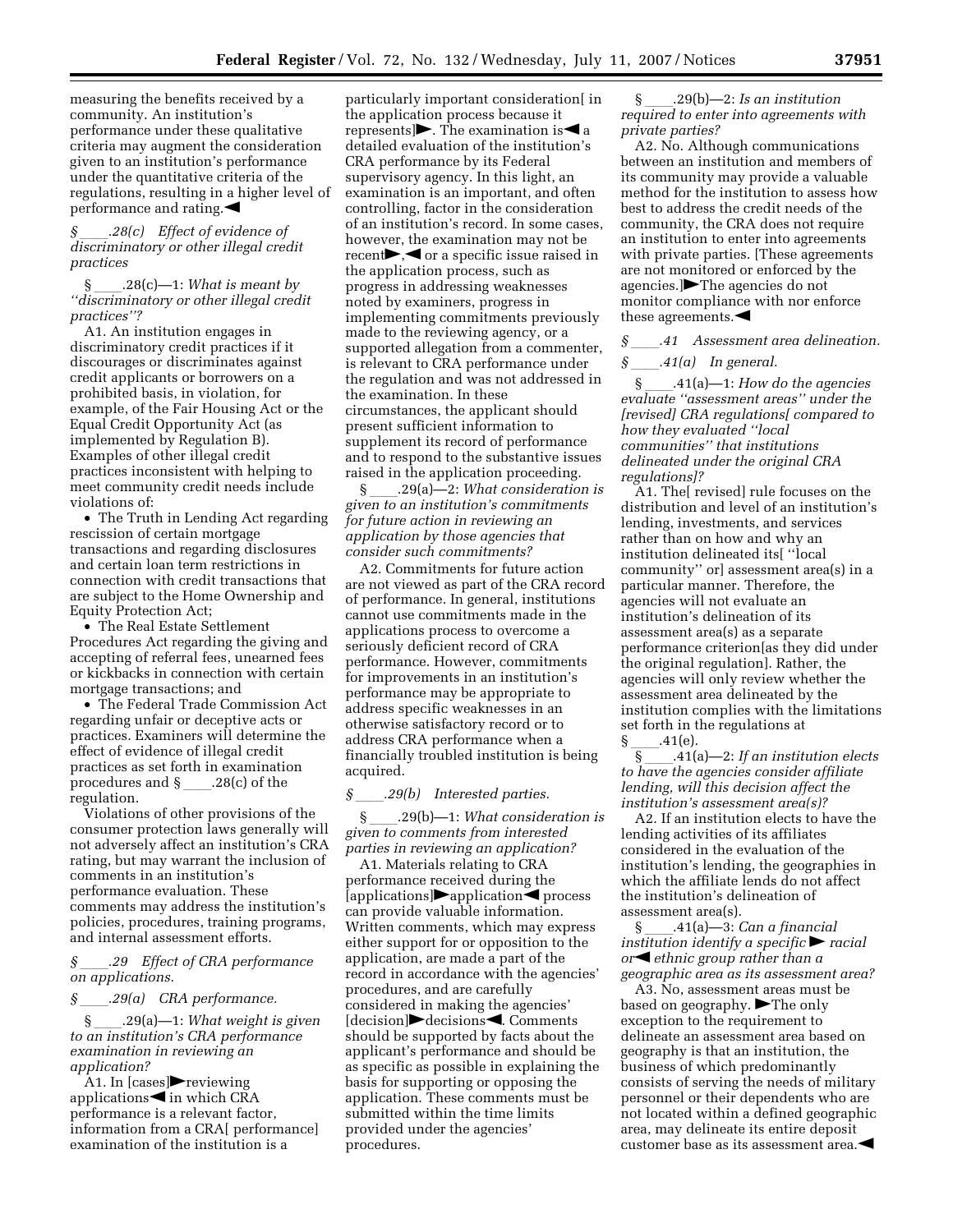*limited purpose institutions.* 

*§* ll*.41(c)(1) Generally consist of one or more MSAs or metropolitan divisions or one or more contiguous political subdivisions.* 

§ ll.41(c)(1)—1: *Besides cities, towns, and counties, what other units of local government are political subdivisions for CRA purposes?* 

A1. Townships and Indian reservations are political subdivisions for CRA purposes. Institutions should be aware that the boundaries of townships and Indian reservations may not be consistent with the boundaries of the census tracts [or block numbering areas ] (''geographies'') in the area. In these cases, institutions must ensure that their assessment area(s) consists only of whole geographies by adding any portions of the geographies that lie outside the political subdivision to the delineated assessment area(s).

§ ll.41(c)(1)—2: *Are wards, school districts, voting districts, and water districts political subdivisions for CRA purposes?* 

A2. No. However, an institution that determines that it predominantly serves an area that is smaller than a city,  $town$ ,  $\blacktriangleleft$  or other political subdivision may delineate as its assessment area the larger political subdivision and then, in accordance with  $\blacktriangleright$  12 CFR $\blacktriangleleft$  [§ ]

.41(d), adjust the boundaries of the assessment area to include only the portion of the political subdivision that it reasonably can be expected to serve. The smaller area that the institution delineates must consist of entire geographies, may not reflect illegal discrimination, and may not arbitrarily exclude low- or moderate-income geographies.

#### *§* ll*.41(d) Adjustments to geographic area(s).*

§ ll.41(d)—1: *When may an institution adjust the boundaries of an assessment area to include only a portion of a political subdivision?* 

A1. Institutions must include whole geographies (i.e., census tracts[ or block numbering areas]) in their assessment areas and generally should include entire political subdivisions. Because census tracts [and block numbering areas] are the common geographic areas used consistently nationwide for data collection, the agencies require that assessment areas be made up of whole geographies. If including an entire political subdivision would create an area that is larger than the area the institution can reasonably be expected to serve, an institution may, but is not

required to, adjust the boundaries of its assessment area to include only portions of the political subdivision. For example, this adjustment is appropriate if the assessment area would otherwise be extremely large, of unusual configuration, or divided by significant geographic barriers (such as a river, mountain, or major highway system). When adjusting the boundaries of their assessment areas, institutions must not arbitrarily exclude low- or moderateincome geographies or set boundaries that reflect illegal discrimination.

*§* ll*.41(e) Limitations on delineation of an assessment area.* 

*§* ll*.41(e)(3) May not arbitrarily exclude low- or moderate-income geographies.* 

§ ll.41(e)(3)—1: *How will examiners determine whether an institution has arbitrarily excluded lowor moderate-income geographies?* 

A1. Examiners will make this determination on a case-by-case basis after considering the facts relevant to the institution's assessment area delineation. Information that examiners will consider may include:

• Income levels in the institution's assessment area(s) and surrounding geographies;

• Locations of branches and deposittaking ATMs;

• Loan distribution in the institution's assessment area(s) and surrounding geographies;

• The institution's size;

• The institution's financial condition; and

• The business strategy, corporate structure and product offerings of the institution.

*§* \_\_\_\_.41(e)(4) May not extend<br>substantially beyond [a CMSA]▶an *MSA*<sup> $\triangle$  *boundary or beyond a state*</sup> *boundary unless located in a multistate MSA.* 

§ ll.41(e)(4)—1: *What are the maximum limits on the size of an assessment area?* 

A1. An institution [shall] $\blacktriangleright$ may $\blacktriangleleft$  not delineate an assessment area extending substantially across the boundaries of [a consolidated metropolitan statistical area (CMSA) or the boundaries of an MSA, if the MSA is not located in a  $CMSA.$   $\triangleright$  an MSA unless the MSA is in a combined statistical area (CSA)). Although more than one MSA in a CSA may be delineated as a single assessment area, an institution's CRA performance in individual MSAs in those assessment areas will be evaluated using separate median family incomes and other relevant information at the

MSA level rather than at the CSA  $level.$ 

[Similarly, an] $\blacktriangleright$ An $\blacktriangleleft$  assessment  $area$  also  $\blacktriangleleft$  may not extend substantially across state boundaries unless the assessment area is located in a multistate MSA. An institution may not delineate a whole state as its assessment area unless the entire state is contained within [a CMSA] $\blacktriangleright$  an MSA  $\blacktriangleleft$  . These limitations apply to

wholesale and limited purpose institutions as well as other institutions.

An institution [shall] $\blacktriangleright$ must $\blacktriangleleft$ delineate separate assessment areas for the areas inside and outside [a CMSA (or MSA if the MSA is not located in a  $CMSA$ ] $\triangleright$  an MSA $\triangleleft$  if the area served by the institution's branches outside the  $[CMSA (or MSA)]$ MSA $\blacktriangleleft$  extends substantially beyond the [CMSA (or  $MSA$ ) $MSA$  boundary. Similarly, the institution [shall] $\blacktriangleright$ must $\blacktriangleleft$ delineate separate assessment areas for the areas inside and outside of a state if the institution's branches extend substantially beyond the boundary of one state (unless the assessment area is located in a multistate MSA). In addition, the institution'should also delineate separate assessment areas if it has branches in areas within the same state that are widely separate and not at all contiguous. For example, an institution that has its main office in New York City and a branch in Buffalo, New York, and each office serves only the immediate areas around it, should delineate two separate assessment areas.

§  $.41(e)(4)$ —2:  $[Can]$ **May**<sup>*a*</sup> *an institution delineate one assessment area that consists of an MSA and two large counties that abut the MSA but are not adjacent to each other?* 

A2. As a general rule, an institution's assessment area should not extend substantially beyond the boundary of an MSA [if the MSA is not located in a CMSA]. Therefore, the MSA would be a separate assessment area, and because the two abutting counties are not adjacent to each other and, in this example, extend substantially beyond the boundary of the MSA, the institution would delineate each county as a separate assessment area[ $($ , so], assuming branches or deposit-taking ATMs are located in each county and the MSA. So $\blacktriangleleft$ , in this example, there would be three assessment areas[)]. [However, if the MSA and the two counties were in the same CMSA, then the institution could delineate only one assessment area including them all.  $\blacktriangleright$  However, if the MSA and the two counties were in the same CSA, then the institution could delineate only one assessment area including them all. But, the institution's CRA performance in the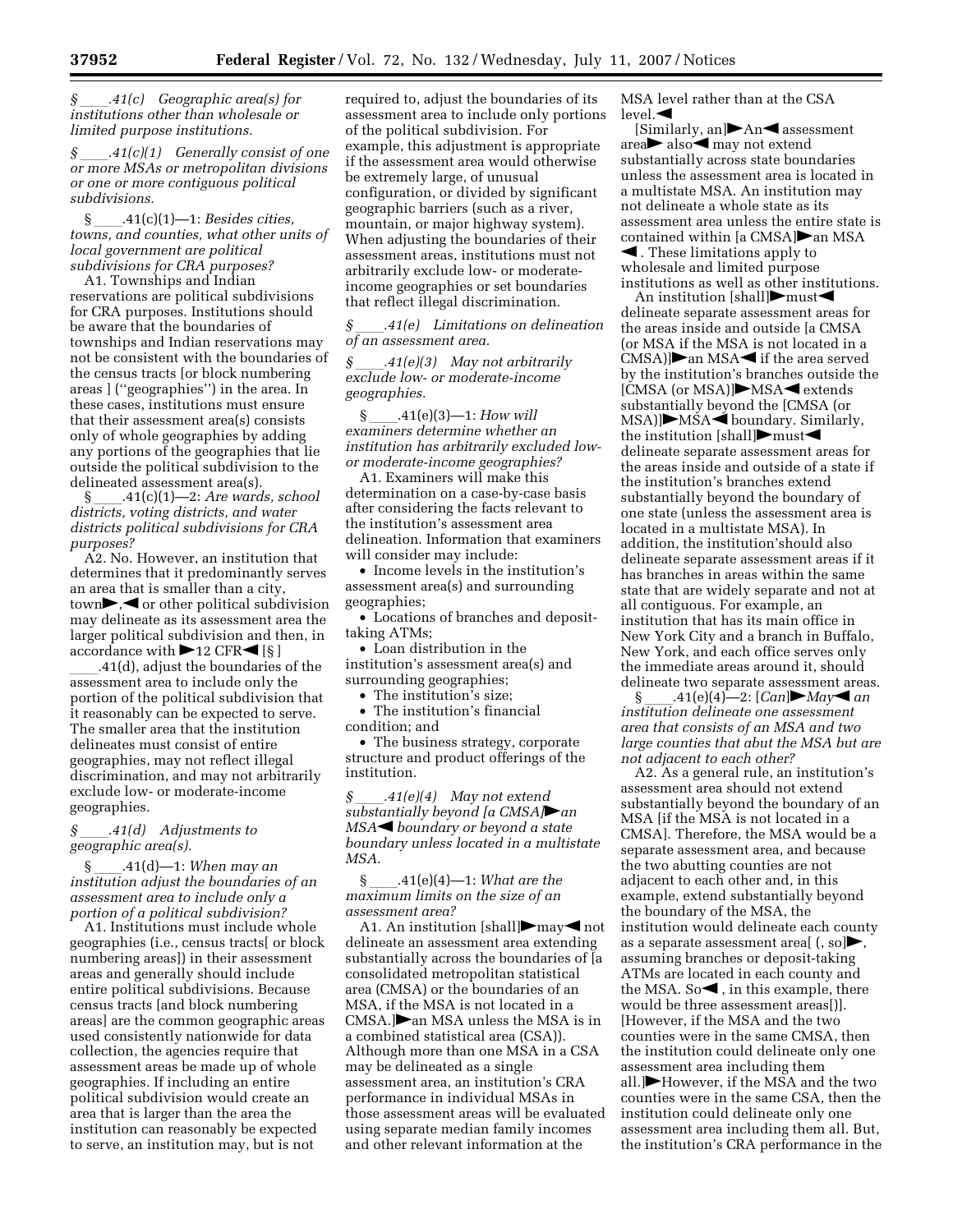MSAs and the non-MSA counties in that assessment area would be evaluated using separate median family incomes and other relevant information at the MSA and state, non-MSA level, rather than at the CSA level. $\blacktriangleleft$ 

*§* ll*.42 Data collection, reporting, and disclosure.* 

§ ll.42—1: *When must an institution collect and report data under the CRA regulations?* 

A1. All institutions except small institutions are subject to data collection and reporting requirements.  $\blacktriangleright$  ("Small institution'' is defined in the agencies'<br>CRA regulations at  $\S$  .12(u).) CRA regulations at § \_\_\_\_.12(u).)<br>Examples describing the data collection requirements of institutions, in particular those that have just surpassed the asset-size threshold of a small institution, may be found on the FFIEC Web site at *http://www.ffiec.gov/* 

 $cra.$ **I**A small institution is an institution that, as of December 31 of *either* of the prior two calendar years, had total assets of less than \$1 billion (as adjusted).

For example (assuming no adjustment to the \$1 billion small bank asset level):

| Date                             | Institution's asset size<br>(in dollars) | Data collection required for<br>following calendar year? |
|----------------------------------|------------------------------------------|----------------------------------------------------------|
| 12/31/05<br>12/31/06<br>12/31/09 | 1.1 billion                              | No.<br>No.<br>No.<br>No.<br>Yes, beginning 1/01/10.]     |

All institutions that are subject to the data collection and reporting requirements must report the data for a calendar year by March 1 of the subsequent year. [In the example, above, the institution would report the data collected for calendar year 2010 by March 1, 2011.]

The Board of Governors of the Federal Reserve System [is handling the processing of  $\triangleright$  processes  $\triangleleft$  the reports for all of the primary regulators. [The reports should be submitted in a prescribed electronic format on a timely basis. The mailing address for submitting these reports is: *Attention:*  CRA Processing, Board of Governors of the Federal Reserve System, 1709 New York Avenue, NW., 5th Floor, Washington, DC 20006].

 $\blacktriangleright$  Data may be submitted on diskette, CD–ROM, or via Internet e-mail. CRA respondents are encouraged to send their data via the Internet. E-mail a properly encrypted CRA file (using the FFIEC software only Internet e-mail export feature) to the following e-mail address: *crasub@frb.gov.* Please mail diskette or CD–ROM submissions to: Board of Governors of the Federal Reserve System, Attention: CRA Processing, 20th & Constitution Avenue, NW., MS N502, Washington, DC 20551–  $0001.$ 

§ \_\_.42—2: *Should an institution develop its own program for data collection, or will the regulators require a certain format?* 

A2. An institution may use the free software that is provided by the FFIEC to reporting institutions for data collection and reporting or develop its own program. Those institutions that develop their own programs [must follow the precise format for the new CRA data collection and reporting rules. This format may be obtained by contacting the CRA Assistance Line at (202) 872-7584.]  $\blacktriangleright$  may create a data submission using the File Specifications and Edit Validation Rules that have been set forth to assist with electronic data submissions. For information about specific electronic formatting procedures, contact the CRA Assistance Line at (202) 872–7584 or click on ''How to File'' at *http://www.ffiec.gov/cra.* fi

§ \_\_.42—3: *How should an institution report data on lines of credit?* 

A3. Institutions must collect and report data on lines of credit in the same way that they provide data on loan originations. Lines of credit are considered originated at the time the line is approved or increased; and an increase is considered a new origination. Generally, the full amount of the credit line is the amount that is considered originated. In the case of an increase to an existing line, the amount of the increase is the amount that is considered originated and that amount should be reported. However, consistent with the Call Report and TFR instructions, institutions would not report an increase to a small business or small farm line of credit if the increase would cause the total line of credit to exceed \$1 million, in the case of a small business line, or \$500,000, in the case of a small farm line. Of course, institutions may provide information about such line increases to examiners as other loan data.

§ \_\_.42—4: *Should renewals of lines of credit be collected and/or reported?* 

A4. Renewals of lines of credit for small business, small farm  $\sigma$   $\blacktriangleright$  ,  $\blacktriangleleft$  $\cos$ consumer $\rightarrow$ , or community  $development$   $\blacktriangleleft$  purposes should be collected and reported, if applicable, in the same manner as renewals of small

business or small farm loans. *See*  $Q$ &A  $\blacktriangleleft$  § .42(a)—5. Institutions  $Q$ &A  $\blacktriangleleft$  § \_\_\_\_.42(a)—5. Institutions that<br>are HMDA reporters continue to collect and report home equity lines of credit at their option in accordance with the requirements of 12 CFR part 203.

§ \_\_.42—5: *When should merging institutions collect data?* 

A5. Three scenarios of data collection responsibilities for the calendar year of a merger and subsequent data reporting responsibilities are described below.

• Two institutions are exempt from CRA collection and reporting requirements because of asset size. The institutions merge. No data collection is required for the year in which the merger takes place, regardless of the resulting asset size. Data collection would begin after two consecutive years in which the combined institution had year-end assets [of at least \$250 million or was part of a holding company that had year-end banking and thrift assets of at least \$1 billion]  $\blacktriangleright$  at least equal to the small institution asset-size threshold amount described in 12 CFR

 $\begin{array}{c}\n\ldots.12(u)(1).\n\end{array}$  Institution A, an institution required to collect and report the data, and Institution B, an exempt institution, merge. Institution A is the surviving institution. For the year of the merger, data collection is required for Institution A's transactions. Data collection is optional for the transactions of the previously exempt institution. For the following year, all transactions of the surviving institution must be collected and reported.

• Two institutions that each are required to collect and report the data merge. Data collection is required for the entire year of the merger and for subsequent years so long as the surviving institution is not exempt. The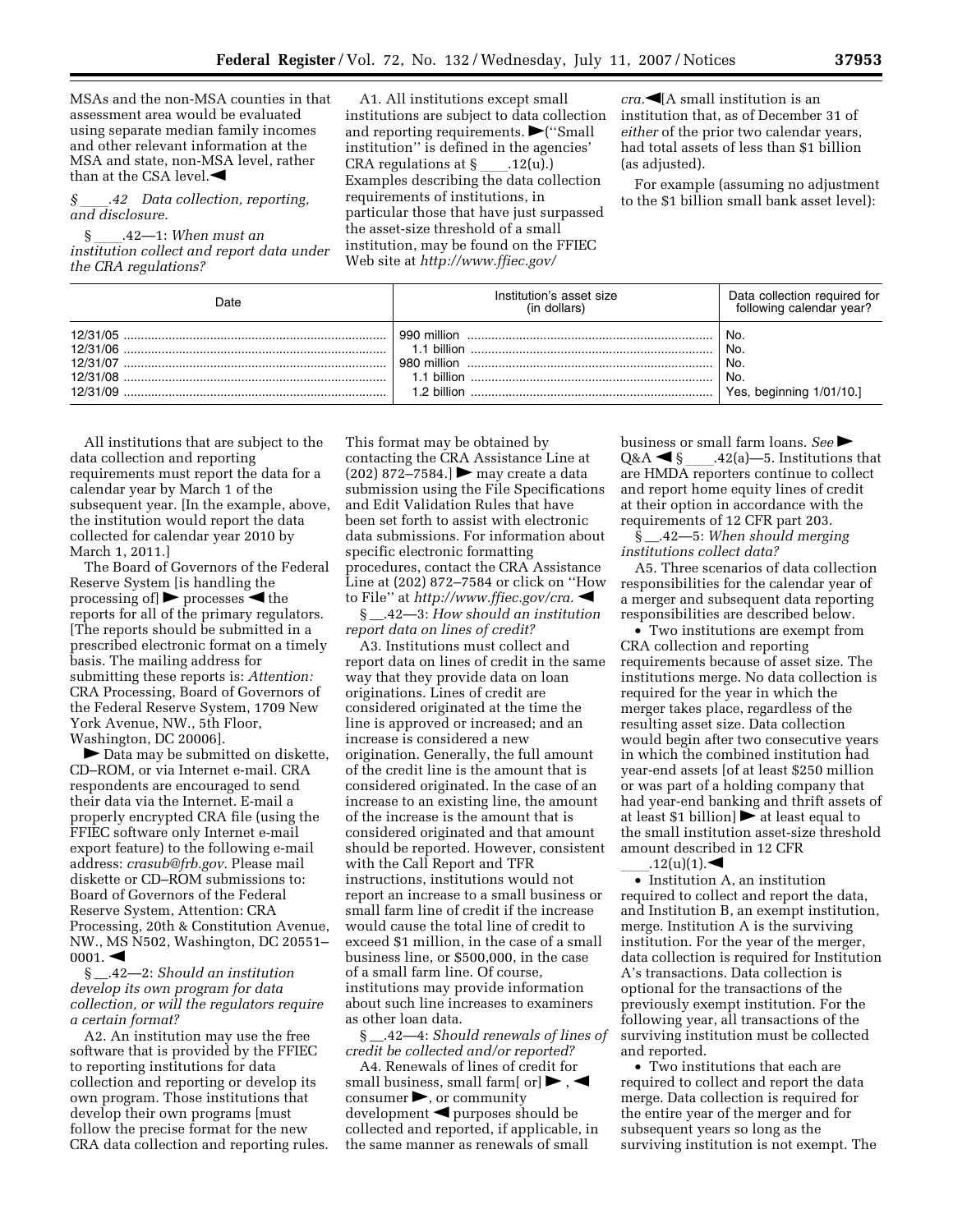surviving institution may file either a consolidated submission or separate submissions for the year of the merger but must file a consolidated report for subsequent years.

§ \_\_.42—6: *Can small institutions get a copy of the data collection software even though they are not required to collect or report data?* 

A6. Yes. Any institution that is interested in receiving a copy of the software [may send a written request to: *Attn.:* CRA Processing, Board of Governors of the Federal Reserve System, 1709 New York Ave, NW., 5th Floor, Washington, DC 20006. They] $\blacktriangleright$ may download it from the FFIEC Web site at *http://www.ffiec.gov/cra.* For assistance, institutions  $\blacktriangleleft$  may [also] call the CRA Assistance Line at (202) 872–7584 or send [Internet]  $\blacktriangleright$  an  $\blacktriangleleft$  email to *CRAHELP@FRB.GOV.* 

§ \_\_.42—7: *If a small institution is designated a wholesale or limited purpose institution, must it collect data that it would not otherwise be required to collect because it is a small institution?* 

A7. No. However, small institutions  $\blacktriangleright$  that are designated as wholesale or limited purpose institutions  $\blacktriangleleft$  must be prepared to identify those loans, investments, and services to be evaluated under the community development test.

#### *§* \_\_*.42(a) Loan information required to be collected and maintained.*

§ \_\_.42(a)—1: *Must institutions collect and report data on all commercial loans*   $[under] \rightarrow \text{of} \rightarrow \text{$1 million} \rightarrow \text{or } \text{less}$ fi *at origination?* 

A1. No. Institutions that are not exempt from data collection and reporting are required to collect and report only those commercial loans that they capture in the Call Report, Schedule RC–C, Part II, and in the TFR, Schedule SB. Small business loans are defined as those whose original amounts are \$1 million or less *and* that were reported as either ''Loans secured by nonfarm or nonresidential real estate'' or ''Commercial and Industrial loans'' in Part I of the Call Report or TFR.

§ \_\_.42(a)— 2: *For loans defined as small business loans, what information should be collected and maintained?* 

A2. Institutions that are not exempt from data collection and reporting are required to collect and maintain  $\blacktriangleright$ in a standardized, machine  $\blacktriangleright$   $\blacktriangleleft$ readable format, information on each small business loan originated or purchased for each calendar year:

• A unique number or alpha-numeric symbol that can be used to identify the relevant loan file;

- The loan amount at origination;
- The loan location; and

• An indicator whether the loan was to a business with gross annual revenues of \$1 million or less.

The location of the loan must be maintained by census tract [ or block numbering area]. In addition, supplemental information contained in the file specifications includes a date associated with the origination or purchase and whether a loan was originated or purchased by an affiliate. The same requirements apply to small farm loans.

§ ll.42(a)—3: *Will farm loans need to be segregated from business loans?*  A3. Yes.

§ ll.42(a)—4: *Should institutions collect and report data on all agricultural loans [under]*  $\rightarrow$  of  $$500,000$  or less<sup>d</sup> at origination?

A4. Institutions are to report those farm loans that they capture in the Call Report, Schedule RC–C, Part II and Schedule SB of the TFR. Small farm loans are defined as those whose original amounts are \$500,000 or less *and* were reported as either ''Loans to finance agricultural production and other loans to farmers'' or ''Loans secured by farmland'' in Part I of the Call Report [and]  $\blacktriangleright$  or  $\blacktriangleleft$  TFR.

§ ll.42(a)–5: *Should institutions collect and report data about small business and small farm loans that are refinanced or renewed?* 

A5. An institution should collect information about small business and small farm loans that it refinances or renews as loan originations. (A *refinancing* generally occurs when the existing loan obligation or note is satisfied and a new note is written, while a *renewal* refers to an extension of the term of a loan. However, for purposes of small business and small farm CRA data collection and reporting, it is [no longer]  $\triangleright$  not  $\triangle$  necessary to distinguish between the two.) When reporting small business and small farm data, however, an institution may only report one origination (including a renewal or refinancing treated as an origination) per loan per year, unless an increase in the loan amount is  $granted.$  However, a demand loan that is merely reviewed annually is not reported as a renewal because the term of the loan has not been extended. $\blacktriangleleft$ 

If an institution increases the amount of a small business or small farm loan when it extends the term of the loan, it should always report the amount of the increase as a small business or small farm loan origination. The institution should report only the amount of the increase if the original or remaining amount of the loan has already been

reported one time that year. For example, a financial institution makes a term loan for \$25,000; principal payments have resulted in a present outstanding balance of \$15,000. In the next year, the customer requests an additional \$5,000, which is approved, and a new note is written for \$20,000. In this example, the institution should report both the \$5,000 increase and the renewal or refinancing of the \$15,000 as originations for that year. These two originations may be reported together as a single origination of \$20,000.

§ ll.42(a)—6: *Does a loan to the ''fishing industry'' come under the definition of a small farm loan?* 

A6. Yes. Instructions for Part I of the Call Report and Schedule SB of the TFR include loans ''made for the purpose of financing fisheries and forestries, including loans to commercial fishermen'' as a component of the definition for ''Loans to finance agricultural production and other loans to farmers.'' Part II of Schedule RC–C of the Call Report and Schedule SB of the TFR, which serve as the basis of the definition for small business and small farm loans in the [revised] regulation, capture both ''Loans to finance agricultural production and other loans to farmers'' and ''Loans secured by farmland.''

§ ll.42(a)—7: *How should an institution report a home equity line of credit, part of which is for home improvement purposes[, but the predominant* $\rho$  *and part of which is for small business purposes?* 

A7. [The] $\blacktriangleright$  When an institution originates a home equity line of credit that is for both home improvement and small business purposes, the $\blacktriangleleft$ institution has the option of reporting the portion of the home equity line that is for home improvement purposes  $\triangleright$  as a home improvement loan<br/><br> $\blacksquare$ under HMDA. [That] $\blacktriangleright$  Examiners would consider that  $\blacktriangle$  portion of the [loan]  $line$ [would be considered ]when  $[examples]$  they evaluate the institution's  $\blacktriangleleft$  home mortgage lending.  $\blacktriangleright$  When an institution refinances a home equity line of credit into another home equity line of credit, HMDA reporting continues to be optional. If the institution opts to report the refinanced line, the entire amount of the line would be reported as a refinancing and examiners will consider the entire refinanced line when they evaluate the institution's home mortgage lending. $\blacktriangleleft$ 

 $[If]$  If an institution that has originated a home equity line of credit for both home improvement and small business purposes (or if an institution that has refinanced such a line into another line) chooses not to report a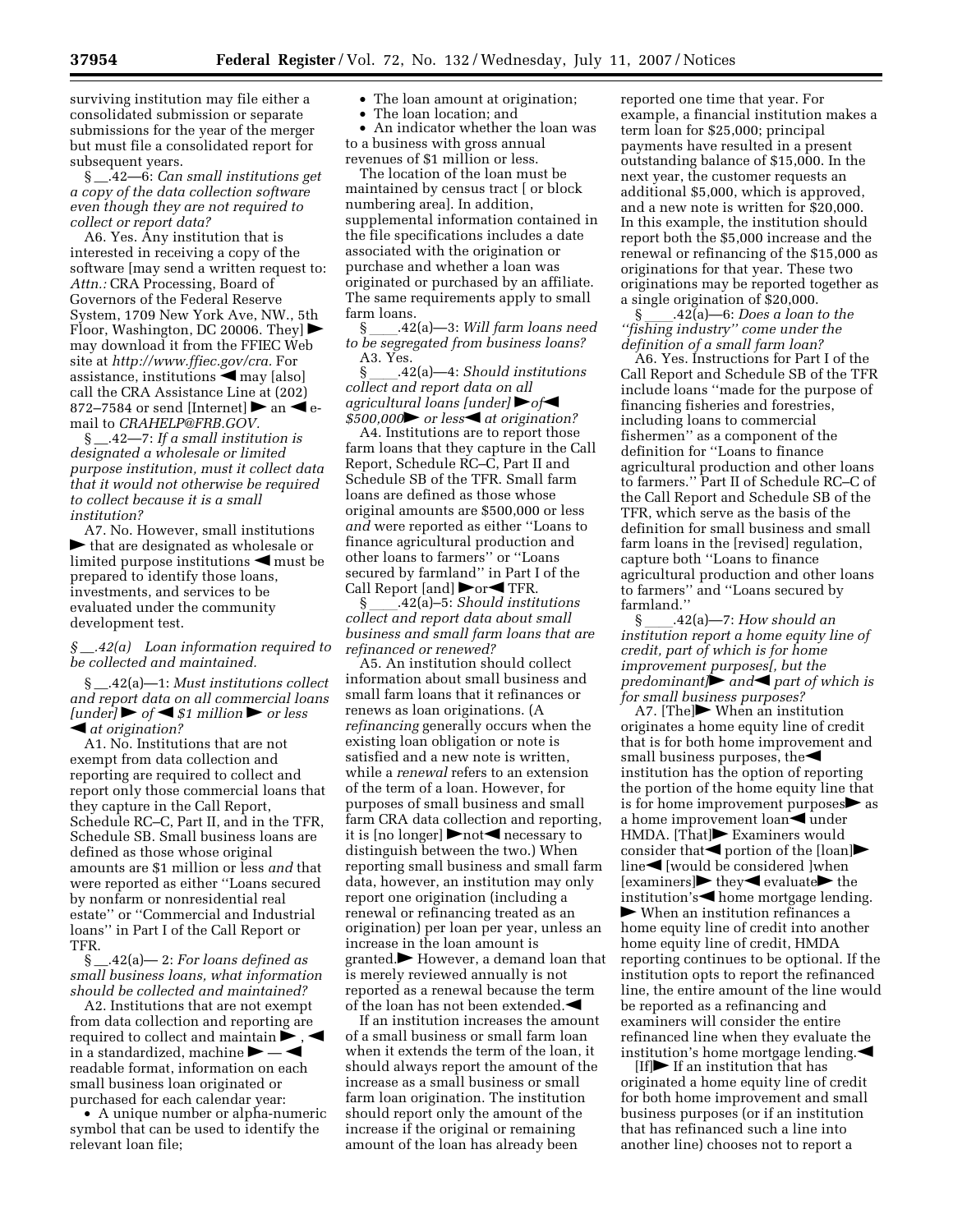home improvement loan (or a refinancing) under HMDA, and if  $\blacktriangleleft$  the line meets the regulatory definition of a ''community development loan,'' the institution should collect and report information on the entire line as a community development loan. If the line does not qualify as a community development loan, the institution has the option of collecting and maintaining (but not reporting) the entire line of credit as ''Other Secured Lines/Loans for Purposes of Small Business.''

§  $.42(a)$ —8: *When collecting small business and small farm data for CRA purposes, may an institution collect and report information about loans to small businesses and small farms located outside the United States?* 

A8. At an institution's option, it may collect data about small business and small farm loans located outside the United States; however, it cannot report this data because the CRA data collection software will not accept data concerning loan locations outside the United States.

§ ll.42(a)—9: *Is an institution that has no small farm or small business loans required to report under CRA?* 

A9. Each institution subject to data reporting requirements must, at a minimum, submit a transmittal sheet, definition of its assessment area(s), and a record of its community development loans. If the institution does not have community development loans to report, the record should be sent with ''0'' in the community development loan composite data fields. An institution that has not purchased or originated any small business or small farm loans during the reporting period would not submit the composite loan records for small business or small farm loans.

§ ll.42(a)—10: *How should an institution collect and report the location of a loan made to a small business or farm if the borrower provides an address that consists of a post office box number or a rural route and box number?* 

A10. Prudent banking practices and Bank Secrecy Act regulations  $\blacktriangleleft$  dictate that [an institution] $\triangleright$  institutions know the location of [its] $\blacktriangleright$ their $\blacktriangleleft$ customers and loan collateral. Further, Bank Secrecy Act regulations specifically state that a post office box is not an acceptable address. $\blacktriangleleft$ Therefore, institutions typically will know the actual location of their borrowers or loan collateral beyond an address consisting only of a post office box.

Many borrowers have street addresses in addition to[ post office box numbers or] rural route and box numbers.

Institutions should ask their borrowers to provide the street address of the main business facility or farm or the location where the loan proceeds otherwise will be applied. Moreover, in many cases in which the borrower s address consists only of a rural route number[ or post office box], the institution knows the location (i.e., the census tract[ or block numbering area]) of the borrower or loan collateral. Once the institution has this information available, it should assign  $[a]$  the census tract [ or block numbering area] to that location (geocode) and report that information as required under the regulation.

[For loans originated or purchased in 1998 or later  $\blacktriangleright$  However $\blacktriangleleft$ , if  $[the]$  an institution cannot determine  $[the]$ a rural  $\blacktriangleleft$  borrower's street address, and does not know the census tract[ or block numbering area], the institution should report the borrower's state, county, MSA $\blacktriangleright$  or metropolitan division $\blacktriangleleft$ , if applicable, and ''NA,'' for ''not available,'' in lieu of a census tract[ or block numbering area] code.

#### *§* ll*.42(a)(2) Loan amount at origination.*

§ ll.42(a)(2)—1: *When an institution purchases a small business or small farm loan*, *in whole or in part*, which amount should the *institution collect and report—the original amount of the loan or the amount at purchase?* 

A1. When collecting and reporting information on purchased small business and small farm loans, including loan participations, an institution collects and reports the amount of the loan at origination, not at the time of purchase. This is consistent with the Call Report s and TFR's use of the ''original amount of the loan'' to determine whether a loan should be reported as a ''loan to a small business'' or a ''loan to a small farm'' and in which loan size category a loan should be reported. When assessing the volume of small business and small farm loan purchases for purposes of evaluating lending test performance under CRA, however, examiners will evaluate an institution s activity based on the amounts at purchase.

 $\S$  .42(a)(2)—2: *How should an institution collect data about multiple loan originations to the same business?* 

A2. If an institution makes multiple originations to the same business, the loans should be collected and reported as separate originations rather than combined and reported as they are on the Call Report or TFR, which reflect loans outstanding, rather than originations. However, if institutions

make multiple originations to the same business solely to inflate artificially the number or volume of loans evaluated for CRA lending performance, the agencies may combine these loans for purposes of evaluation under the CRA.

§ ll.42(a)(2)—3: *How should an institution collect data pertaining to credit cards issued to small businesses?* 

A3. If an institution agrees to issue credit cards to a [business'] $\blacktriangleright$ business's $\blacktriangleleft$  employees, all of the credit card lines opened on a particular date for that single business should be reported as one small business loan origination rather than reporting each individual credit card line, assuming the criteria in the ''small business loan'' definition in the regulation are met. The credit card program's ''amount at origination'' is the sum of all of the employee/business credit cards' credit limits opened on a particular date. If subsequently issued credit cards increase the small business credit line, the added amount is reported as a new origination.

#### *§* ll*.42(a)(3) The loan location.*

§ ll.42(a)(3)—1: *Which location should an institution record if a small business loan's proceeds are used in a variety of locations?* 

A1. The institution should record the loan location by either the location of the  $\blacktriangleright$  small  $\blacktriangleleft$  business $\blacktriangleright$  borrower's  $\blacktriangleleft$ headquarters or the location where the greatest portion of the proceeds are applied, as indicated by the borrower.

#### *§* ll*.42(a)(4) Indicator of gross annual revenue.*

§ ll.42(a)(4)—1: *When indicating whether a small business borrower had gross annual revenues of \$1 million or less, upon what revenues should an institution rely?* 

A1. Generally, an institution should rely on the revenues that it considered in making its credit decision. For example, in the case of affiliated businesses, such as a parent corporation and its subsidiary, if the institution considered the revenues of the entity's parent or a subsidiary corporation of the parent as well, then the institution would aggregate the revenues of both corporations to determine whether the revenues are \$1 million or less. Alternatively, if the institution considered the revenues of only the entity to which the loan is actually extended, the institution should rely solely upon whether gross annual revenues are above or below \$1 million for that entity. However, if the institution considered and relied on revenues or income of a cosigner or guarantor that is not an affiliate of the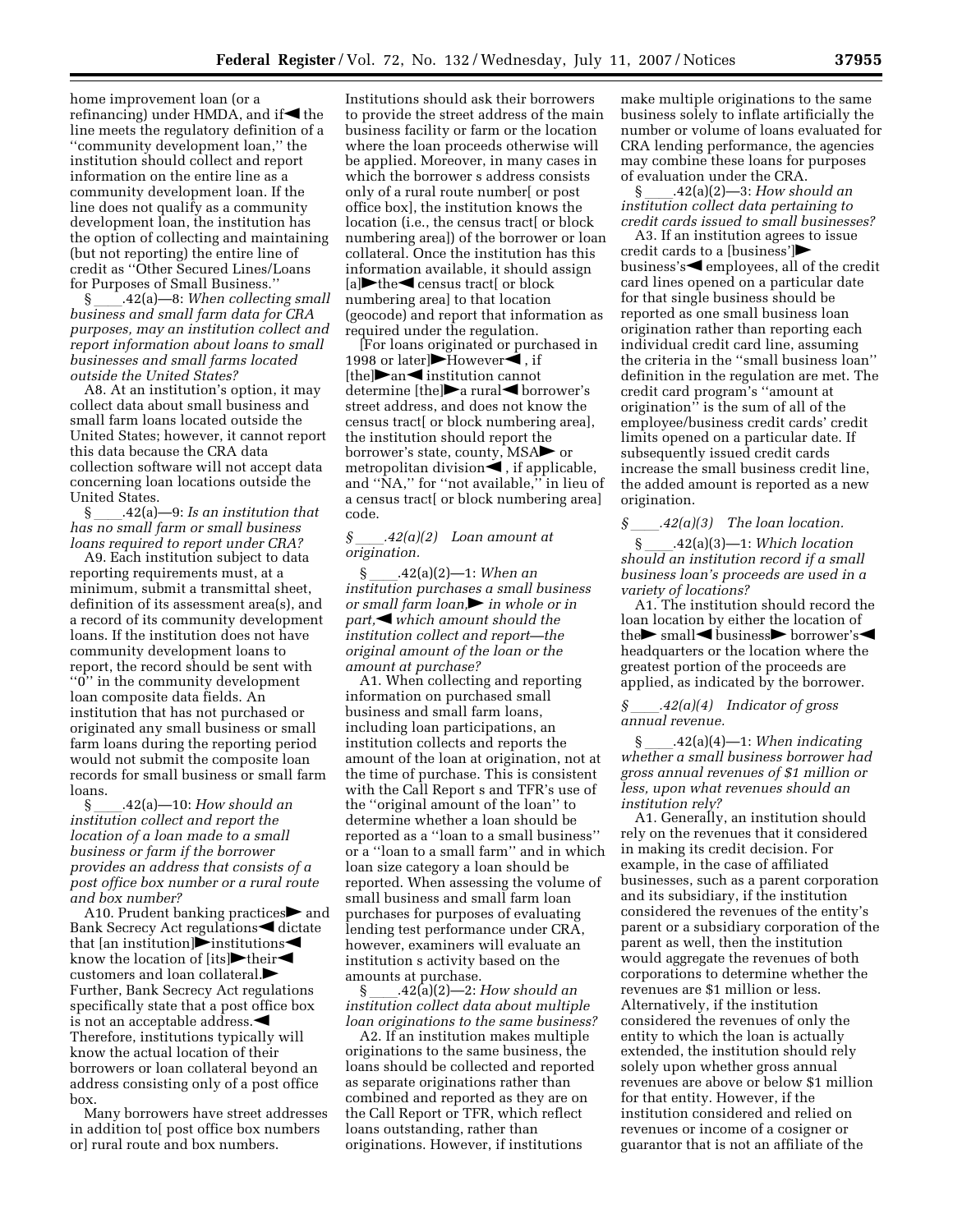borrower, such as a sole proprietor, the institution should not adjust the borrower s revenues for reporting purposes.<br>§  $.42(a)(4)$ —2: If an institution

§ ll.42(a)(4)—2: *If an institution that is not exempt from data collection and reporting does not request or consider revenue information to make the credit decision regarding a small business or small farm loan, must the institution collect revenue information in connection with that loan?* 

A2. No. In those instances, the institution should enter the code indicating ''revenues not known'' on the individual loan portion of the data collection software or on an internally developed system. Loans for which the institution did not collect revenue information may not be included in the loans to businesses and farms with gross annual revenues of \$1 million or less when reporting this data.

§ ll.42(a)(4)—3: *What gross revenue should an institution use in determining the gross annual revenue of a start-up business?* 

A3. The institution should use the actual gross annual revenue to date (including \$0 if the new business has had no revenue to date). Although a start-up business will provide the institution with pro forma projected revenue figures, these figures may not  $\alpha$  accurately reflect actual gross revenue and, therefore, should not be usedfi.

§ \_\_\_\_.42(a)(4)—4: *When [collecting*<br>and reporting**|▶** indicating◀ the gross *annual revenue of small business or small farm borrowers, do institutions [collect and report]* rely on the *gross annual revenue or the adjusted gross annual revenue of [its]their borrowers?* 

A4. Institutions [collect and report] $\blacktriangleright$ rely on  $\blacktriangleleft$  the gross annual revenue, rather than the adjusted gross annual revenue, of their small business or $\blacktriangleright$  $small$  farm borrowers $\blacktriangleright$  when indicating the revenue of small business or small farm borrowers $\blacktriangle$ . The purpose of this data collection is to enable examiners and the public to judge whether the institution is lending to small businesses and  $\blacktriangleright$ small $\blacktriangleleft$  farms or whether it is only making small loans to larger businesses and farms.

The regulation does not require institutions to request or consider revenue information when making a loan; however, if institutions do gather this information from their borrowers, the agencies expect them to collect and  $[report]$  rely upon the borrowers' gross annual revenue for purposes of CRA. The CRA regulations similarly do not require institutions to verify revenue amounts; thus, institutions may rely on the gross annual revenue amount

provided by borrowers in the ordinary course of business. If an institution does not collect gross annual revenue information for its small business and small farm borrowers, the institution [would not indicate on the CRA data collection software that the gross annual revenues of the borrower are \$1 million or less] should enter the code ''revenues not known''fi. (*See* 

 $\bigotimes_{\S} A \bigotimes_{A_2(b)} 42(a)(4) - 2.$ <br>\table 6 \table 6 \table 6.42(b) Loan information *§* ll*.42(b) Loan information required to be reported.* 

#### *§* ll*.42(b)(1) Small business and small farm loan data.*

§ ll.42(b)(1)—1: *For small business and small farm loan information that is collected and maintained, what data should be reported?* 

A1. Each institution that is not exempt from data collection and reporting is required to report in machine-readable form annually by March 1 the following information, aggregated for each census tract[ or block numbering area] in which the institution originated or purchased at least one small business or small farm loan during the prior year:

• The number and amount of loans originated or purchased with original amounts of \$100,000 or less;

• The number and amount of loans originated or purchased with original amounts of more than \$100,000 but less than or equal to \$250,000;

• The number and amount of loans originated or purchased with original amounts of more than \$250,000 but not more than \$1 million, as to small business loans, or \$500,000, as to small farm loans; and

• To the extent that information is available, the number and amount of loans to businesses and farms with gross annual revenues of \$1 million or less (using the revenues the institution considered in making its credit decision).

#### *§* ll*.42(b)(2) Community development loan data.*

§ ll.42(b)(2)—1: *What information about community development loans must institutions report?* 

A1. Institutions subject to data reporting requirements must report the aggregate number and amount of community development loans originated and purchased during the prior calendar year.

§  $\_\_42(b)(2)-2$ : *If a loan meets the definition of a home mortgage, small business, or small farm loan AND qualifies as a community development loan, where should it be reported? Can FHA, VA and SBA loans be reported as community development loans?* 

A2. Except for multifamily affordable housing loans, which may be reported by retail institutions both under HMDA as home mortgage loans and as community development loans, in order to avoid double counting, retail institutions must report loans that meet the  $\det$  definitions  $\det$  definition  $\det$  of [home mortgage,]  $\blacktriangleright$ "home mortgage loan,"<ligibusiness,] \"small" business loan," $\blacktriangleleft$  or  $\blacktriangleright$ " $\blacktriangleleft$ small farm [loans]  $\blacktriangleright$  loan"  $\blacktriangleleft$  only in those respective categories even if they also meet the definition of  $\blacktriangleright$ " $\blacktriangleleft$ community development [loans.] bloan." As a practical matter, this is not a disadvantage for [retail] institutions  $\blacktriangleright$  evaluated under the lending, investment, and service tests<br>solutions because any affordable housing mortgage, small business, small farm, or consumer loan that would otherwise meet the definition of [a]  $\blacktriangleright$ " $\blacktriangleleft$ community development loanfl''fi will be considered elsewhere in the lending test. Any of these types of loans that occur outside the institution's assessment area can receive consideration under the borrower characteristic criteria of the lending test.<br>See  $\bigcup \& A \leq \S$  .22(b)(2) & (3)—4.

*See* ►Q&A ≤ § \_\_\_\_.22(b)(2) & (3)—4.<br>Limited purpose and wholesale institutions  $\blacktriangleright$  that meet the size threshold for reporting purposes  $\blacktriangleleft$  also must report loans that meet the definitions of home mortgage, small business, or small farm loans in those respective categories[; however, they $\blacktriangleright$ However, these institutions  $\blacktriangleleft$  must also report any loans from those categories that meet the regulatory definition of ''community development [loans]  $\blacktriangleright$  loan $\blacktriangleleft$ " as community development loans. There is no double counting because wholesale and limited purpose institutions are not subject to the lending test and, therefore, are not evaluated on their level and distribution of home mortgage, small business, small farm  $\rightarrow$ , and consumer loans.<br>§ \_\_\_\_.42(b)(2)—3: When the p

§ ll.42(b)(2)—3: *When the primary purpose of a loan is to finance an affordable housing project for low- or moderate-income individuals, but, for example, only 40 percent of the units in question will actually be occupied by individuals or families with low or moderate incomes, should the entire loan amount be reported as a community development loan?* 

A3. Yes. As long as the primary purpose of the loan is a community development purpose, the full amount of the institution's loan should be included in its reporting of aggregate amounts of community development lending. However, as noted in  $\bigtriangledown$ Q&A $\blacktriangleleft$  $\Omega(22(b)(4)$ —1, examiners may make qualitative distinctions among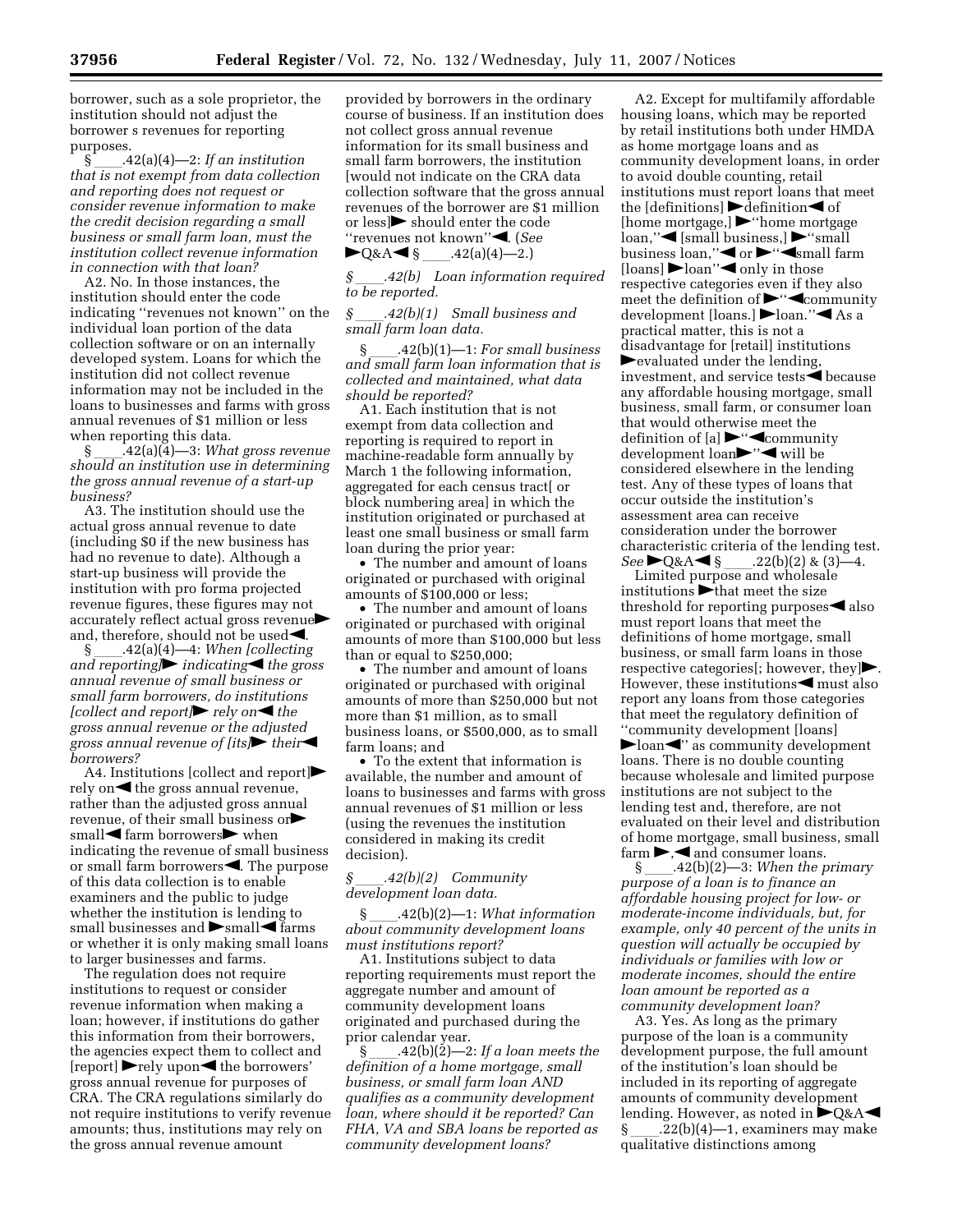community development loans on the basis of the extent to which the loan advances the community development purpose.

fl§ ll.42(b)(2)—4: *When an institution purchases a participation in a community development loan, which amount should the institution report the entire amount of the credit originated by the lead lender or the amount of the participation purchased?* 

A4. The institution reports only the amount of the participation purchased as a community development loan. However, the institution uses the entire amount of the credit originated by the lead lender to determine whether the original credit meets the definition of a ''loan to a small business,'' ''loan to a small farm,'' or ''community development loan.'' For example, if an institution purchases a \$400,000 participation in a business credit that has a community development purpose, and the entire amount of the credit originated by the lead lender is over \$1 million, the institution would report \$400,000 as a community development  $\log$ <sub>10</sub>an. $\blacktriangleleft$ 

fl§ ll.42(b)(2)—5: *Should institutions collect and report data about community development loans that are refinanced or renewed?* 

A5. Yes. Institutions should collect information about community development loans that they refinance or renew as loan originations. Community development loan refinancings and renewals are subject to the reporting limitations that apply to refinancings and renewals of small business and small farm loans. *See* Q&A

## $\begin{array}{ll} \S & .42(a) - 5. \blacktriangleleft \\ S & .42(b)(3) & H \end{array}$ *A2(b)(3)* Home mortgage loans.<br>§ .42(b)(3)—1: Must institutions

§ ll.42(b)(3)—1: *Must institutions that are not required to collect home mortgage loan data by the HMDA collect home mortgage loan data for purposes of the CRA?* 

A1. No. If an institution is not required to collect home mortgage loan data by the HMDA, the institution need not collect home mortgage loan data under the CRA. Examiners will sample these loans to evaluate the institution's home mortgage lending. If an institution wants to ensure that examiners consider all of its home mortgage loans, the institution may collect and maintain data on these loans.

#### *§* ll*.42(c) Optional data collection and maintenance.*

*§ \_\_\_.42(c)(1) Consumer loans.*<br> **§** *A2(c)(1)—1: What are the* 

§ ll.42(c)(1)—1: *What are the data requirements regarding consumer loans?* 

A1. There are no data reporting requirements for consumer loans. Institutions may, however, opt to collect and maintain data on consumer loans. If an institution chooses to collect information on consumer loans, it may collect data for one or more of the following categories of consumer loans: motor vehicle, credit card, home equity, other secured, and other unsecured. If an institution collects data for loans in a certain category, it must collect data for all loans originated or purchased within that category. The institution must maintain these data separately for each category for which it chooses to collect data. The data collected and maintained should include for each loan:

• A unique number or alpha-numeric symbol that can be used to identify the relevant loan file;

• The loan amount at origination or purchase;

• The loan location; and

The gross annual income of the borrower that the institution considered in making its credit decision.

Generally, guidance given with respect to data collection of small business and small farm loans, including, for example, guidance regarding collecting loan location data, and whether to collect data in connection with refinanced or renewed loans, will also apply to consumer loans.

# *§ \_\_\_\_.42(c)(1)(iv)* Income of borrower.<br> § *A2(c)(1)(iv)*—1: *If an institution*

§ ll.42(c)(1)(iv)—1: *If an institution does not consider income when making an underwriting decision in connection with a consumer loan, must it collect income information?* 

A1. No. Further, if the institution routinely collects, but does not verify, a borrower's income when making a credit decision, it need not verify the income for purposes of data maintenance.<br>\$ \_\_\_\_.42(c)(1)(iv)-2: May an

§ ll.42(c)(1)(iv)—2: *May an institution list ''0'' in the income field on consumer loans made to employees when collecting data for CRA purposes as the institution would be permitted to do under HMDA?* 

A2. Yes.

§ ll.42(c)(1)(iv)—3: *When collecting the gross annual income of consumer borrowers, do institutions collect the gross annual income or the adjusted gross annual income of the borrowers?* 

A3. Institutions collect the gross annual income, rather than the adjusted gross annual income, of consumer borrowers. The purpose of income data collection in connection with consumer loans is to enable examiners to

determine the distribution, particularly in the institution's assessment area(s), of the institution's consumer loans, based on borrower characteristics, including the number and amount of consumer loans to low-, moderate-, middle-, and upper-income borrowers, as determined on the basis of gross annual income.

The regulation does not require institutions to request or consider income information when making a loan; however, if institutions do gather this information from their borrowers, the agencies expect them to collect the borrowers gross annual income for purposes of CRA. The CRA regulations similarly do not require institutions to verify income amounts; thus, institutions may rely on the gross annual income amount provided by borrowers in the ordinary course of business.

[§ ]§ll.42(c)(1)(iv)–4: *Whose income does an institution collect when a consumer loan is made to more than one borrower?* 

A4. An institution that chooses to collect and maintain information on consumer loans collects the gross annual income of all primary obligors for consumer loans, to the extent that the institution considered the income of the obligors when making the decision to extend credit. Primary obligors include co-applicants and co-borrowers, including co-signers. An institution does not, however, collect the income of guarantors on consumer loans, because guarantors are only secondarily liable for the debt.

*§*ll*.42(c)(2) Other loan data.* 

§ll.42(c)(2)–1: *Schedule RC–C, Part II of the Call Report does not allow banks to report loans for commercial and industrial purposes that are secured by residential real estate, unless the security interest in the nonfarm residential real estate is taken only as an abundance of caution.* (See  $\blacktriangleright$ Q&A**<** [§]§ .12([u]  $\blacktriangleright$   $v \blacktriangleleft$  [& *563e.12(t)]–3.) Loans extended to small businesses with gross annual revenues of \$1 million or less may, however, be secured by residential real estate. May a bank collect this information to supplement its small business lending data at the time of examination?* 

A1. Yes. If these loans promote community development, as defined in the regulation, the bank should collect and report information about the loans as community development loans. Otherwise, *at the bank's option,* it may collect and maintain data concerning loans, purchases, and lines of credit extended to small businesses and secured by nonfarm residential real estate for consideration in the CRA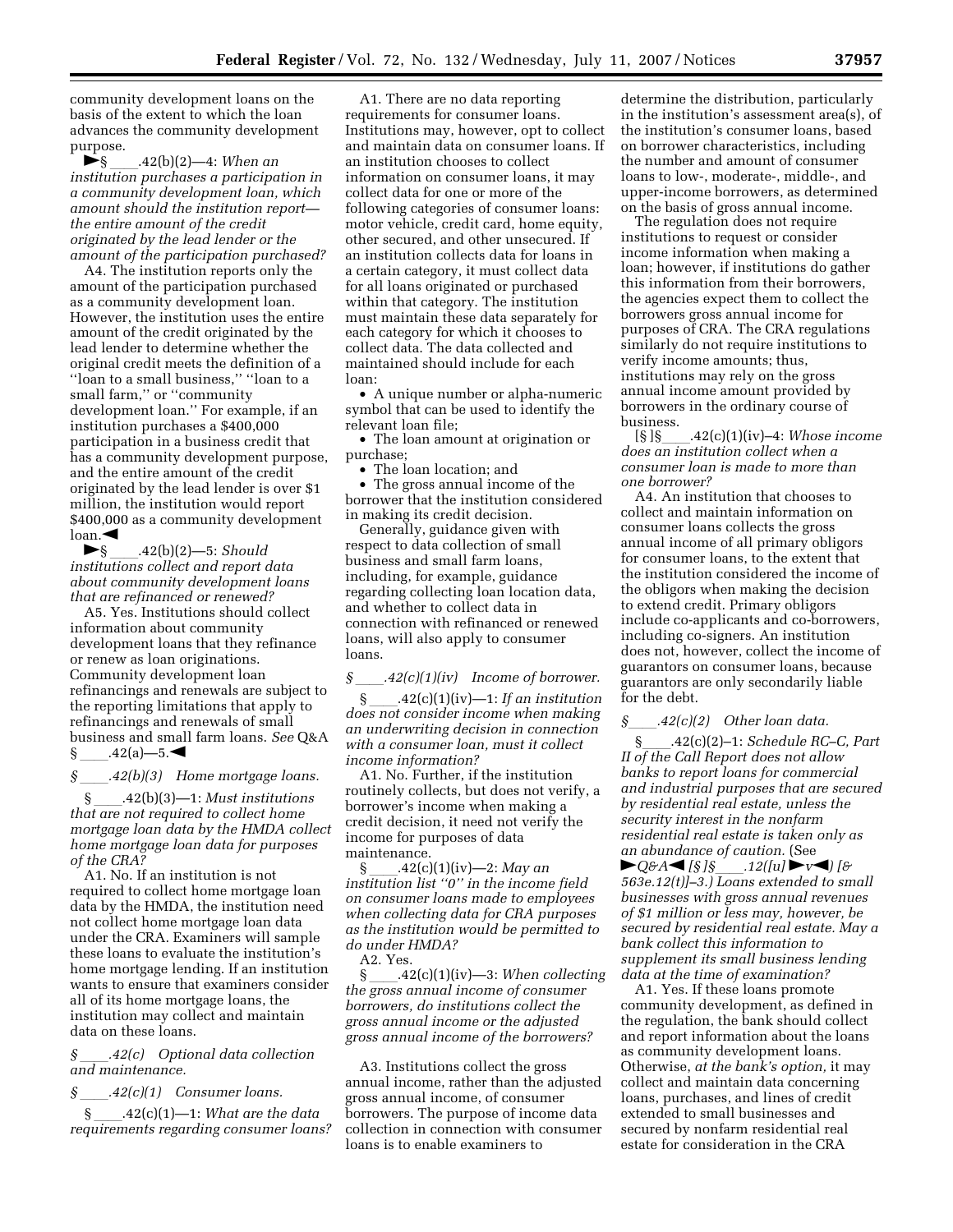evaluation of its small business lending. A bank may collect this information as ''Other Secured Lines/Loans for Purposes of Small Business'' in the individual loan data. This information should be maintained at the bank but should *not* be submitted for central reporting purposes.

§ll.42(c)(2)–2: *Must an institution collect data on loan commitments and letters of credit?* 

A2. No. Institutions are not required to collect data on loan commitments and letters of credit. Institutions may, however, provide for examiner consideration information on letters of credit and commitments.

§ll.42(c)(2)–3: *Are commercial and consumer leases considered loans for purposes of CRA data collection?* 

A3. Commercial and consumer leases are not considered small business or small farm loans or consumer loans for purposes of the data collection requirements in 12 CFR [§ ]\_\_\_\_.42(a) &<br>(c)(1). However, if an institution wishes to collect and maintain data about leases, the institution may provide this data to examiners as ''other loan data'' under 12 CFR [§ ]\_\_\_\_.42(c)(2) for<br>consideration under the lending test.

*§\_\_\_\_.42(d)* Data on affiliate lending.<br>§  $.42(d)-1$ : If an institution elects §ll.42(d)–1: *If an institution elects to have an affiliate's home mortgage lending considered in its CRA evaluation, what data must the institution make available to examiners?* 

A1. If the affiliate is a HMDA reporter, the institution must identify those loans reported by its affiliate under 12 CFR part 203 (Regulation C, implementing HMDA). At its option, the institution may [either] provide examiners with  $\blacktriangleright$ either $\blacktriangleleft$  the affiliate's entire HMDA Disclosure Statement or just those portions covering the loans in its assessment area(s) that it is electing to consider. If the affiliate is not required by HMDA to report home mortgage loans, the institution must provide sufficient data concerning the affiliate's home mortgage loans for the examiners to apply the performance tests.

*§*ll*.43 Content and availability of public file.* 

*§*ll*.43(a) Information available to the public.* 

*§*ll*.43(a)(1) Public comments related to [a bank's]* an *institution's CRA performance.* 

§ll.43(a)(1)–1: *What happens to comments received by the agencies?* 

A1. Comments received by a Federal financial supervisory agency will be on file at the agency for use by examiners. Those comments are also available to

the public unless they are exempt from disclosure under the Freedom of Information Act.

§ll.43(a)(1)—2: *Is an institution required to respond to public comments?* 

A2. No. All institutions should review comments and complaints carefully to determine whether any response or other action is warranted. A small institution subject to the small institution performance standards is specifically evaluated on its record of taking action, if warranted, in response to written complaints about its performance in helping to meet the credit needs in its assessment area(s) ( $\blacktriangleright$ 12 CFR $\blacktriangleleft$  [§ ] \_\_\_\_.26([a] $\blacktriangleright$ b $\blacktriangleleft$ )(5)). For all institutions, responding to comments may help to foster a dialogue with members of the community or to present relevant information to an institution's Federal financial supervisory agency. If an institution responds in writing to a letter in the public file, the response must also be placed in that file, unless the response reflects adversely on any person or placing it in the public file violates a law.

#### fl*§*ll*.43(a)(2) CRA performance*  evaluation.

§  $.43(a)([1] \blacktriangleright 2 \blacktriangleleft) - [3] \blacktriangleright 1 \blacktriangleleft$ : *May an institution include a response to its CRA [Performance Evaluation]*  **h**erformance evaluation in its *public file?* 

 $A[3] \rightarrow 1 \leftarrow$ . Yes. However, the format and content of the evaluation, as transmitted by the supervisory agency, may not be altered or abridged in any manner. In addition, an institution that received a less than satisfactory rating during its most recent examination must include in its public file a description of its current efforts to improve its performance in helping to meet the credit needs of its entire community. ► *See* 12 CFR\_\_\_\_.43(b)(5). ◀ The institution must update the description on a quarterly basis.

*§*ll*.43(b) Additional information available to the public.* 

*§*ll*.43(b)(1) Institutions other than small institutions.* 

§ll.43(b)(1)—1: *Must an institution that elects to have affiliate lending considered include data on this lending in its public file?* 

A1. Yes. The lending data to be contained in an institution's public file covers the lending of the institution's affiliates, as well as of the institution itself, considered in the assessment of the institution's CRA performance. An institution that has elected to have

mortgage loans of an affiliate considered must include either the affiliate's HMDA Disclosure Statements for the two prior years or the parts of the Disclosure Statements that relate to the institution's assessment area(s), at the institution's option.

§ll.43(b)(1)—2: *May an institution retain [the compact disc provided by the Federal Financial Institution Examination Council that contains] its CRA [Disclosure Statement] disclosure statement* in electronic format in its *public file, rather than printing a hard copy of the CRA [Disclosure Statement]*   $\blacktriangleright$  *disclosure statement*  $\blacktriangleleft$  *for retention in its public file?* 

A2. Yes, if the institution can readily print out [from the compact disc (or a duplicate of the compact disc)] its CRA [Disclosure Statement for]<sup>disclosure</sup> statement from an electronic medium (e.g., CD, DVD, or Internet website) when  $\triangleleft$  a consumer [when the public file is requested]  $\blacktriangleright$  requests the public file $\blacktriangle$ . If the request is at a branch other than the main office or the one designated branch in each state that holds the complete public file, the  $[\text{bank}]$  institution should provide the CRA [Disclosure Statement]  $\blacktriangleright$  disclosure statement $\blacktriangleleft$  in a paper copy, or in another format acceptable to the requestor, within 5 calendar days, as required by  $\blacktriangleright$  12 CFR $\blacktriangleleft$ 

 $[\S]$  43(c)(2)(ii).<br> $\S$  43(c) Locat *§*ll*.43(c) Location of public information.* 

§ll.43(c)—1: *What is an institution's ''main office''?* 

A1. An institution's main office is the main, home, or principal office as designated in its charter.

§ll.43(c)— 2: *May an institution maintain a copy of its public file on an intranet or the Internet?* 

A2. Yes, an institution may keep all or part of its public file on an intranet or the Internet, provided that the institution maintains all of the information, either in paper or electronic form, that is required in §\_\_\_\_.43 of the regulations. An<br>institution that opts to keep part or all of its public file on an intranet or the Internet must follow the rules in  $\blacktriangleright$  12  $CFR \blacktriangleleft [ \S ]$  .43(c)(1) and (2) as to what information is required to be kept at a main office and at a branch. The institution also must ensure that the information required to be maintained at a main office and branch, if kept electronically, can be readily downloaded and printed for any member of the public who requests a hard copy of the information.